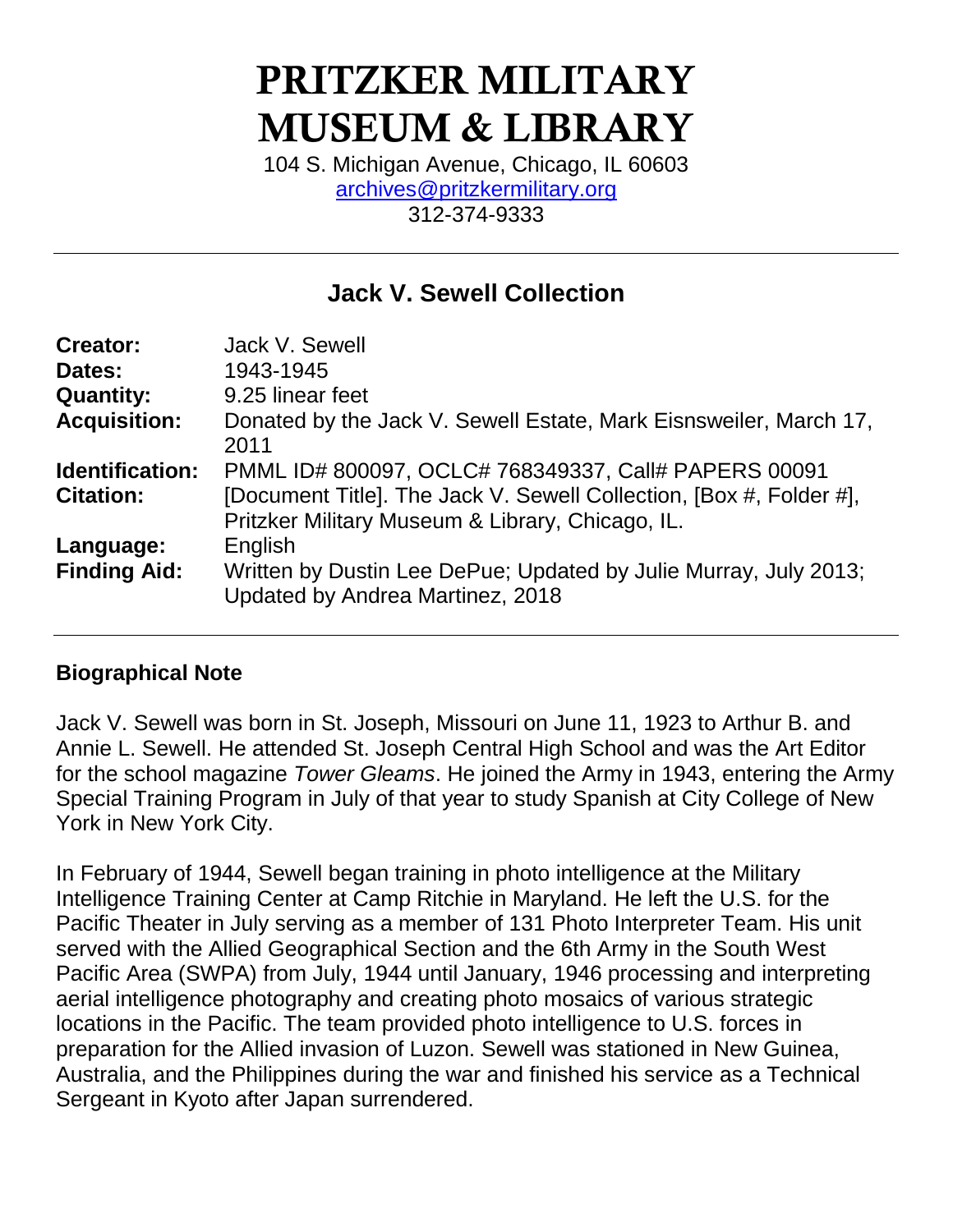After the war, Jack continued to pursue his love for art. After receiving both his bachelors and masters degrees from the University of Chicago, he received his doctorate degree from Harvard in Oriental Art with an emphasis on art from India, China, and Japan. He began working for the Art Institute in Chicago in 1951 and retired 37 years later as the Curator of the Oriental and Classical department. He is the author of multiple books on art from Asia.

Jack Sewell died in Dubuque, Iowa on Nov. 4, 2010.

#### **Chronology:**

| <b>Date</b>       | <b>Event</b>                                                              |
|-------------------|---------------------------------------------------------------------------|
| March, 1943       | Fort Leavenworth, KA                                                      |
| April, 1943       | Fort Belvoir, VA - Basic Training                                         |
| June, 1943        | Applies for Army Special Training Program (ASTP)                          |
| <b>July, 1943</b> | <b>Completes Basic Training, promoted to Private First Class</b>          |
| <b>July, 1943</b> | New York, NY - City College of New York for ASTP                          |
| February, 1944    | Camp Ritchie, MD – Transfers to Military Intelligence                     |
|                   | Center (MIC) for photo intelligence training                              |
| May, 1944         | Camp Ritchie, MD - Photo Intelligence Team No. 127 is                     |
|                   | created. Eventually becomes the 131 <sup>st</sup> Photo Interpreter Team. |
|                   | Jack becomes Assistant Photo Interpreter.                                 |
| June, 1944        | <b>Promoted to Staff Sergeant</b>                                         |
| June, 1944        | San Francisco, CA - Ships for New Guinea                                  |
| <b>July, 1944</b> | New Guinea - Arrives in New Guinea                                        |
| October, 1944     | Brisbane, Australia – $131st$ Photo Interpreter arrives for duty          |
|                   | with the Allied Geographical Section of General Headquarters,             |
|                   | G-2 Office                                                                |
| January, 1945     | 131 <sup>st</sup> Photo Interpreter Team is assigned to HQ Sixth Army     |
| May, 1945         | Luzon, Philippines -131 <sup>st</sup> moves to Luzon. Jack assumes        |
|                   | duties of sub-section chief for Plotting and Distribution                 |
| September, 1945   | Kyoto, Japan $-131st$ moves to Japan as part of Allied<br>occupation      |
| January, 1946     | Japan -Jack leaves Japan for U.S., Honorable Discharge from<br>Army       |

#### **Awards**

Bronze Star Good Conduct Medal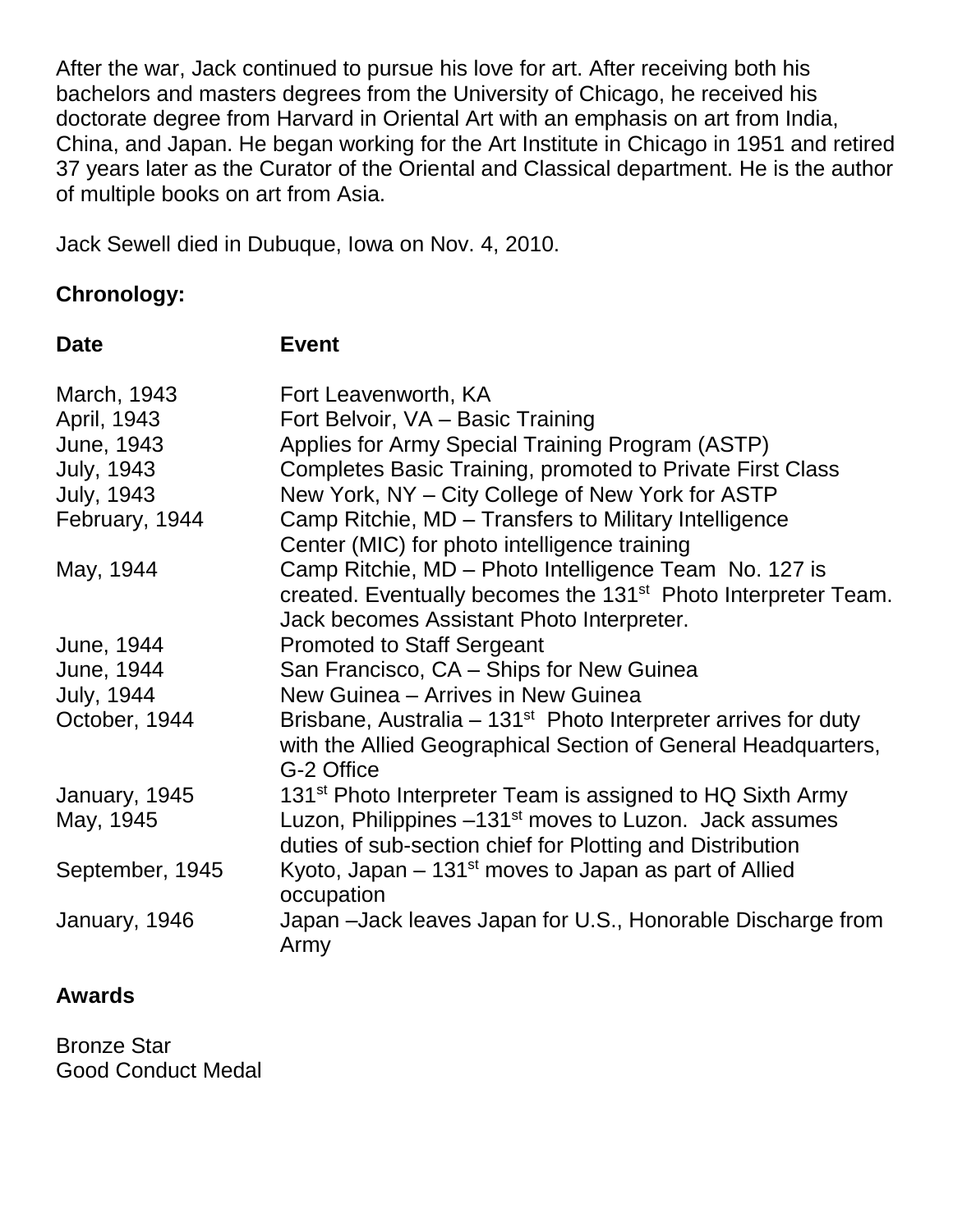#### **Scope and Content of the Collection**

The Jack V. Sewell collection consists of personal correspondence, official documents and papers, ephemera, awards, scrapbooks, and photographs related to Jack V. Sewell during his service as a photo interpreter for the 131 Photographic Interpreter Team of the U.S. Army during World War II. The collection also includes correspondence, papers, and photographs pertaining to the Sewell family and to Lucy Shortridge, Edward Kelley, and George Martin.

#### **Arrangement**

Most of the collection arrived with no discernible arrangement and was rearranged categorically and then chronologically into series by PMML staff. The exception to this is Series Six. The contents of each scrapbook in Series Six have been kept in their original order. The collection is contained within seven letter-size boxes, two legal-size boxes, one artifact box, and three oversize boxes. The collection is arranged into series according to correspondence, government documents, newspaper clippings, ephemera, scrapbooks, and photographs.

## **Series One: Jack Sewell Correspondence, Boxes 1-7**

This series includes letters, postcards, and v-mails written by T/Sgt Jack V. Sewell from 1942-1954. The majority of the correspondence is between Jack and his family during his service in the U.S. Army from March, 1943 to January, 1946. His correspondence focuses on his daily experiences while stationed in the United States, New Guinea, Australia, the Philippines, and Japan during WWII. Correspondence is organized by date.

## **Series Two: Other Correspondence, Box 7**

This series includes letters, postcards, and v-mails written by Lucy Shortridge, Ed Kelley, and Martin Burns as well as miscellaneous letter fragments, postcards, and envelopes not directly connected to Jack Sewell. Correspondence is organized by person and then by date.

## **Series Three: Government Documents, Box 7**

This series includes government and military documents regarding T/Sgt. Jack V Sewell from the Sixth Army, the Veterans Administration, the U.S. Army, and others from 1943-51. The series includes milestone documents such as Sewell's separation papers, the citation for his Bronze Star Award, his certificate of Honorable Discharge, as well as more general documents such as weekend passes, General Orders, V.A. insurance forms, and others.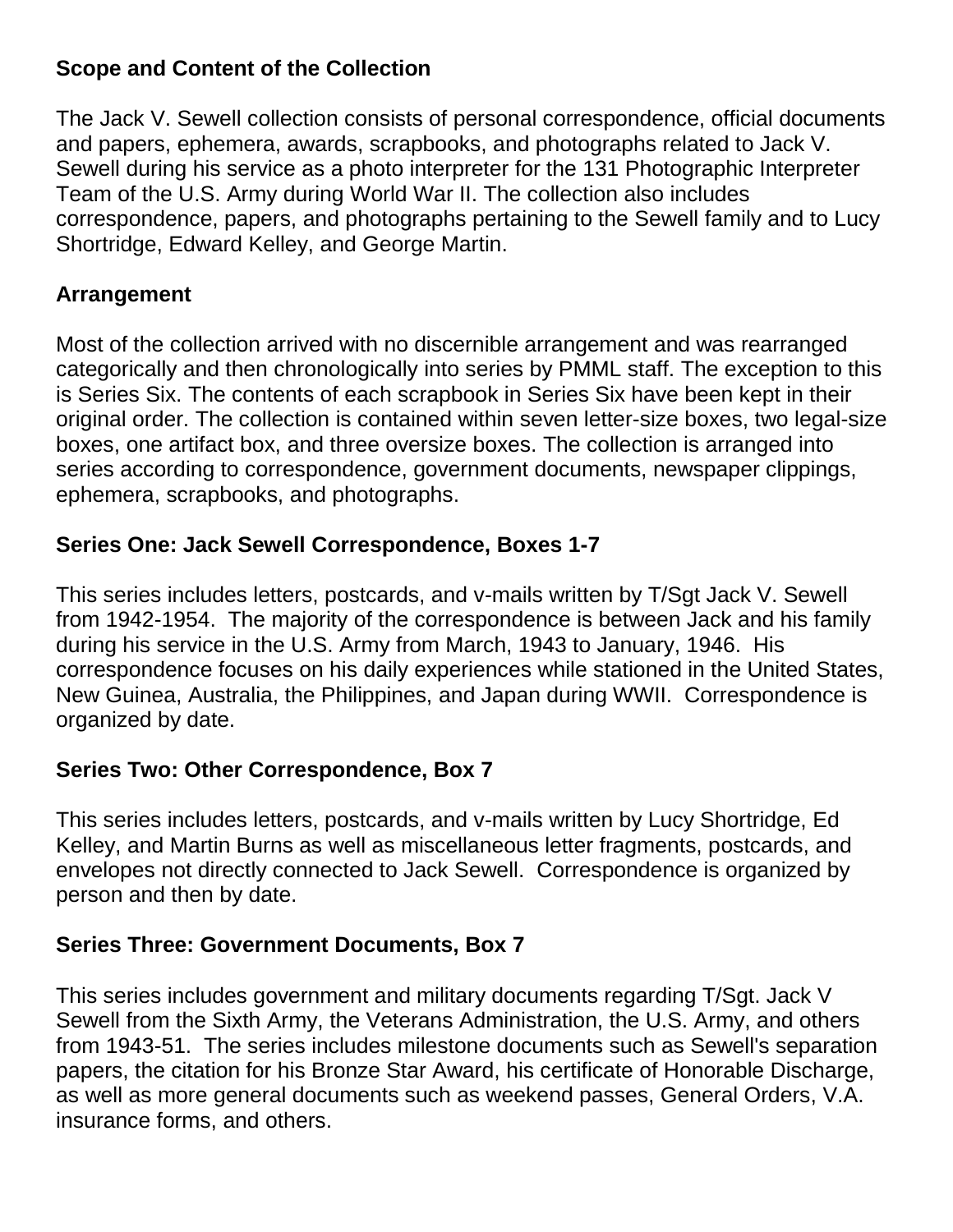#### **Series Four: Newspaper Clips, Boxes 8-9**

This series contains newspaper clippings from articles, comics, and photographs published in a variety of newspapers that Jack sent to his family during his service in WWII. The majority of the clippings regard some aspect of the war and many of them regard issues or events closely related to Jack's service in the Army. Some of the clippings include short messages written by Jack to his family to indicate which family member the clipping is intended for or to provide context. Also included in the series are several full-size front pages with headlines referencing events from the war. The items are organized by date.

#### **Series Five: Ephemera, Boxes 9, 11**

This series contains items that are related to events that Jack attended or places that he visited during his time in the Army from 1943-1946, including holiday programs, church service programs, maps, city guides, and more. The items are organized by date.

## **Series Six: Scrapbooks, Boxes 9-11**

This series contains four scrapbooks relating to Jack Sewell's life during and after his service in World War II and one scrapbook belonging to Edward Kelley. The first scrapbook, "Letters from Jack Sewell to Mamaw" contains letters and postcards that Jack sent to his grandmother while he was in the Army. "My Private War" is a two volume scrapbook collection that combines photographs with a written narrative that tells the story of his service in the Army from 1943-1946. "Jack Sewell's Post-War Civilian Life" details Jack's post-war years from 1943-1948 in a manner similar to "My Private War". "Edward Kelley's Service Memory Book" includes several pictures of Kelley and his family and lists contacts that he made during his service in WWII.

## **Series Seven: Photographs, Boxes 11-12**

This series includes all of the photographs not included in a scrapbook. Subjects include Jack Sewell, the Sewell family, Edward Kelley, other friends of the Sewells, and historic locations in New York City. Some of the photographs are duplicates of those found in the scrapbooks.

#### **Rights**

Copyrights held by the Jack V. Sewell Estate were transferred to the Pritzker Military Museum & Library. All other rights are held by the author or publisher. Users assume responsibility for following copyright laws as established by US Code Title 17.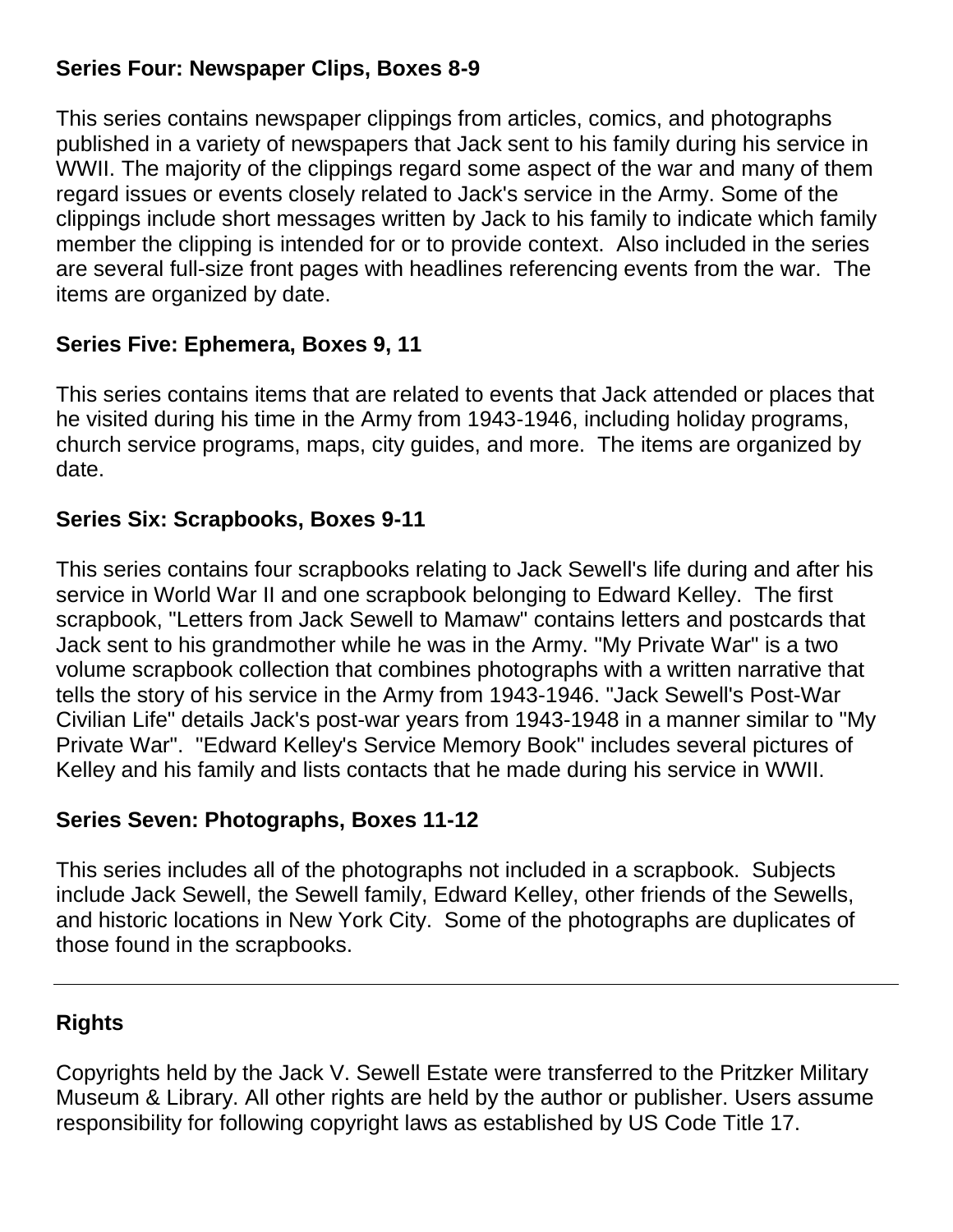# **Related Collections**

Matthew A. Gelbin Collection

# **Separations**

| <b>Item ID</b> | <b>Description</b>                                                | <b>Date</b> | <b>Location</b>           |
|----------------|-------------------------------------------------------------------|-------------|---------------------------|
| 8000970001     | Army 2d Service Command Patch                                     |             |                           |
| 8000970002     | Bronze Star Set in presentation box                               |             |                           |
| 8000970003     | Dog tags for Jack V. Sewell                                       |             |                           |
| 8000970004     | <b>Good Conduct medal set</b>                                     |             |                           |
| 8000970005     | Paper comb                                                        |             |                           |
| 8000970006     | <b>Technical Sergeant Patch (2)</b>                               |             |                           |
| 800097883      | <b>Portrait of Edward Kelley</b>                                  | n.d.        | Photographs<br>Collection |
| 800097884      | "North View from the Empire State Building,<br>New York"          | n.d.        | Photographs<br>Collection |
| 800097885      | "Fulton Market, New York"                                         | n.d.        | Photographs<br>Collection |
| 800097886      | "Hanover Square, New York"                                        | n.d.        | Photographs<br>Collection |
| 800097887      | "Empire State Building, New York"                                 | n.d.        | Photographs<br>Collection |
| 800097888      | "Grant's Tomb on Riverside Drive, New York"                       | n.d.        | Photographs<br>Collection |
| 800097889      | "Empire State Building, New York"                                 | n.d.        | Photographs<br>Collection |
| 800097890      | "East View from the Empire State Building,<br>New York"           | n.d.        | Photographs<br>Collection |
| 800097891      | "R.M.S. Queen Mary (Cunard White Star<br>Line) 81,235 Gross Tons" | n.d.        | Photographs<br>Collection |
| 800097892      | "Brooklyn Bridge and Skyline of Lower                             | n.d.        | Photographs               |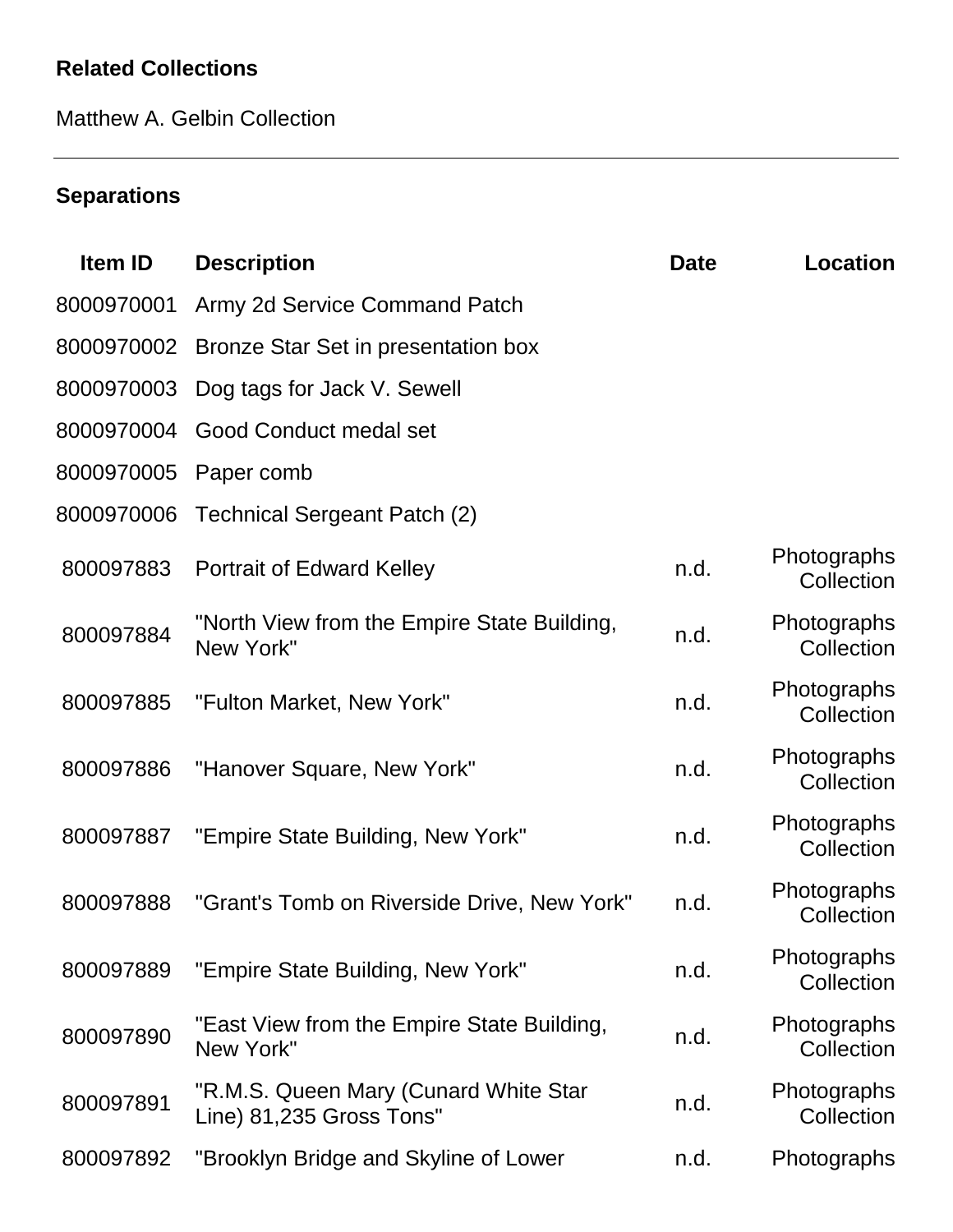|           | Manhattan"                                                     |      | Collection                |
|-----------|----------------------------------------------------------------|------|---------------------------|
| 800097893 | "West View from the Empire State Building,<br>New York"        | n.d. | Photographs<br>Collection |
| 800097894 | "Soldiers and Sailors Monument, Riverside<br>Drive, New York"  | n.d. | Photographs<br>Collection |
| 800097895 | "Aerial View of Empire State Building, New<br>York"            | n.d. | Photographs<br>Collection |
| 800097896 | "George Washington Bridge at Dusk, New<br>York"                | n.d. | Photographs<br>Collection |
| 800097897 | "Entrance Cathedral of St. John the Divine,<br>New York"       | n.d. | Photographs<br>Collection |
| 800097898 | "South View from the Empire State Building,<br>New York"       | n.d. | Photographs<br>Collection |
| 800097899 | "Midtown New York from Queensboro<br>Bridge"                   | n.d. | Photographs<br>Collection |
| 800097900 | "The Spider Web on Brooklyn Bridge, New<br>York"               | n.d. | Photographs<br>Collection |
| 800097901 | "Flatiron Building, New York"                                  | n.d. | Photographs<br>Collection |
| 800097902 | "Times Square, New York"                                       | n.d. | Photographs<br>Collection |
| 800097903 | "Aerial View of Empire State Observatories,<br><b>New York</b> | n.d. | Photographs<br>Collection |
| 800097904 | "With ships of love and no subs in sight,<br>Bernice"          | n.d. | Photographs<br>Collection |
| 800097905 | Jack Sewell in uniform                                         | n.d. | Photographs<br>Collection |
| 800097906 | Jack Sewell in uniform                                         | n.d. | Photographs<br>Collection |
| 800097907 | Jack Sewell with "Dimples" in Japan                            | n.d. | Photographs<br>Collection |
| 800097908 | "'Snooks' and her 'Chocolate king'"                            | n.d. | Photographs<br>Collection |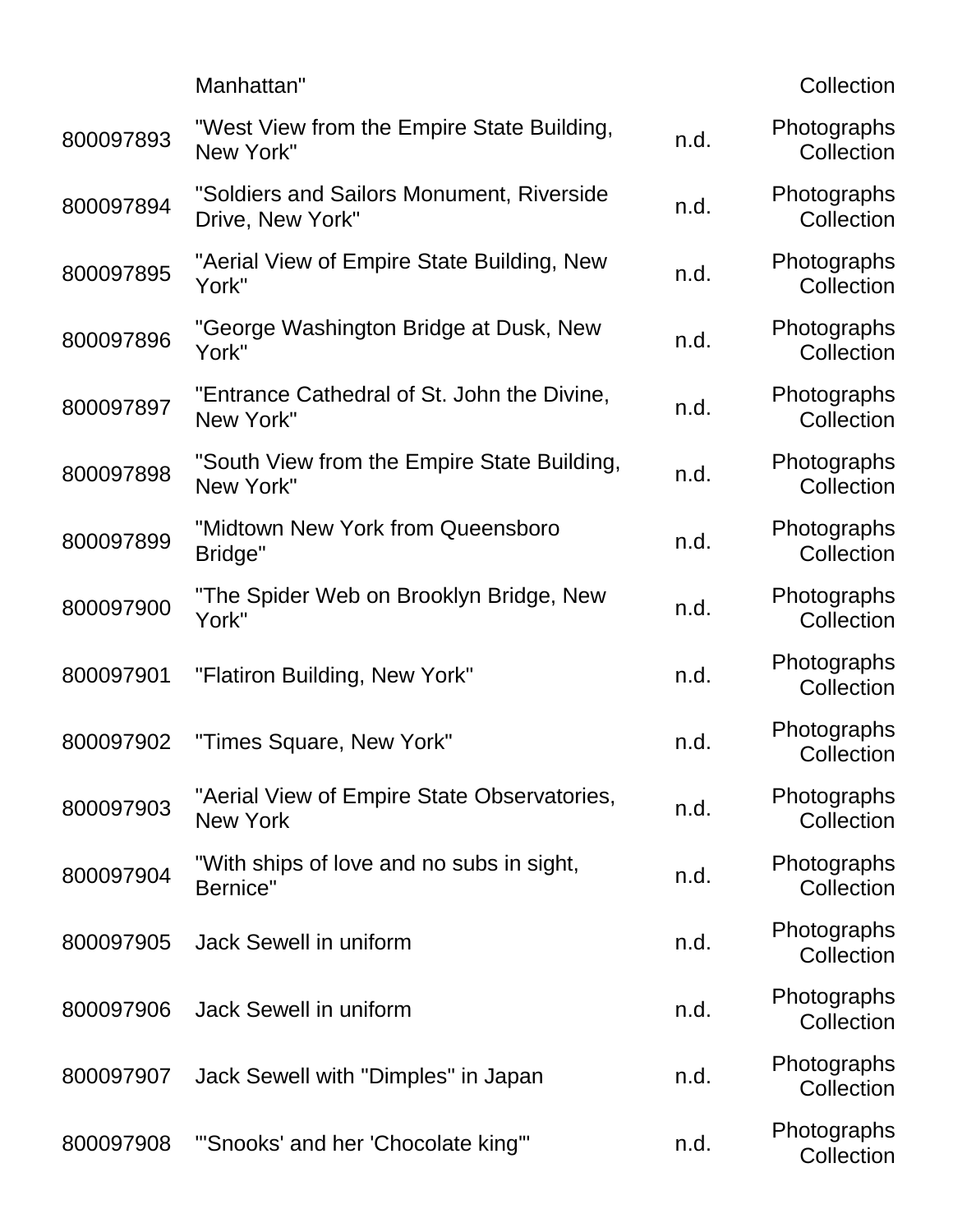| 800097909 | Jack Sewell in uniform                                            | n.d. | Photographs<br>Collection |
|-----------|-------------------------------------------------------------------|------|---------------------------|
| 800097910 | Barbara-Anne Sewell in a dress                                    | n.d. | Photographs<br>Collection |
| 800097911 | <b>Military officers</b>                                          | n.d. | Photographs<br>Collection |
| 800097912 | <b>Edward Kelley</b>                                              | n.d. | Photographs<br>Collection |
| 800097913 | <b>Edward Kelley</b>                                              | n.d. | Photographs<br>Collection |
| 800097914 | Sewell Family sitting in living room                              | n.d. | Photographs<br>Collection |
| 800097915 | <b>Jack Sewell and fellow soldier</b>                             | n.d. | Photographs<br>Collection |
| 800097916 | Tory with rifle                                                   | n.d. | Photographs<br>Collection |
| 800097917 | <b>Edward Kelley and Anne Hendricks in New</b><br>York (2 copies) | n.d. | Photographs<br>Collection |
| 800097918 | Man in a field                                                    | n.d. | Photographs<br>Collection |
| 800097919 | "Cave at 'Lovers Leap'" with Tory and<br><b>Roberts</b>           | n.d  | Photographs<br>Collection |
| 800097920 | "S.A.T.C. French" with Tory and Roberts                           | n.d. | Photographs<br>Collection |
| 800097921 | <b>Edward Kelley with Anne Hendricks</b>                          | n.d. | Photographs<br>Collection |
| 800097922 | Soldier standing in front of Orderly Room                         | n.d. | Photographs<br>Collection |
| 800097923 | Tory with food in hand                                            | n.d. | Photographs<br>Collection |
| 800097924 | Soldier standing in front of palms                                | n.d. | Photographs<br>Collection |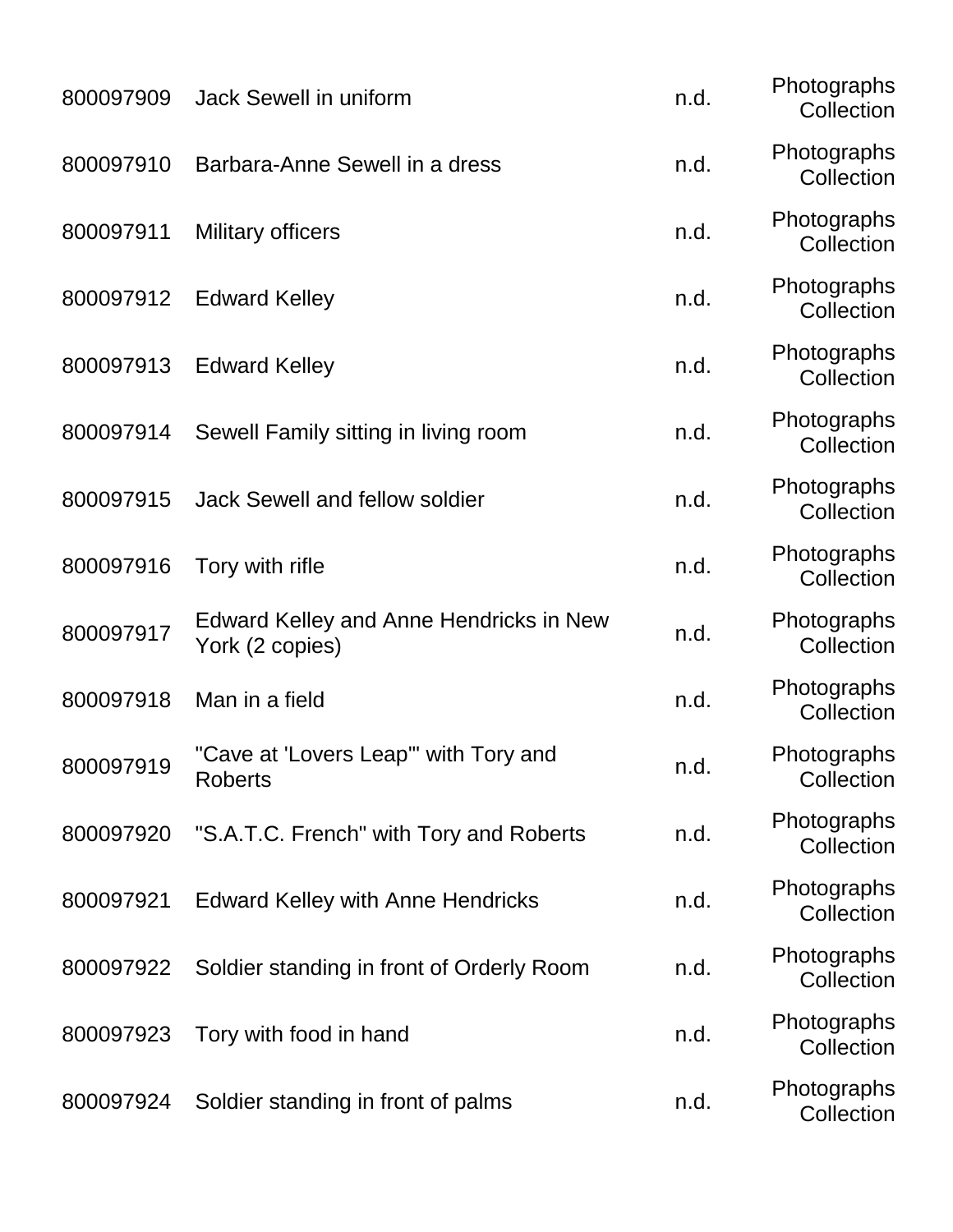| 800097925 | Soldier crouching                                                                    | n.d. | Photographs<br>Collection |
|-----------|--------------------------------------------------------------------------------------|------|---------------------------|
| 800097926 | Soldier holding sabre                                                                | n.d. | Photographs<br>Collection |
| 800097927 | Married couple with child standing on porch                                          | n.d. | Photographs<br>Collection |
| 800097928 | Wedding party standing on porch                                                      | n.d. | Photographs<br>Collection |
| 800097929 | Soldier with two women                                                               | n.d. | Photographs<br>Collection |
| 800097930 | Soldier sitting with woman                                                           | n.d. | Photographs<br>Collection |
| 800097931 | Soldier standing outside                                                             | n.d. | Photographs<br>Collection |
| 800097932 | "Well stop screaming – it's only me – your<br>son!" Jack Sewell in Japan             | n.d. | Photographs<br>Collection |
| 800097933 | Close up of soldier in uniform                                                       | n.d. | Photographs<br>Collection |
| 800097934 | Soldier standing in yard                                                             | n.d. | Photographs<br>Collection |
| 800097935 | Soldier posing with two young girls                                                  | n.d  | Photographs<br>Collection |
| 800097936 | Jack Sewell in Japan                                                                 | n.d. | Photographs<br>Collection |
| 800097937 | Profile of a man in uniform                                                          | n.d. | Photographs<br>Collection |
| 800097938 | "This is my latest – It's pretty awful, but it's<br>me, anyway" Soldier sitting down | n.d. | Photographs<br>Collection |
| 800097939 | Man in jacket and tie                                                                | n.d. | Photographs<br>Collection |
| 800097940 | <b>Edward Kelley close-up</b>                                                        | n.d. | Photographs<br>Collection |
| 800097941 | Edward Kelley shows emblem to two men                                                | n.d. | Photographs               |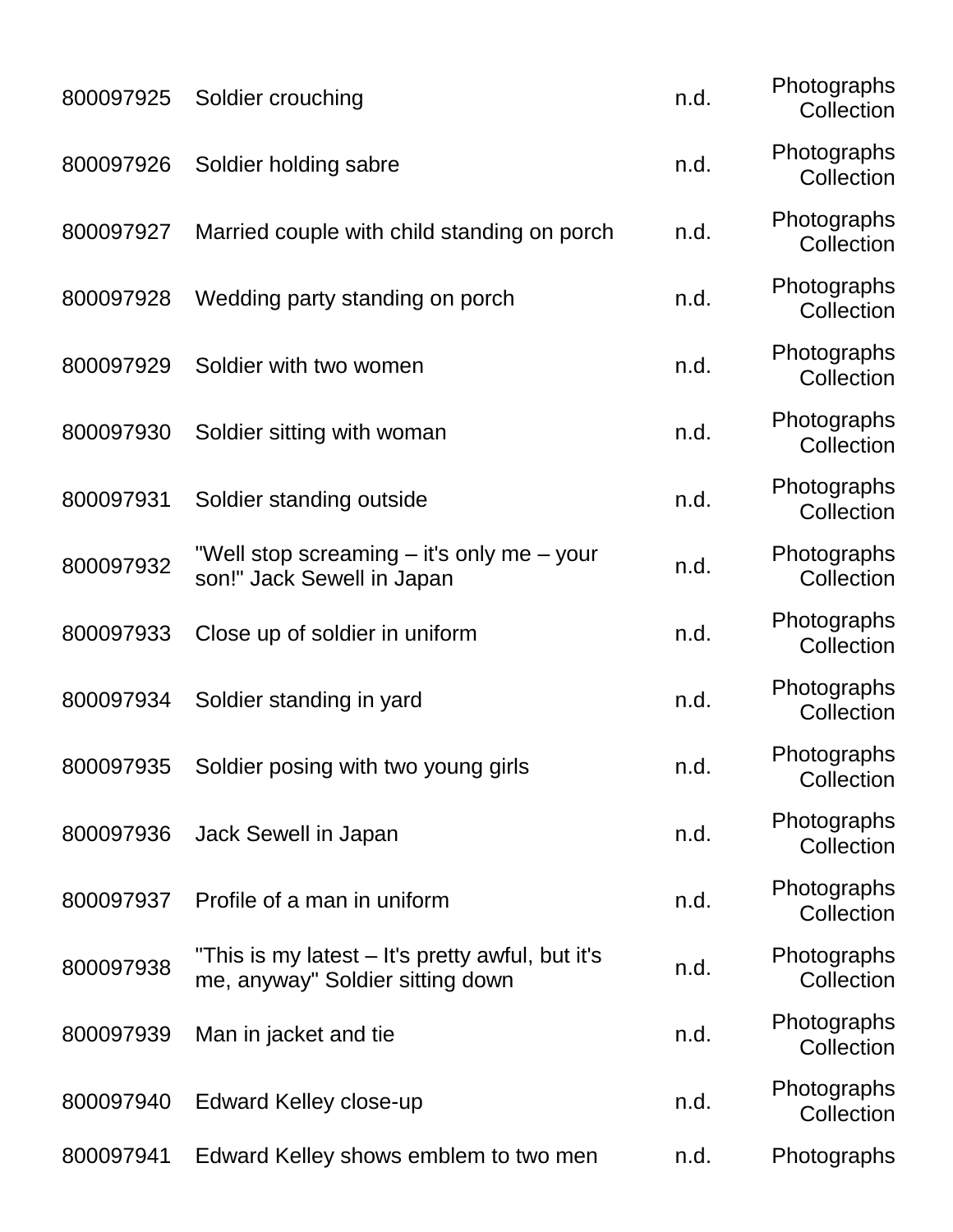**Collection** 

|           | 800097942 Portrait of Edward Kelley     | n.d. | Photographs<br>Collection |
|-----------|-----------------------------------------|------|---------------------------|
|           | 800097943 Group photo by Erwin L. Ocker | n.d. | Photographs<br>Collection |
| 800097944 | <b>Portrait of Jack Sewell</b>          | n.d. | Photographs<br>Collection |

#### **Key Subjects**

This collection is indexed under the following headings in the Library's online catalog. Researchers interested in materials about related topics, persons, or places should search the catalog using these subject headings.

#### **Names**

Sewell, Jack V. (1923-2010)

#### **Subjects**

Japan--History--Allied Occupation, 1945-1952 Photographic Interpretation (Military Science) --History--20<sup>th</sup> Century United States--Army Service Force--Army Specialized Training Division--Army Specialized Training Program World War, 1939-1945--Campaign--Pacific Area World War, 1939-1945--Regimental histories--United States--Sixth army

#### **Container List**

**Box Folder Item ID# Title Dates Series 1: Jack Sewell Correspondence 1 1 Letters from 1942 1942** 800097007 Letter to Mamaw regarding her plane ride 2-Mar-42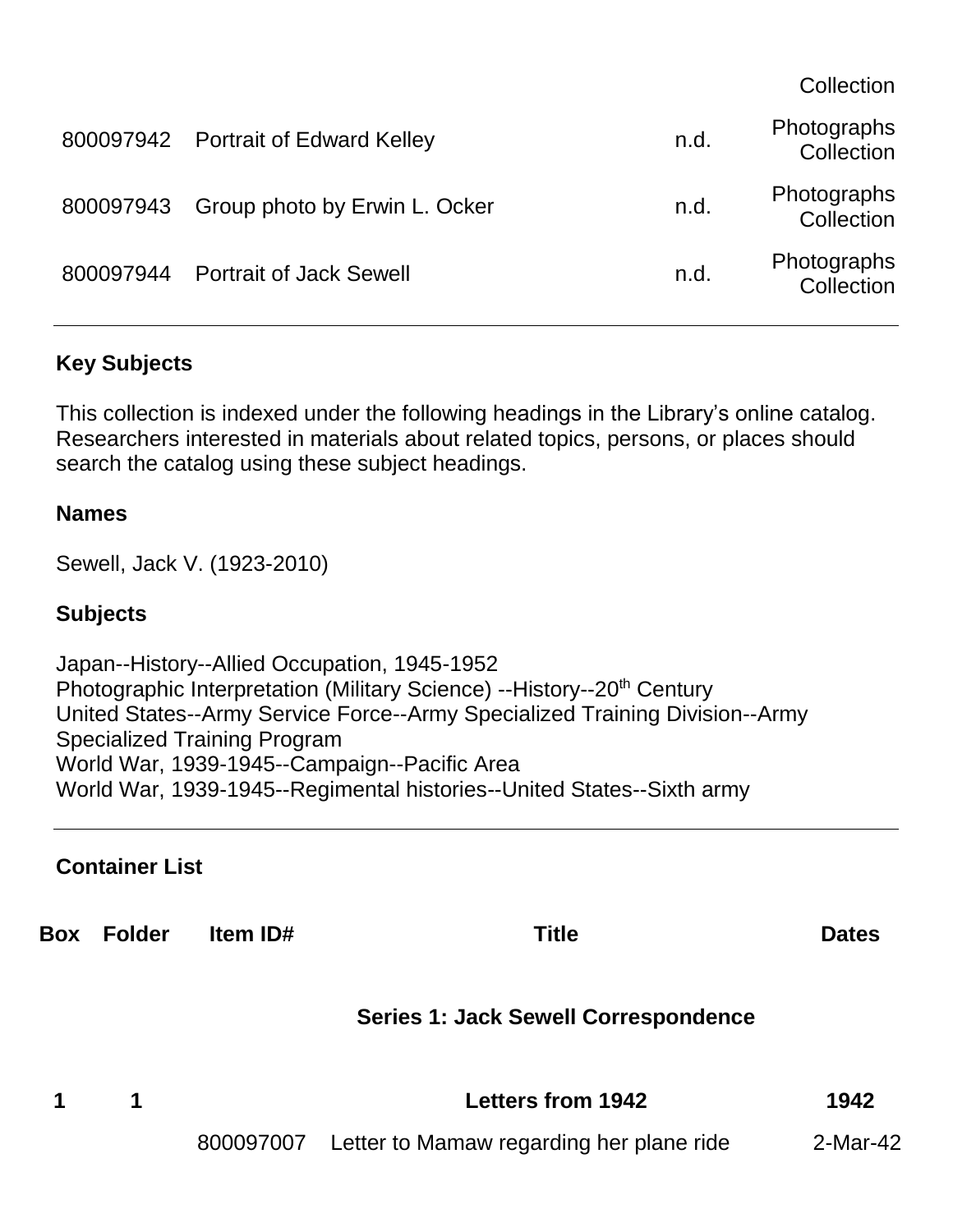| $\overline{2}$ |           | <b>Letters from March, 1943</b>                                                            | 1943        |
|----------------|-----------|--------------------------------------------------------------------------------------------|-------------|
|                | 800097008 | Letter to Mom, Dad, and Bob regarding first<br>day at Fort Leavenworth, Kansas             | $23-Mar-43$ |
|                | 800097009 | Letter to Mom, Pop, and Bob regarding food at<br><b>Fort Leavenworth</b>                   | 24-Mar-43   |
|                | 800097010 | <b>Postcard to Miss Barbara Sewell</b>                                                     | 24-Mar-43   |
|                | 800097011 | Letter to Mom, Dad, and Bob regarding mental<br>aptitude tests at Fort Leavenworth         | 25-Mar-43   |
|                | 800097012 | Letter to Mom, Dad, Bob, and Mammaw<br>regarding fire guard duty and meeting old<br>friend | 28-Mar-43   |
|                | 800097013 | Letter to Kids regarding carpenter shop detail                                             | 31-Mar-43   |

| 3 |           | <b>Letters from April, 1943</b>                                                            | 1943            |
|---|-----------|--------------------------------------------------------------------------------------------|-----------------|
|   | 800097014 | Letter to Mrs. Sewell, Mr. Sewell, and Iil' Bob                                            | $1-Apr-43$      |
|   | 800097015 | <b>Postcard to Miss Barbara Sewell</b>                                                     | $2-Apr-43$      |
|   | 800097016 | Letter to Kids regarding visit from relatives                                              | 5-Apr-43        |
|   | 800097017 | Letter to Art, Torchy, and Barbary                                                         | $6 -$ Apr $-43$ |
|   | 800097018 | Letter to Kids regarding poison ivy rash                                                   | 7-Apr-43        |
|   | 800097019 | Letter to Mom, Dad, and Bob regarding train<br>ride to Fort Belvoir, VA                    | 10-Apr-43       |
|   | 800097020 | Letter to Madre, Padre, Ellie, Bobby, and Jose<br>while still on train to Fort Belvoir, VA | 10-Apr-43       |
|   | 800097021 | Letter to Aunt Luella and Uncle Joe regarding<br>a visit to Washington, D.C.               | 12-Apr-43       |
|   | 800097022 | Letter to Mom, Dad, and Bob regarding work<br>at Fort Belvoir.                             | 13-Apr-43       |
|   | 800097023 | Letter to Mom, Dad, and Bob regarding<br>military drills and bayonet training              | 14-Apr-43       |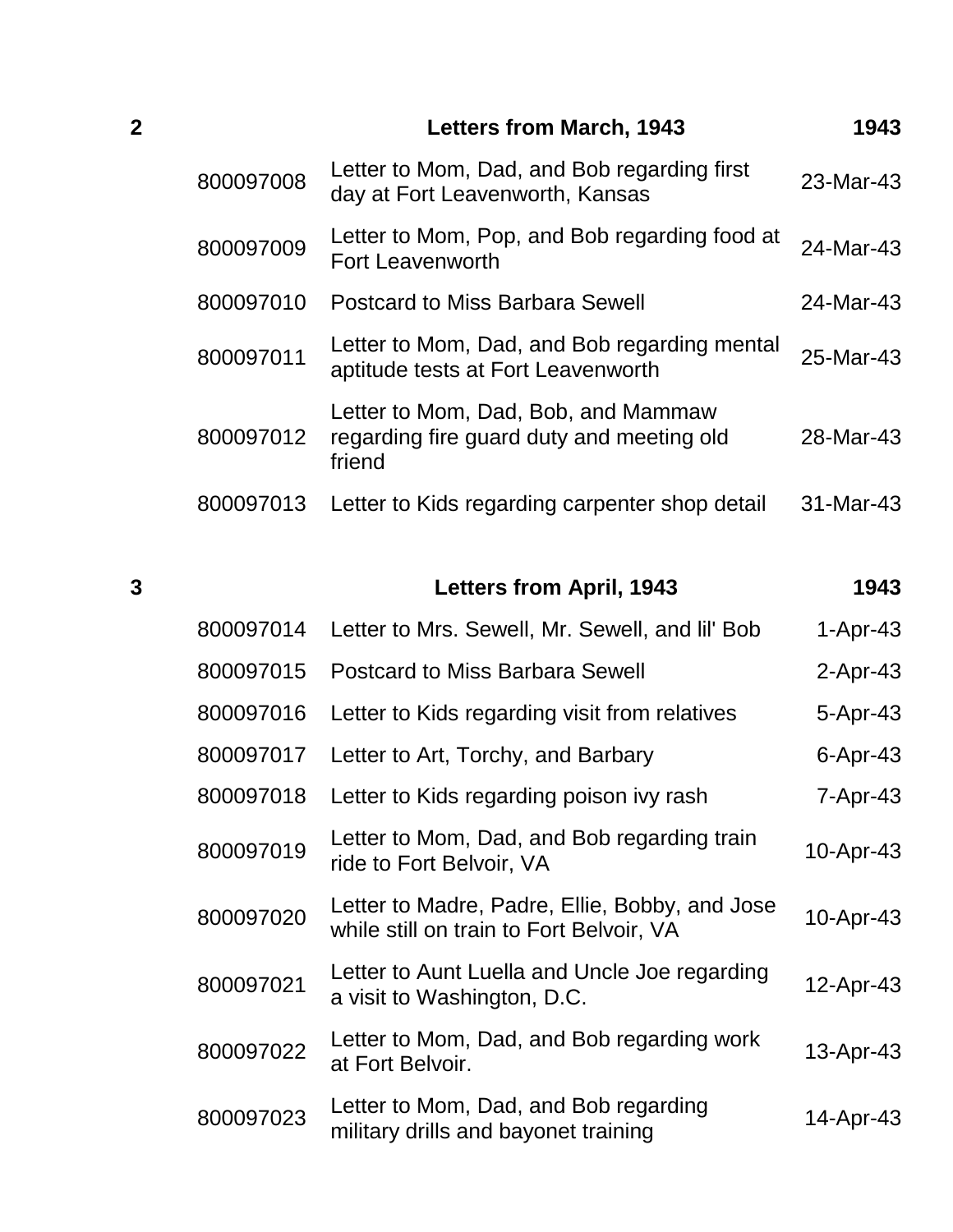|   | 800097024 | Letter to Kids regarding platoon leader and the<br>difficult training that is to come                                             | 15-Apr-43        |
|---|-----------|-----------------------------------------------------------------------------------------------------------------------------------|------------------|
|   | 800097025 | Letter to Kids regarding K.P. duty                                                                                                | 17-Apr-43        |
|   | 800097026 | Letter to Folks                                                                                                                   | 18-Apr-43        |
|   | 800097027 | Letter to Family regarding marching in the rain                                                                                   | 19-Apr-<br>43    |
|   | 800097028 | Envelope addressed to Mr. and Mrs. A.B.<br><b>Sewell</b>                                                                          | 20-Apr-43        |
|   | 800097029 | Letter to Mom, Dad, Bob, Jose, and Aunt<br>Luella regarding a difficult obstacle course                                           | 21-Apr-43        |
|   | 800097030 | Letter to Kids regarding training and superior<br>officers                                                                        | 25-Apr-43        |
|   | 800097031 | Letter to Mom, Pop, and Bob regarding<br>improving opinion of his non-commissioned<br>officers                                    | 26-Apr-43        |
|   | 800097032 | Letter to Mom, Dad, and Bob regarding<br>training courses for marksmanship, gas attack,<br>and defense against mechanized attacks | 29-Apr-43        |
| 4 |           | Letters from May, 1943                                                                                                            | 1943             |
|   | 800097033 | Letter to Madre, Padre, and Barbare<br>describing in detail tear gas and rifle training                                           | $6$ -May-43      |
|   | 800097034 | Envelope addressed to Mrs. Arthur Sewell                                                                                          | 7-May-43         |
|   | 800097035 | Letter to Mom, Dad, and Bob describing in<br>detail a week of intense training                                                    | 17-May-<br>43    |
|   | 800097036 | Letter to Mother, Dad, and Barbara Ann<br>regarding Sharpshooter medal and weekend<br>in Washington D.C.                          | $18$ -May-<br>43 |
|   | 800097037 | <b>Postcard to Kids</b>                                                                                                           | 19-May-<br>43    |
|   | 800097038 | Letter to Mom, Dad, and Bob regarding<br>demolition training, transition firing, and a<br>conversation with his Lieutenant        | $23$ -May-<br>43 |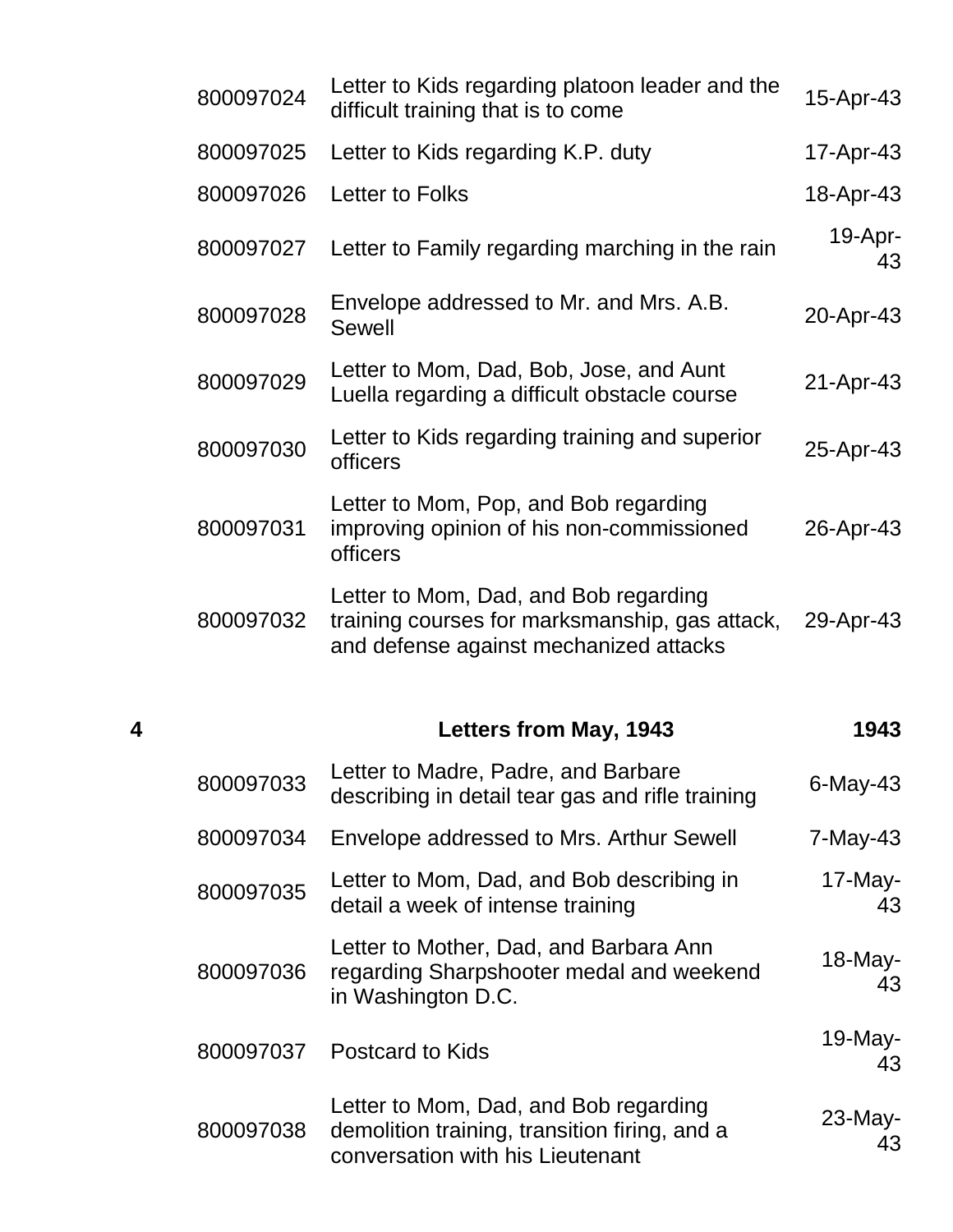|   | 800097039 | <b>Postcard to Folks</b>                                                                                                     | 25-May-<br>43 |
|---|-----------|------------------------------------------------------------------------------------------------------------------------------|---------------|
|   | 800097040 | Letter to Kids regarding weight loss, health,<br>and concern about whether he is telling them<br>too much about his training | 26-May-<br>43 |
|   | 800097041 | Postcard to Mom, Dad, and Bob regarding<br>graduation                                                                        | 28-May-<br>43 |
|   | 800097042 | Letter to Mom, Dad, and Bob regarding<br>possible entrance to the art department as an<br>illustrator.                       | 29-May-<br>43 |
|   | 800097043 | Letter to Madre, Padre, and Barbary Ann<br>regarding possible transfer to Art Dept. as<br>illustrator                        | 31-May-<br>43 |
| 5 |           | <b>Letters from June, 1943</b>                                                                                               | 1943          |
|   | 800097044 | Letter to Mother, Dad, and Bobby regarding<br>guard duty                                                                     | $2$ -Jun-43   |
|   | 800097045 | Letter to Kids regarding weekend in New York<br>City                                                                         | 4-Jun-43      |
|   | 800097046 | Postcard to Bobs regarding 3 days in New<br><b>York City</b>                                                                 | $5 - Jun-43$  |
|   | 800097047 | Letter to Mom, Dad, and Bob regarding<br>weekend in New York City                                                            | $6$ -Jun-43   |
|   | 800097048 | Letter to Folks regarding birthday and poison<br>ivy                                                                         | 8-Jun-43      |
|   | 800097049 | Letter to Bobby regarding bridge building                                                                                    | 10-Jun-43     |
|   | 800097050 | Letters to Mom, Dad, and Bobby answering<br>questions they had written him                                                   | 10-Jun-43     |
|   | 800097051 | Envelope addressed to Miss Barbara Ann<br><b>Sewell</b>                                                                      | $11$ -Jun-43  |
|   | 800097052 | Envelope addressed to Miss Barbara Ann<br><b>Sewell</b>                                                                      | 12-Jun-43     |
|   | 800097053 | <b>Postcard to Kids</b>                                                                                                      | 14-Jun-43     |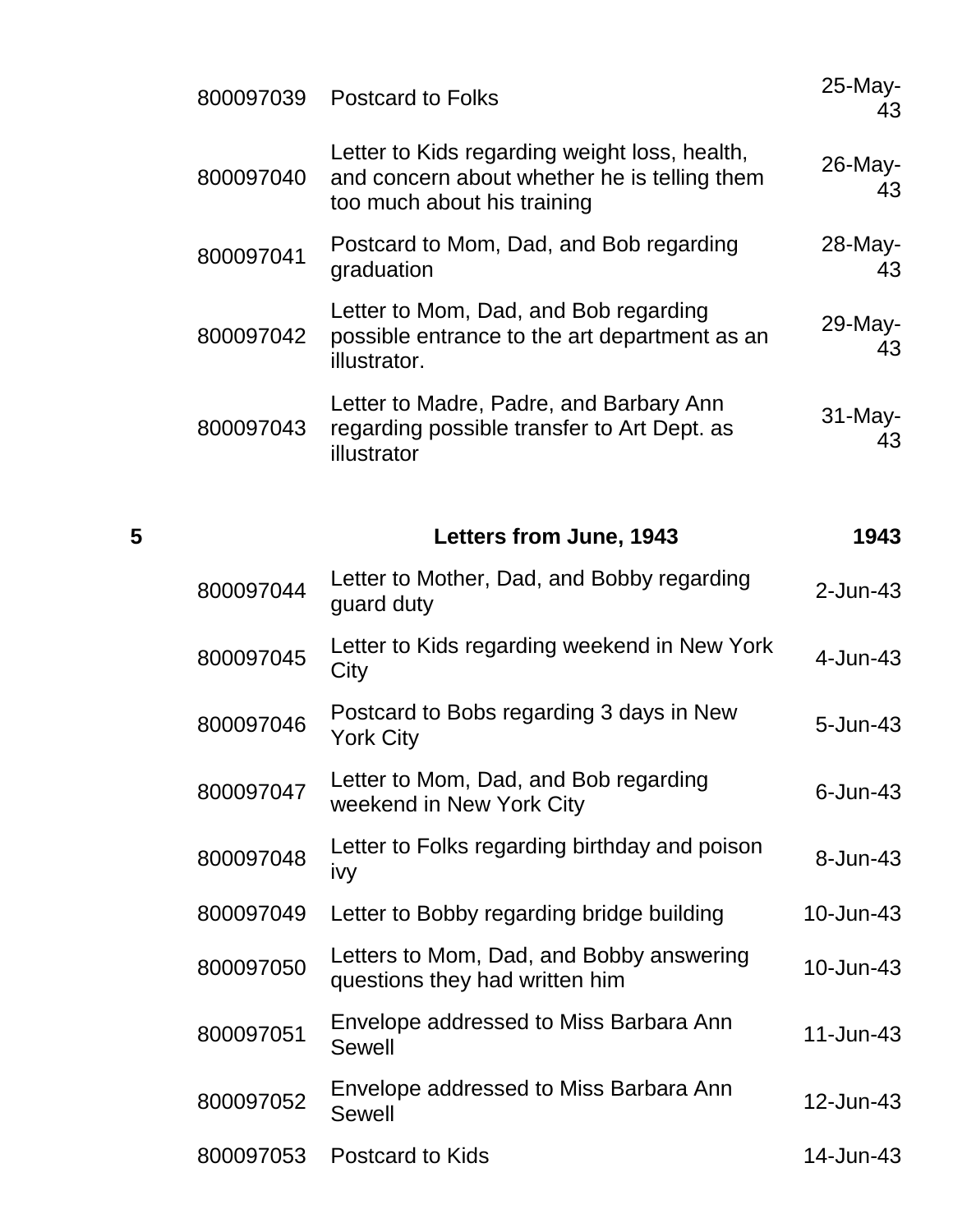| 800097054 | Letter to Folks regarding general news and an<br>interview with Officer Candidate School board                                      | 14-Jun-43 |
|-----------|-------------------------------------------------------------------------------------------------------------------------------------|-----------|
| 800097055 | Letter to Kids regarding withdrawal of<br>application for Officer Candidate School in<br>favor of Army Specialized Training Program | 15-Jun-43 |
| 800097056 | Postcard to Aunt Luella and Uncle Joe giving<br>thanks for gifts                                                                    | 15-Jun-43 |
| 800097057 | Postcard to Bobby regarding weather                                                                                                 | 15-Jun-43 |
| 800097058 | Letter to Mom, Dad, and Bob regarding<br>possible extra week of training                                                            | 16-Jun-43 |
| 800097059 | Postcard to Kids regarding poison ivy                                                                                               | 18-Jun-43 |
| 800097060 | <b>Postcard to Miss Barbara Ann Sewell</b>                                                                                          | 19-Jun-43 |
| 800097061 | Letter to Mother, Dad, and Robert regarding<br>failed navigation exercise                                                           | 20-Jun-43 |
| 800097062 | Letter to Dad, Bob, and Mom responding to<br>their letters                                                                          | 24-Jun-43 |
| 800097063 | Letter to Mother, Dad, and Robert regarding<br>work and training                                                                    | 26-Jun-43 |
| 800097064 | Letter to Miss Barbara Ann Sewell regarding<br>her trip to Mamaw                                                                    | 28-Jun-43 |
| 800097065 | Letter to Miss Barbara Ann Sewell regarding a<br>Pepsi napkin for her collection                                                    | 29-Jun-43 |
| 800097066 | Postcard to Kids regarding 3-day bivouac                                                                                            | 30-Jun-43 |
|           |                                                                                                                                     |           |

| 6 |           | Letters from July, 1943                                                  | 1943            |
|---|-----------|--------------------------------------------------------------------------|-----------------|
|   | 800097067 | Letter to Mom, Dad, and Bob regarding jungle<br>combat training          | $1$ -Jul-43     |
|   | 800097068 | Postcard to Kids                                                         | $3$ -Jul-43     |
|   | 800097069 | Letter to Madre, Padre, and Bobette regarding<br>inspection and training | $6$ -Jul-43     |
|   | 800097070 | Letter to Kids answering questions                                       | $7 -$ Jul $-43$ |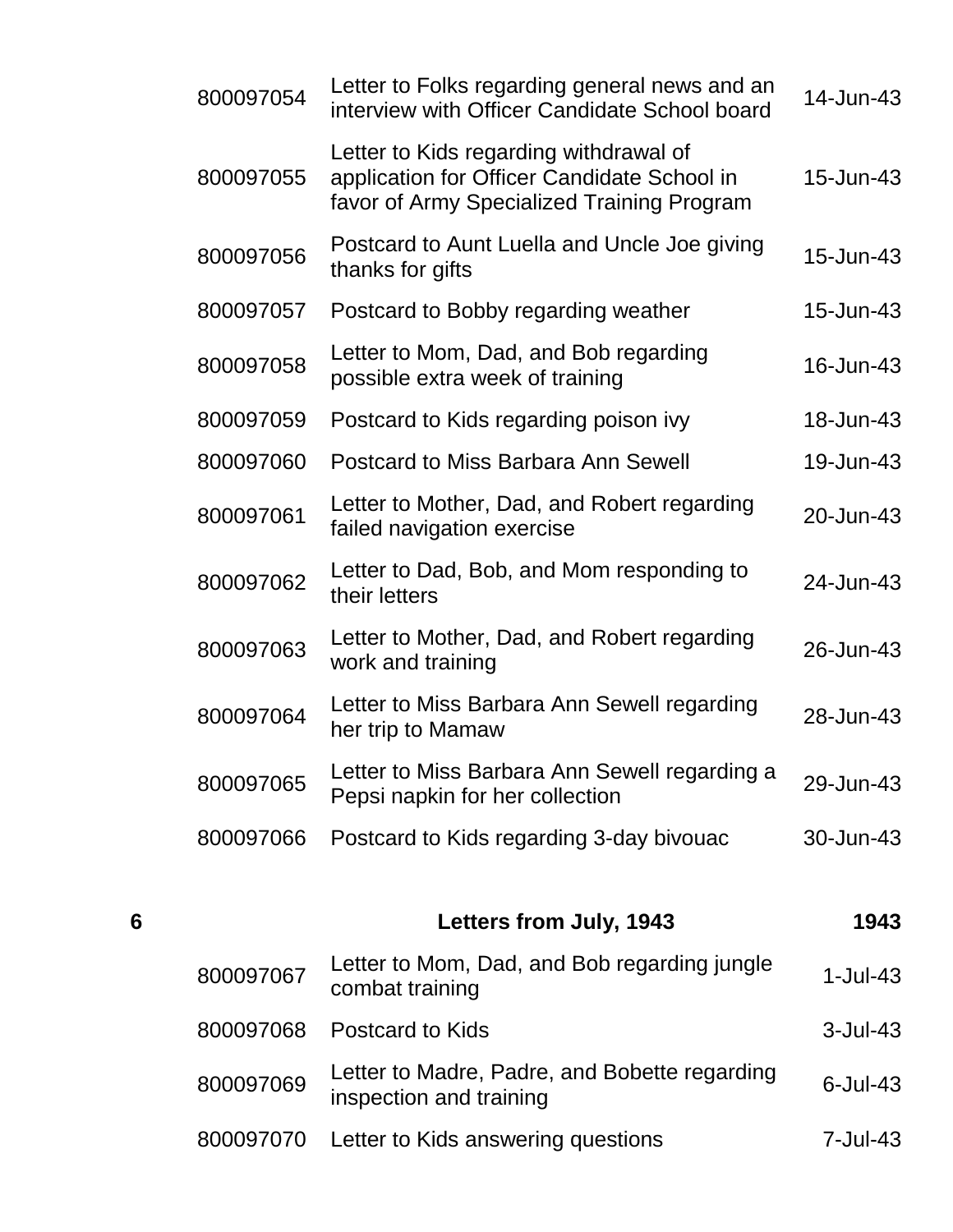| 7 |           | <b>Letters from August, 1943</b>                                                                                        | 1943      |
|---|-----------|-------------------------------------------------------------------------------------------------------------------------|-----------|
|   |           |                                                                                                                         |           |
|   | 800097078 | Letter to Mom, Dad, and Bob regarding new<br>station in New York City                                                   | 30-Jul-43 |
|   | 800097077 | Letter to Kids regarding weekend pass                                                                                   | 30-Jul-43 |
|   | 800097076 | Letter to Mom, Dad, Bob, Aunt Bill, May, and<br>Aunt Rudy regarding move from Georgetown<br>to City College of New York | 27-Jul-43 |
|   | 800097075 | Letter to Family regarding his study of Europe<br>and desire to avoid combat                                            | 21-Jul-43 |
|   | 800097074 | Letter to Mom, Dad, Bob, Ellie and Jodie<br>regarding weekend and accommodations at<br>Georgetown                       | 19-Jul-43 |
|   | 800097073 | Letter to Bobby regarding entrance to Spanish<br>program at Georgetown                                                  | 18-Jul-43 |
|   | 800097072 | Letter to Mom, Dad, and Bob regarding arrival<br>at Georgetown                                                          | 13-Jul-43 |
|   | 800097071 | Letter to Mom, Dad, and Bob regarding final<br>days of basic training                                                   | 10-Jul-43 |

| 800097079 | Letter to Kids regarding wild weekend in New<br><b>York City</b>            | $2$ -Aug-43  |
|-----------|-----------------------------------------------------------------------------|--------------|
| 800097080 | Envelope addressed to Mr. and Mrs. A.B.<br><b>Sewell and Barbara</b>        | $3 - Aug-43$ |
| 800097081 | Envelope addressed to Miss Babara Ann<br><b>Sewell</b>                      | $3-Auq-43$   |
| 800097082 | Letter to Madre, Padre, and Barbita<br>responding to their letters          | $4 - Aug-43$ |
| 800097083 | Envelope addressed to Miss Barbara Sewell                                   | $5 - Aug-43$ |
| 800097084 | Envelope addressed to Miss Barbara Sewell                                   | $5 - Aug-43$ |
| 800097085 | Letter to Mom, Dad, and Bob regarding new<br>apartment and financial status | 5-Aug-43     |
| 800097086 | Letter to Mom, Pop, and Bob regarding                                       | $6 - Aug-43$ |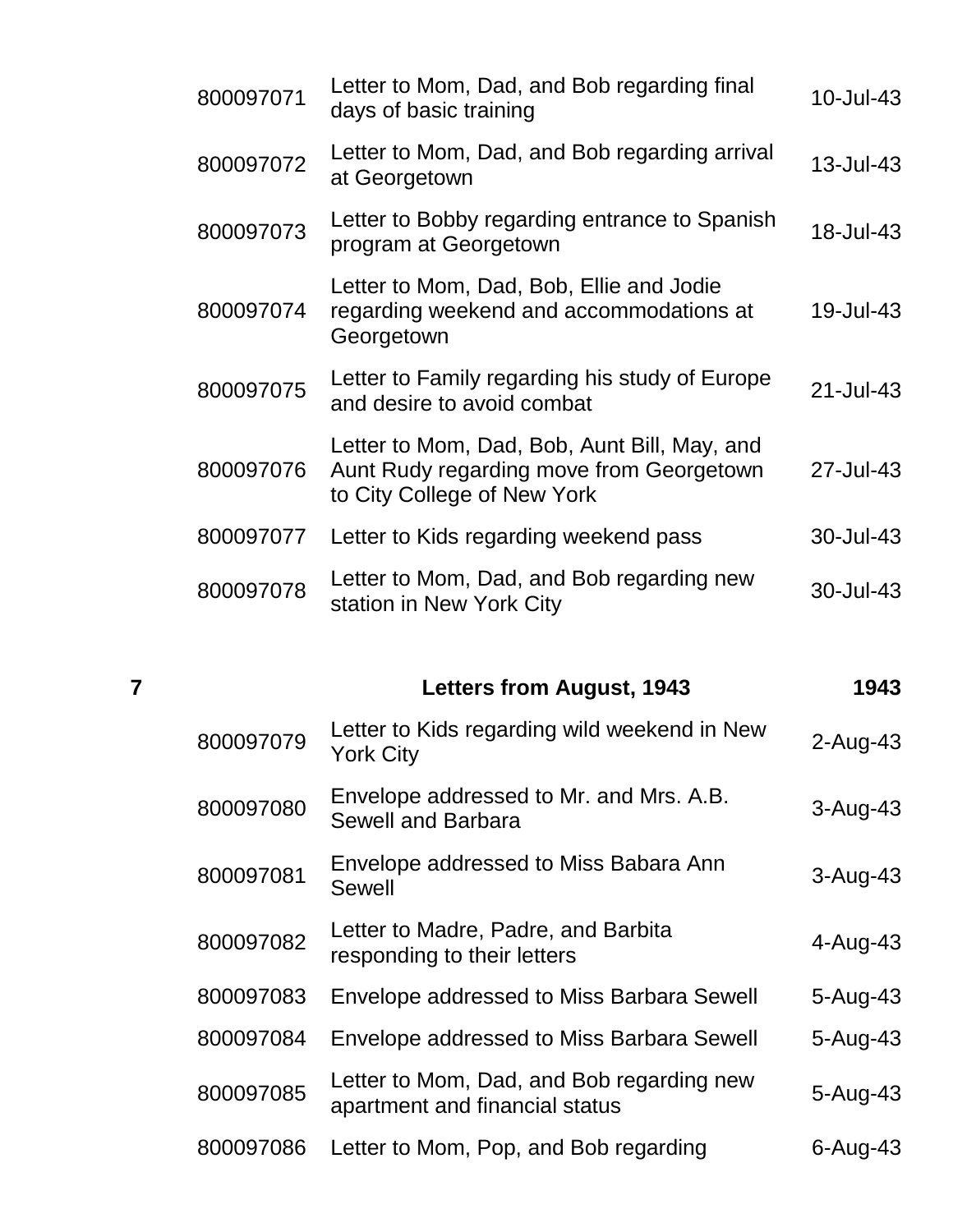evening activities

| 800097087 | Letter to Mom, Dad, and Bob regarding<br>weekend                                                     | $8 - Aug-43$      |
|-----------|------------------------------------------------------------------------------------------------------|-------------------|
| 800097088 | Postcard from U.S.O Club to Mrs. Sewell<br>regarding an evening with Jack Sewell                     | $9-Auq-43$        |
| 800097089 | Letter to Kids regarding first day of classes                                                        | $10$ -Aug-<br>43  |
| 800097090 | Letter to Kids regarding classes and class<br>schedule                                               | $10$ -Aug-<br>43  |
| 800097091 | Letter to Kids regarding Spanish textbooks                                                           | $11-Aug-$<br>43   |
| 800097092 | Letter to Madre, Padre, and Barbary regarding<br>air raid, swimming lessons, and new uniforms        | $12$ -Aug-<br>43  |
| 800097093 | Letter to Kids responding to their letters                                                           | $13$ -Aug-<br>43  |
| 800097094 | Letter to Mom, Dad, and Bob regarding class<br>and weekend                                           | $15$ -Aug-<br>43  |
| 800097095 | Letter to Mom, Bob, and Dad that includes a<br>letter addressed to Jack from friend                  | $16$ -Aug-<br>43  |
| 800097096 | Letter to Madre, Padre, and Pequena<br>Hermana regarding new demerit system and<br>P.T. requirements | 18-Aug-<br>43     |
| 800097097 | Letter to Kids updating on school progress and<br>layout of apartment                                | 19-Aug-<br>43     |
| 800097098 | Letter to "You All" confirming receipt of text<br>books                                              | $20 - Aug-$<br>43 |
| 800097099 | Letter to Mom, Dad, and Bob regarding<br>weekend in New York City                                    | $22$ -Aug-<br>43  |
| 800097100 | Envelope addressed to Mr. and Mrs. A. B.<br>Sewell                                                   | $23$ -Aug-<br>43  |
| 800097101 | Letter to Kids regarding difficulty in Spanish<br>class and need for more money                      | 23-Aug-<br>43     |
| 800097102 | Postcard to Mom, Dad, and Bob confirming                                                             | 25-Aug-           |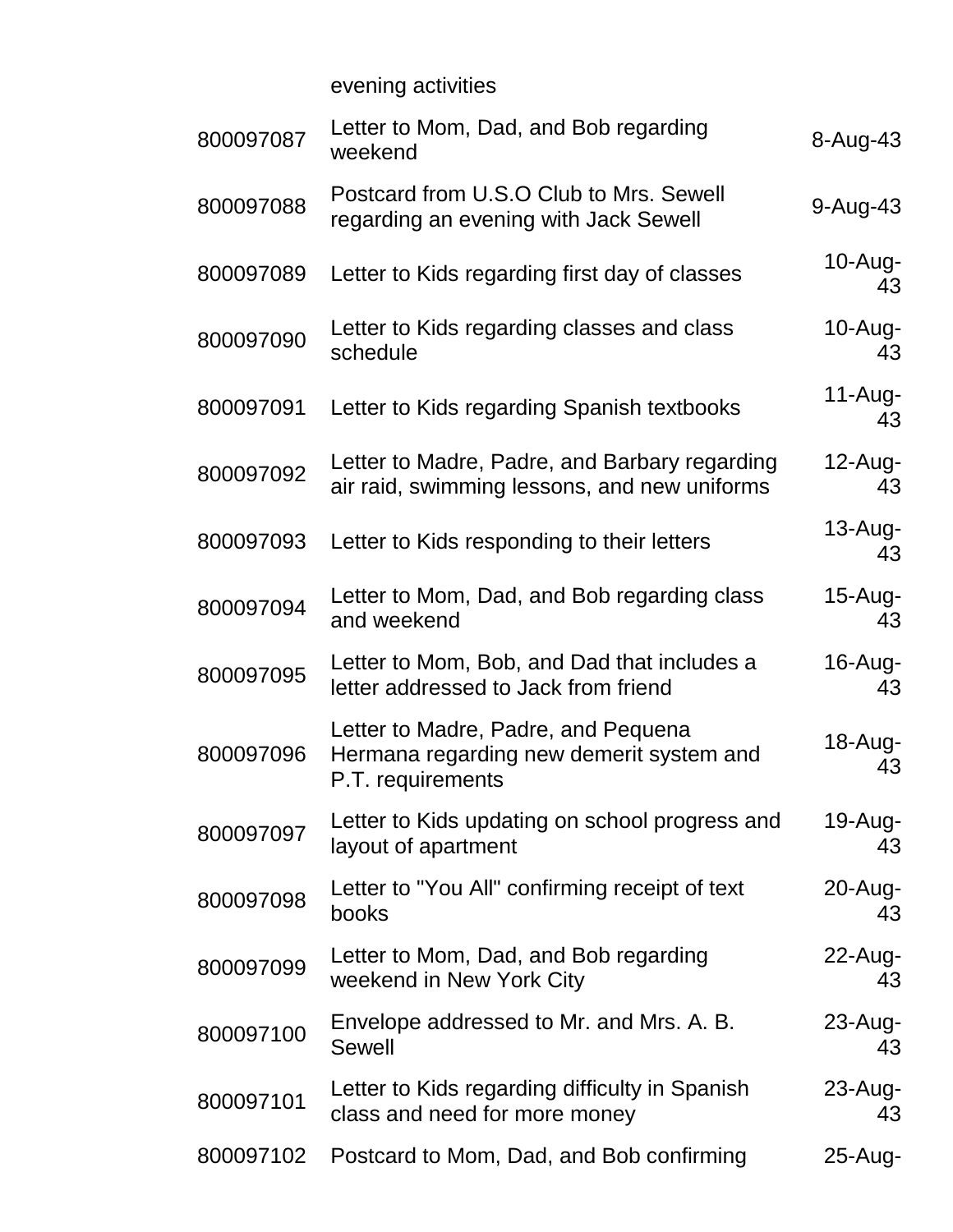|           | receipt of package                                                                                               | 43               |
|-----------|------------------------------------------------------------------------------------------------------------------|------------------|
| 800097103 | Letter to Mom, Dad, and Bobby regarding<br>academic tests                                                        | $26$ -Aug-<br>43 |
| 800097104 | Letter to Mom, Dad, and Bobby regarding<br>money                                                                 | 27-Aug-<br>43    |
| 800097105 | Letter to Kids thanking them for their letters                                                                   | $28$ -Aug-<br>43 |
| 800097106 | Letter to Madre, Padre, and Barbita describing<br>Radio City Music Hall and a weekend in New<br><b>York City</b> | $29$ -Aug-<br>43 |
| 800097107 | Letter to Mom, Dad, and Bobby responding to<br>their letters                                                     | 30-Aug-<br>43    |
| 800097108 | Letter to America regarding money                                                                                | $31-Aug-$<br>43  |

| $\mathbf{2}$ | 1 |           | <b>Letters from September, 1943</b>                                  | 1943            |
|--------------|---|-----------|----------------------------------------------------------------------|-----------------|
|              |   | 800097109 | Letter to Kids regarding class progress                              | $3-Sep-43$      |
|              |   | 800097110 | Letter to Kids regarding news from friends and<br>family             | $4-Sep-43$      |
|              |   | 800097111 | Letter to Mom, Dad, and Bobby regarding<br>Labor Day weekend         | $6-Sep-43$      |
|              |   | 800097112 | Letter to Mom and Dad regarding academic<br><b>SUCCESS</b>           | 8-Sep-43        |
|              |   | 800097113 | Letter to Kids regarding Italy's surrender                           | $9-Sep-43$      |
|              |   | 800097114 | Letter to Missourians regarding academic<br>progress and time in NYC | $11-Sep-$<br>43 |
|              |   | 800097115 | Letter to Bobby regarding her first day of<br>school                 | $12-Sep-$<br>43 |
|              |   | 800097116 | Postcard to Kids regarding study for tests                           | $13-Sep-$<br>43 |
|              |   | 800097117 | Letter to Mom, Pop, and Bobs regarding food<br>poisoning             | $14-Sep-$<br>43 |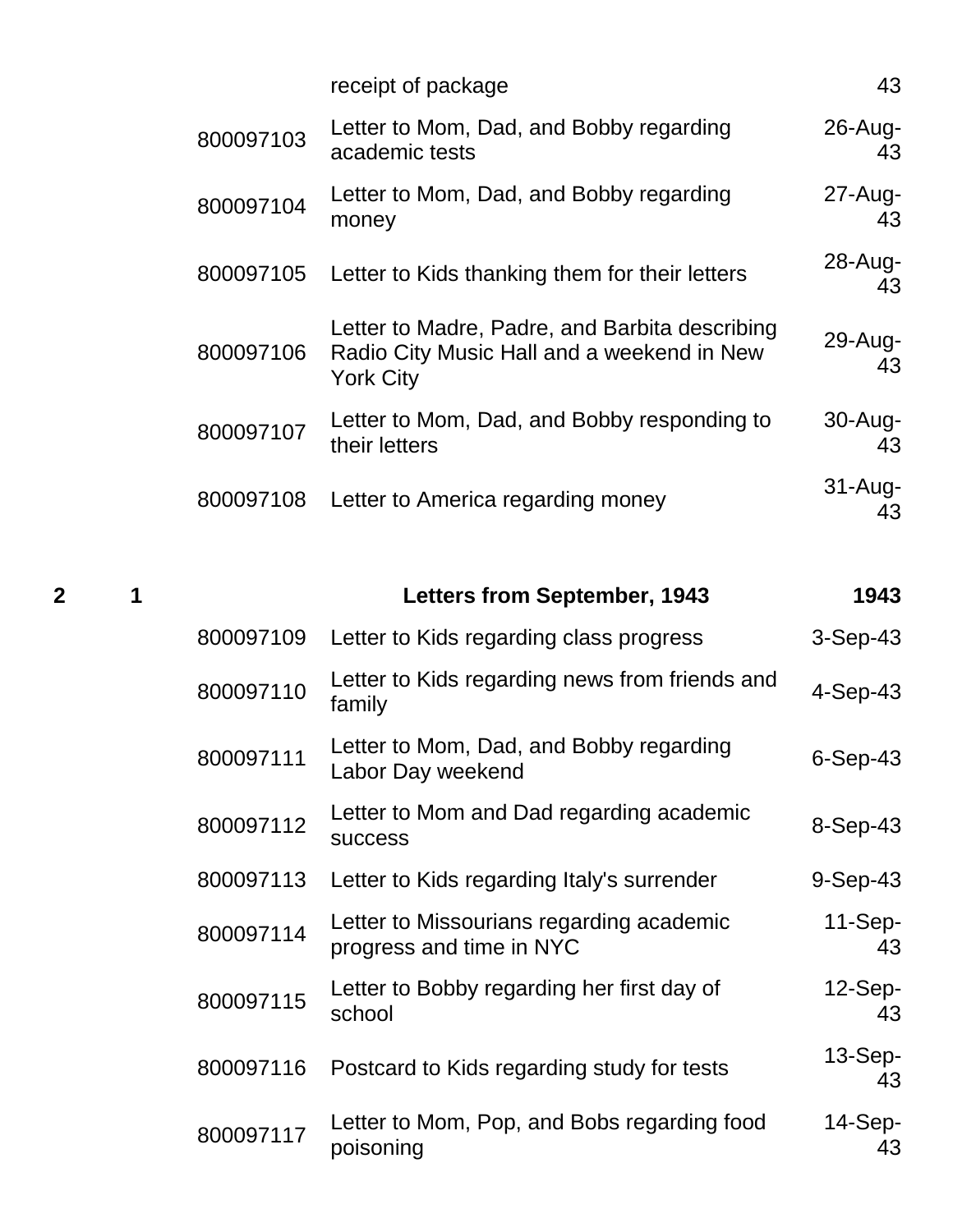| 800097118 | Envelope addressed to Mr. and Mrs. A.B.<br><b>Sewell from War Department</b>      | $15-Sep-$<br>43    |
|-----------|-----------------------------------------------------------------------------------|--------------------|
| 800097119 | Letter to Kids regarding Spanish test and<br>responding to their letters          | $17-Sep-$<br>43    |
| 800097120 | Letter to Mammy, Pappy, and Daisy May<br>regarding the week's activities          | $19-Sep-$<br>43    |
| 800097121 | Envelope addressed to Mr. and Mrs. A.B.<br>Sewell                                 | $20-Sep-$<br>43    |
| 800097122 | Letter to Mom, Dad, and Bob responding to<br>their letters                        | $20-Sep-$<br>43    |
| 800097123 | Letter to Mom, Dad, and Bobby regarding<br>desire to call home                    | $23-Sep-$<br>43    |
| 800097124 | Letter to Mother, Dad, and Bob regarding<br>weekend and seeing Frank Sinatra sing | $26-Sep-$<br>43    |
| 800097125 | Letter to Bond Sellers and Buyers regarding<br>letters from Aunts                 | $27-Sep-$<br>43    |
| 800097126 | Letter to Dears regarding progress in Spanish                                     | $29-Sep-$<br>43    |
| 800097127 | Postcard to Kids regarding the weather                                            | $30 - Sep -$<br>43 |

| $\mathbf 2$ |           | <b>Letters from October, 1943</b>                                           | 1943        |
|-------------|-----------|-----------------------------------------------------------------------------|-------------|
|             | 800097128 | Letter to Mom, Dad, and Bob regarding<br>pictures Jack will be sending home | $2$ -Oct-43 |
|             | 800097129 | Letter to Mom, Dad, and Bob regarding<br>weekend and seeing "Stars on Ice"  | $3-Oct-43$  |
|             | 800097130 | Letter to Fans regarding stint as acting<br>Corporal of section             | $4$ -Oct-43 |
|             | 800097131 | Envelope addressed to Miss Barbara Sewell                                   | $4$ -Oct-43 |
|             | 800097132 | Postcard to Mom, Dad, and Bob responding to<br>their letters                | $6$ -Oct-43 |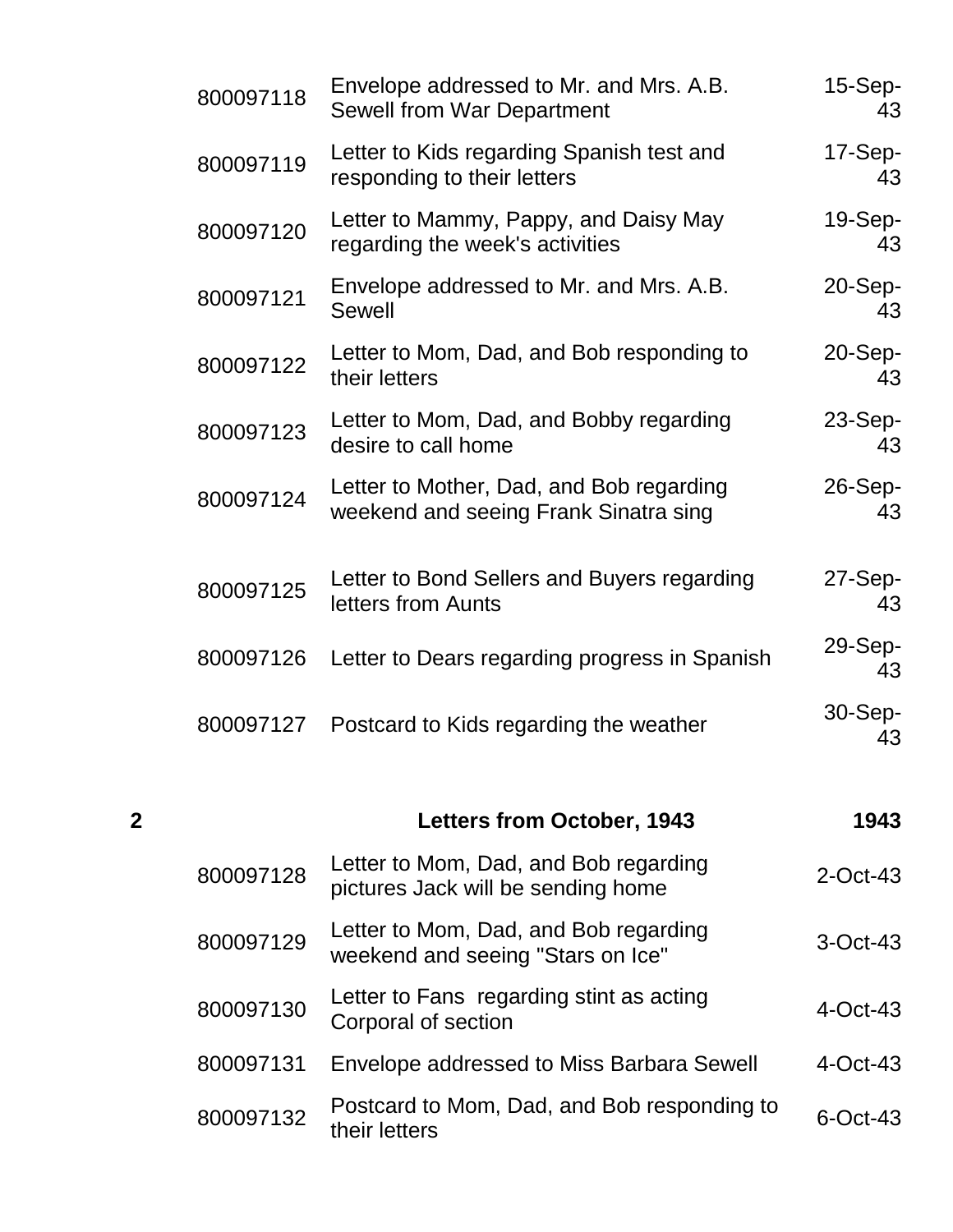|   | 800097133 | Letter to Abe, Yetta, and Zelda regarding<br>dinner with friends             | 8-Oct-43  |
|---|-----------|------------------------------------------------------------------------------|-----------|
|   | 800097134 | Envelope addressed to Mrs. Annie Laurie<br><b>Sewell</b>                     | 11-Oct-43 |
|   | 800097135 | Letter to Kids regarding picture portraits and<br>weekend                    | 11-Oct-43 |
|   | 800097136 | Letter to Mom regarding her birthday                                         | 12-Oct-43 |
|   | 800097137 | Letter to Mom, Dad, and Bob regarding grades                                 | 15-Oct-43 |
|   | 800097138 | Letter to Kids regarding weekend and picture<br>portraits                    | 16-Oct-43 |
|   | 800097139 | Letter to Kids regarding date with Emily                                     | 17-Oct-43 |
|   | 800097140 | Letter to Miss Barbara Ann Sewell regarding<br>her piece of creative writing | 18-Oct-43 |
|   | 800097141 | Envelope addressed to Miss Barbara Sewell                                    | 18-Oct-43 |
|   | 800097142 | Letter to Kids regarding Mrs. Sewell's birthday<br>gift                      | 20-Oct-43 |
|   | 800097143 | Letter to Kids regarding update on letters from<br>friends and family        | 21-Oct-43 |
|   | 800097144 | Envelope addressed to Mrs. Arthur B. Sewell                                  | 23-Oct-43 |
|   | 800097145 | Letter to Mom, Dad, and Bobby regarding<br>furlough                          | 24-Oct-43 |
|   | 800097146 | Postcard to Kids regarding old letters                                       | 24-Oct-43 |
|   | 800097147 | Letter to Kids regarding finals and furlough                                 | 27-Oct-43 |
|   |           |                                                                              |           |
| 3 |           | <b>Letters from November, 1943</b>                                           | 1943      |
|   | 800097148 | Letter to Mom, Dad, and Bob regarding trip<br>back to New York               | 6-Nov-43  |
|   |           |                                                                              |           |

<sup>800097149</sup> Letter to Mom, Dad, and Bob regarding new Letter to Monit, Dad, and Dob regarding new  $9-Nov-43$ <br>apartment 800097150 Letter to Mom, Dad, and Bob regarding health and final grades 10-Nov-43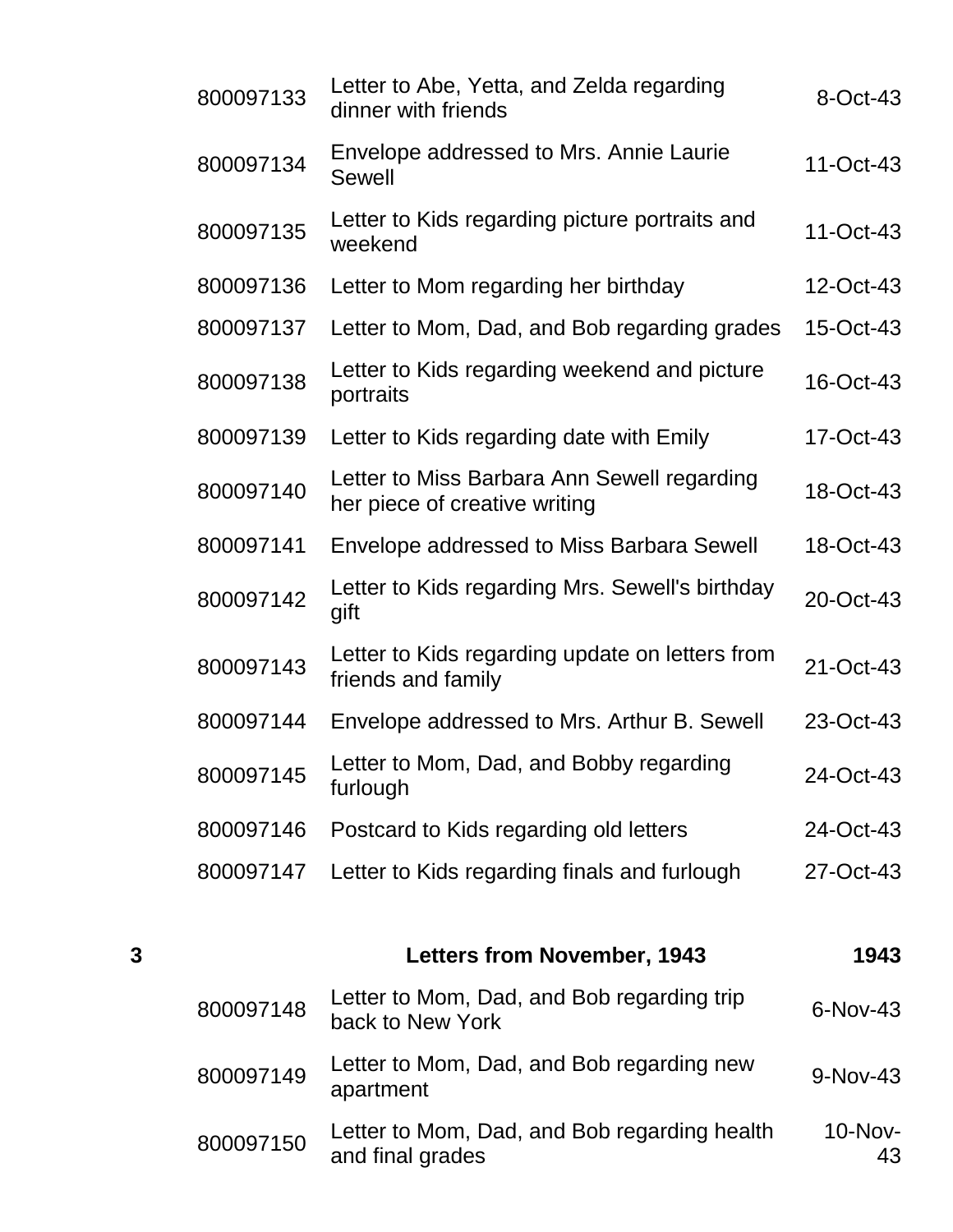| 4 |           | <b>Letters from December, 1943</b>                                             | 1943            |
|---|-----------|--------------------------------------------------------------------------------|-----------------|
|   | 800097163 | Letter to Keeds responding to their letters                                    | 30-Nov-<br>43   |
|   | 800097162 | Letter to Roberty praising her<br>accomplishments                              | 28-Nov-<br>43   |
|   |           | 800097161 Letter to Kids regarding weekend                                     | 28-Nov-<br>43   |
|   | 800097160 | Letter to Arturo, Ana, and Barbara regarding<br>skin health                    | 26-Nov-<br>43   |
|   | 800097159 | Postcard to Mom, Dad, and Bob regarding<br>changes in testing schedule         | 23-Nov-<br>43   |
|   | 800097158 | Letter to Kids regarding weekend                                               | 22-Nov-<br>43   |
|   | 800097157 | Letter to Mamaw regarding dinner and movie<br>with Spanish section             | 21-Nov-<br>43   |
|   | 800097156 | Letter to Kids regarding pictures and<br><b>Christmas list</b>                 | 18-Nov-<br>43   |
|   | 800097155 | Letter to Kids regarding finances and weekend                                  | 16-Nov-<br>43   |
|   | 800097154 | Letter to Mom, Pop, and Barbara Ann<br>regarding picture portraits and weekend | 14-Nov-<br>43   |
|   | 800097153 | Letter to Mom, Dad, and Robert regarding<br>health and Christmas plans         | $12-Nov-$<br>43 |
|   | 800097152 | Envelope addressed to Miss Barbara Sewell                                      | 12-Nov-<br>43   |
|   | 800097151 | Letter to Kids regarding photographs                                           | $11-Nov-$<br>43 |

| 800097164 | Letter to Mom, Bob, and Pop regarding<br>Christmas gifts and poison ivy     | $1-Dec-43$ |
|-----------|-----------------------------------------------------------------------------|------------|
| 800097165 | Letter to Kids regarding weekend and Joan<br><b>Edwards from Hit Parade</b> | 5-Dec-43   |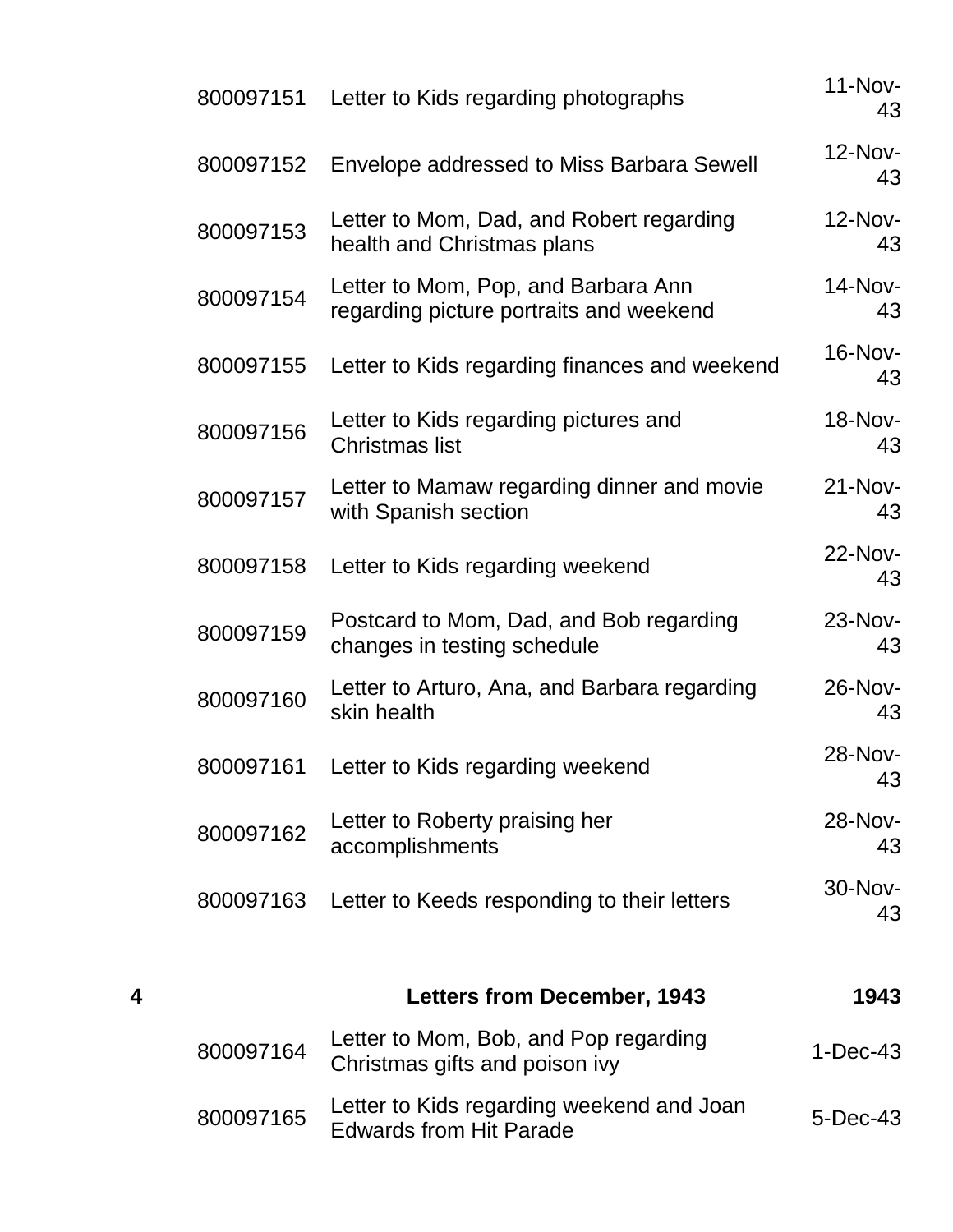| 5         | <b>Letters from January, 1944</b>                                                                                                           | 1944              |
|-----------|---------------------------------------------------------------------------------------------------------------------------------------------|-------------------|
| 800097179 | Envelope addressed to Miss Barbara Ann<br><b>Sewell</b>                                                                                     | 28-Dec-<br>43     |
| 800097178 | Envelope addressed to Miss Barbara Ann<br>Sewell                                                                                            | $28$ -Dec-<br>43  |
| 800097177 | Envelope addressed to Miss Barbara Ann<br>Sewell                                                                                            | $28$ -Dec-<br>43  |
| 800097176 | Song sheet mailed to Barbara Sewell                                                                                                         | 28-Dec-<br>43     |
| 800097175 | Letter to Kids regarding large mail delivery                                                                                                | $27$ -Dec-<br>43  |
| 800097174 | Letter to Mom, Dad, Bob, Ellie, Jose, Francis,<br>and Laura regarding his Christmas plans for<br>Boston and Christmas salutations to family | $21 - Dec-$<br>43 |
| 800097173 | Letter to Kids regarding Christmas Eve plans                                                                                                | $19$ -Dec-<br>43  |
| 800097172 | Letter to Mom, Dad, and Bob regarding tests<br>and weekend                                                                                  | $19$ -Dec-<br>43  |
| 800097171 | Envelope addressed to Mr. and Mrs. A.B.<br><b>Sewell and Barbara</b>                                                                        | 19-Dec-<br>43     |
| 800097170 | Postcard to Kids regarding packages received                                                                                                | $15$ -Dec-<br>43  |
| 800097169 | Letter to Kids regarding Christmas shopping                                                                                                 | $13$ -Dec-<br>43  |
| 800097168 | Letter to Mom, Dad, and Bob regarding<br>Christmas gifts and poison ivy                                                                     | $10$ -Dec-<br>43  |
| 800097167 | Letter to Kids regarding need for new winter<br>cap                                                                                         | $7-Dec-43$        |
| 800097166 | Letter to Kids regarding Christmas gifts in the<br>mail                                                                                     | $6$ -Dec-43       |

800097180 Letter to Kids regarding New Year's Eve 1-Jan-44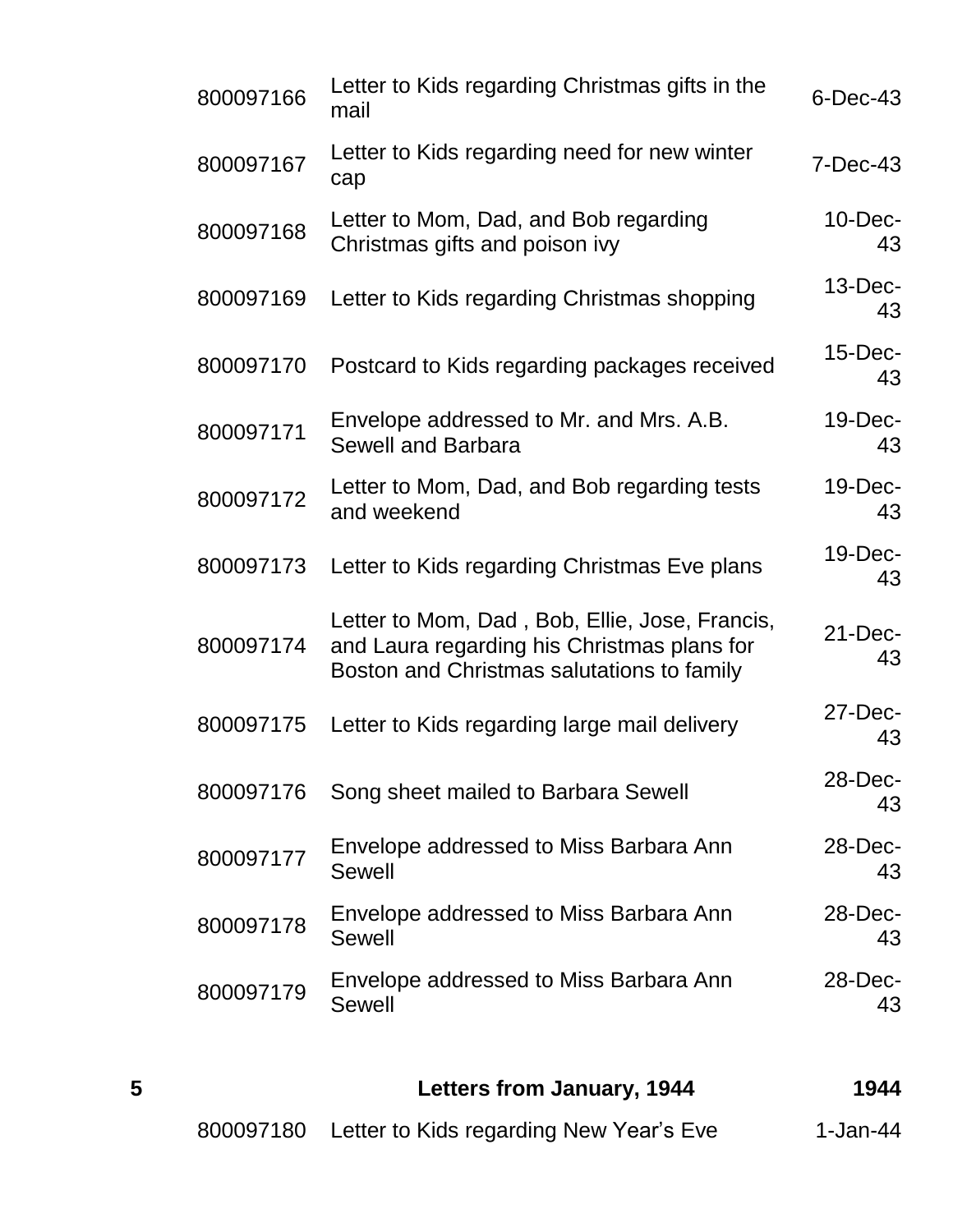| 800097181 | Envelope addressed to Mr. Arthur B. Sewell                                                                | $2$ -Jan-44 |
|-----------|-----------------------------------------------------------------------------------------------------------|-------------|
| 800097182 | Letter to Bob regarding weather                                                                           | $3-Jan-44$  |
| 800097183 | Letter to Kids regarding burnout among fellow<br>students                                                 | $4$ -Jan-44 |
| 800097184 | Letter to Mom, Dad, and Bobby regarding<br>exams and grades for two quarters                              | $6$ -Jan-44 |
| 800097185 | Letter to Mom and Dad regarding exam<br>troubles and future changes to the Spanish<br>department          | 7-Jan-44    |
| 800097186 | Letter to Mom, Dad, and Bobby regarding<br>weekend                                                        | 9-Jan-44    |
| 800097187 | Letter to Kids regarding personal health and<br>exams                                                     | 11-Jan-44   |
| 800097188 | Letter to Kids, includes puzzle pieces                                                                    | 12-Jan-44   |
| 800097189 | Letter to Mom, Dad, and Bobby regarding<br>health and coming physical inspection                          | 13-Jan-44   |
| 800097190 | Letter to Mom, Dad, and Bob regarding non-<br>combatant status                                            | 14-Jan-44   |
| 800097191 | Letter to Mom, Dad, and Bob regarding trips to<br>the theater                                             | 15-Jan-44   |
| 800097192 | Envelope addressed to Miss Barbara Ann<br>Sewell                                                          | 16-Jan-44   |
| 800097193 | Envelope addressed to Miss Barbara Ann<br>Sewell                                                          | 16-Jan-44   |
| 800097194 | Letter to Mom, Dad, Bob, Ellie, Jose, Mamaw,<br>and Friends regarding interview for special<br>assignment | 18-Jan-44   |
| 800097195 | Letter to Keeds regarding exams and furlough                                                              | 21-Jan-44   |
| 800097196 | Envelope addressed to Miss Barbara Ann<br>Sewell                                                          | 23-Jan-44   |
| 800097197 | Letter to Kids regarding furlough and<br>government exam                                                  | 23-Jan-44   |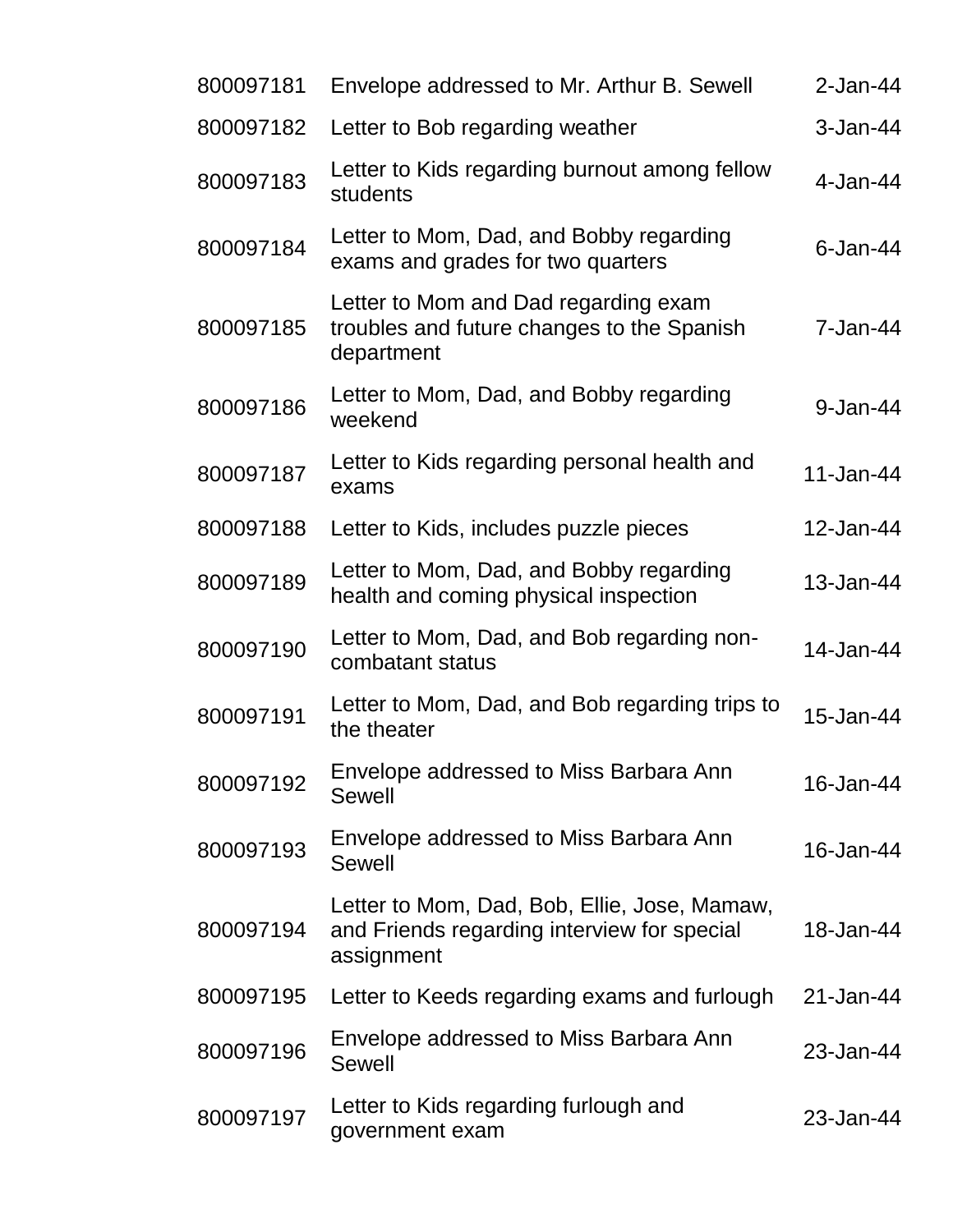| 800097198 | Letter to Mom, Dad, and Bob regarding | 25-Jan-44 |
|-----------|---------------------------------------|-----------|
|           | furlough                              |           |

| 6 |           | <b>Letters from February, 1944</b>                                                                                             | 1944           |
|---|-----------|--------------------------------------------------------------------------------------------------------------------------------|----------------|
|   | 800097199 | Letter to Kids while traveling back to New York<br>after visiting home                                                         | $5 - Feb - 44$ |
|   | 800097200 | Letter to Mom, Dad, and Bobby regarding train<br>ride from Missouri to New York and<br>expressing thanks for the time at home. | $6$ -Feb-44    |
|   | 800097201 | Postcard to Kids regarding first day of new<br>semester                                                                        | $7 - Feb - 44$ |
|   | 800097202 | Letter to Mom, Dad, and Bobby regarding<br>being chosen for special assignment and<br>leaving New York                         | $9$ -Feb-44    |
|   | 800097203 | Letter to Kids regarding dentist appointment<br>and theater                                                                    | 10-Feb-44      |
|   | 800097204 | Letter to Kiddoos regarding dental work                                                                                        | 11-Feb-44      |
|   | 800097205 | Envelope addressed to Miss Barbara Sewell                                                                                      | 11-Feb-44      |
|   | 800097206 | Letter to Mom, Dad, and Robert regarding 3-<br>day pass, mail, and family photographs                                          | 15-Feb-44      |
|   | 800097207 | Letter to Mom, Dad, and Bob responding to<br>their letters                                                                     | 16-Feb-44      |
|   | 800097208 | Letter to Kids regarding last day in New York                                                                                  | 18-Feb-44      |
|   | 800097209 | Letter to Mom, Dad, and Bobby regarding<br>transfer to Military Intelligence Training Center<br>at Camp Ritchie in Maryland.   | 18-Feb-44      |
|   | 800097210 | Letter to Mom, Dad, and Bob regarding Camp<br>Ritchie and the need for secrecy regarding his<br>new assignment                 | 19-Feb-44      |
|   | 800097211 | Letter to Mom, Dad, Bobbie and Mamaw<br>regarding health, letters, and Camp Ritchie                                            | 21-Feb-44      |
|   | 800097212 | Letter to Kids regarding mail                                                                                                  | 22-Feb-44      |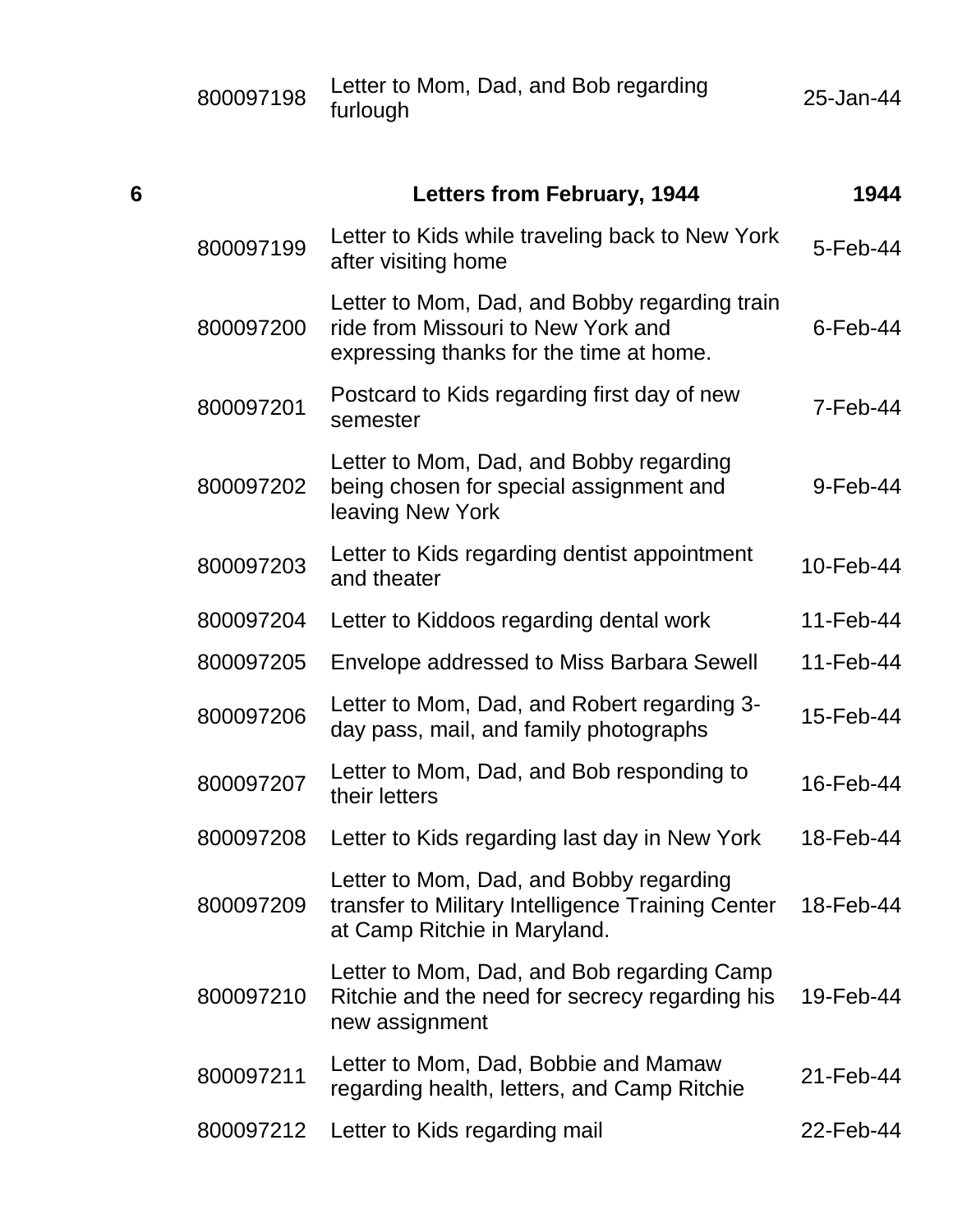| 800097213 | Letter to Mom, Dad, and Bobby regarding 2<br>weeks of refresher basic training | 24-Feb-44 |
|-----------|--------------------------------------------------------------------------------|-----------|
| 800097214 | Letter to Kids and "Society Sal" regarding the<br>scenery at Camp Ritchie      | 25-Feb-44 |
| 800097215 | Letter to "Chillun" regarding marksmanship<br>score                            | 27-Feb-44 |
| 800097216 | Letter to Mom, Dad, and Bob regarding news<br>from friends in the Army         | 29-Feb-44 |

**3 1 Letters from March, 1944 1944**

| 800097217 | Letter to Kids regarding weather and health                                                | $1-Mar-44$ |
|-----------|--------------------------------------------------------------------------------------------|------------|
| 800097218 | Letter to Mom, Dad, and Bobby regarding final<br>days of refresher training                | 4-Mar-44   |
| 800097219 | Letter to Mom, Dad, and Bobbie regarding<br>weekend pass                                   | 5-Mar-44   |
| 800097220 | Letter to Mom, Dad, and Bob                                                                | 6-Mar-44   |
| 800097221 | <b>Postcard to Folks</b>                                                                   | 7-Mar-44   |
| 800097222 | Letter to Mom, Dad, and Bob regarding desire<br>to become a sergeant                       | 8-Mar-44   |
| 800097223 | Letter to Mom, Dad, and Bobby regarding first<br>day of classes at Camp Ritchie            | 11-Mar-44  |
| 800097224 | Letter to Kids regarding Sunday classes                                                    | 12-Mar-44  |
| 800097225 | Letter to Kids regarding trip to bakery                                                    | 14-Mar-44  |
| 800097226 | Letter to Mom, Dad, and Bobs regarding trip to<br><b>Baltimore</b>                         | 14-Mar-44  |
| 800097227 | Letter to Mom, Dad, and Bob regarding<br>vaccinations and news from friends in the<br>Army | 16-Mar-44  |
| 800097228 | Letter to Bobby answering questions from<br>family                                         | 17-Mar-44  |
| 800097229 | Letter to Mom, Dad, and Bobby reflecting on                                                | 17-Mar-44  |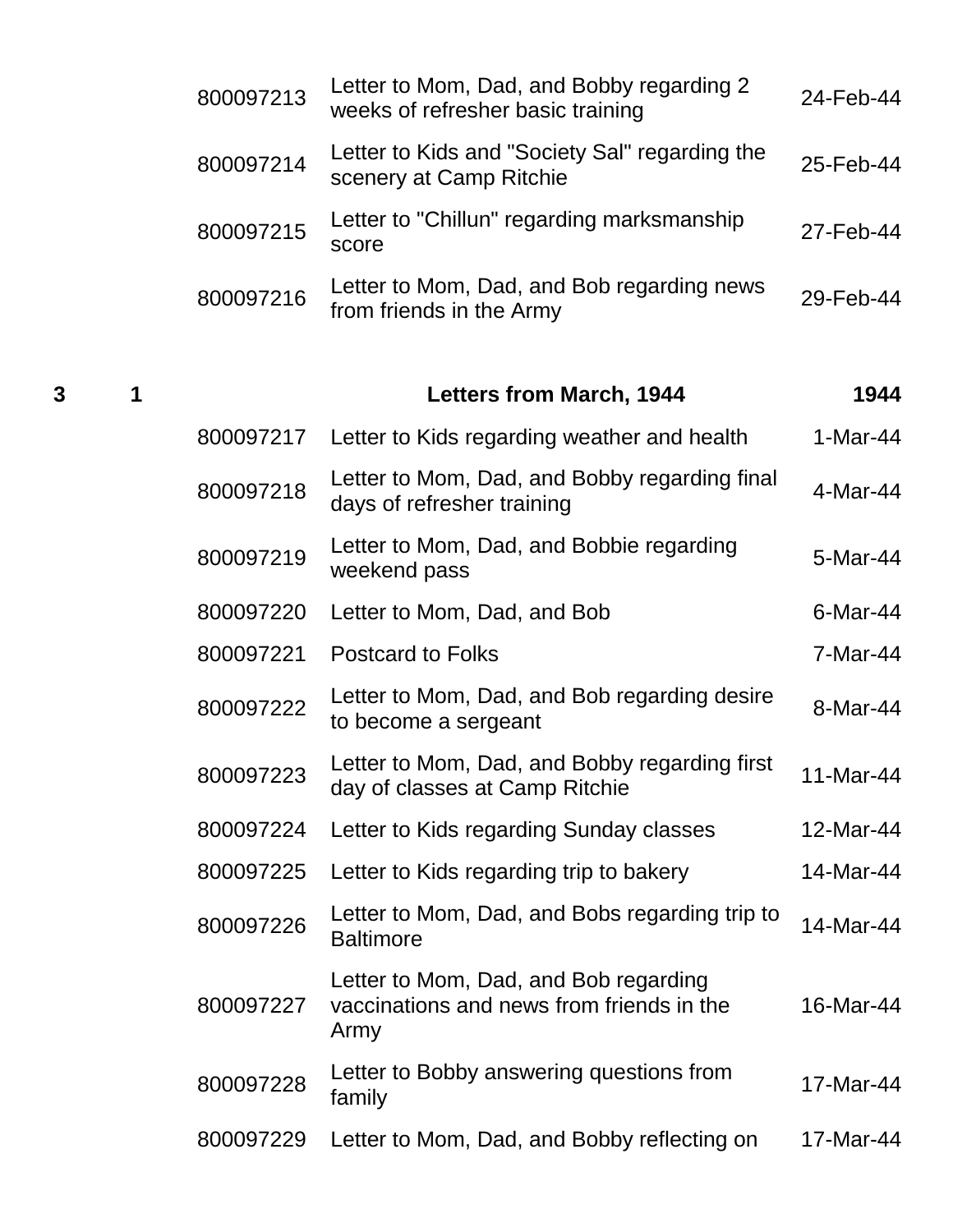the previous year

| 800097230 | Letter to Mom, Dad, and Bobby regarding<br>tests                                                                | 18-Mar-44 |
|-----------|-----------------------------------------------------------------------------------------------------------------|-----------|
| 800097231 | Letter to Mom, Dad, and Bobby regarding a<br>hard day in the field                                              | 19-Mar-44 |
| 800097232 | Letter to Mom, Dad, and Bob regarding health<br>and grades                                                      | 21-Mar-44 |
| 800097233 | Letter to Mom, Dad, and Bob regarding time<br>spent in town and friends from C.C.N.Y.<br>shipping off           | 23-Mar-44 |
| 800097234 | Letter to Mom, Dad, and Bob regarding<br>schedule for the day                                                   | 24-Mar-44 |
| 800097235 | Letter to Mom, Dad, and Bob regarding letters                                                                   | 25-Mar-44 |
| 800097236 | Letter to Mom, Dad, and Bobby regarding<br>relocation of remaining students at C.C.N.Y. to<br>the 69th Infantry | 27-Mar-44 |
| 800097237 | Envelope addressed to Mr. Arthur B. Sewell                                                                      | 28-Mar-44 |
| 800097238 | Letter to Mom, Dad, and Bobby regarding<br>C.C.N.Y. friends and his own likely role when<br>shipped overseas    | 29-Mar-44 |
| 800097239 | Letter to Mom, Dad, and Bob regarding trip to<br>Washington D.C.                                                | 31-Mar-44 |
|           |                                                                                                                 |           |

| $\overline{2}$ |           | <b>Letters from April, 1944</b>                          | 1944            |
|----------------|-----------|----------------------------------------------------------|-----------------|
|                | 800097240 | Letter to Mom, Dad, and Robert regarding<br>broken watch | $1-Apr-44$      |
|                | 800097241 | Letter to Chillun regarding tests                        | $3-Apr-44$      |
|                | 800097242 | Letter to Keeds responding to their letters              | $3-Apr-44$      |
|                | 800097243 | Letter to Mom, Dad, and Bobbie regarding<br>O.C.S. test  | $6 -$ Apr $-44$ |
|                | 800097244 | Letter to Folks regarding O.C.S. practical test          | $7 -$ Apr $-44$ |
|                |           |                                                          |                 |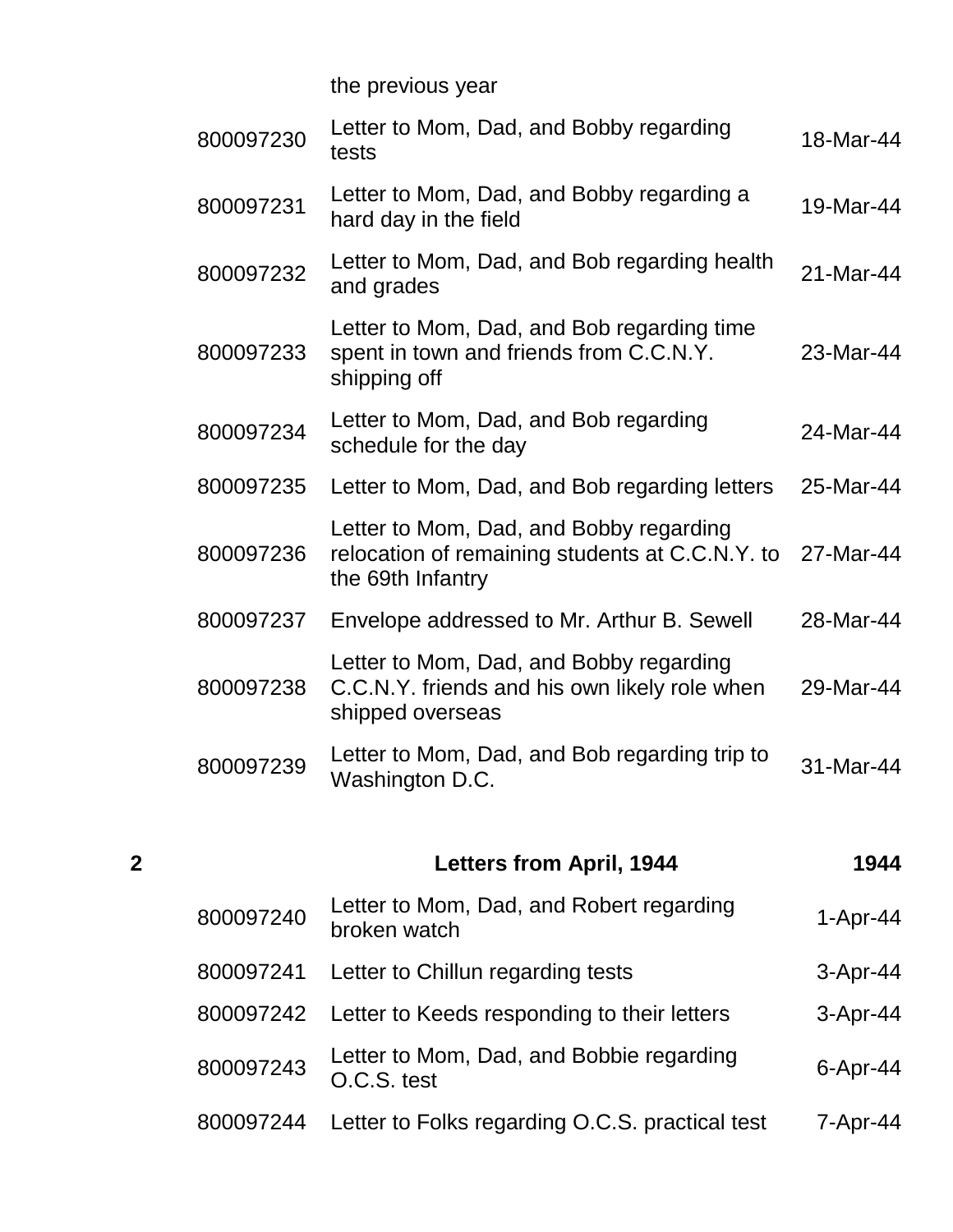| 800097245 | Envelope addressed to Mr. Arthur B. Sewell                                                   | 8-Apr-44  |
|-----------|----------------------------------------------------------------------------------------------|-----------|
| 800097246 | Letter to Mom, Dad, and Bob regarding Easter                                                 | 9-Apr-44  |
| 800097247 | Letter to Folksies regarding dispatching carrier<br>pigeons                                  | 9-Apr-44  |
| 800097248 | Letter to Dad, Mom, and Bobby wishing happy<br>birthday to Dad                               | 10-Apr-44 |
| 800097249 | Letter to Mom, Dad, and Bob regarding letters<br>from family                                 | 12-Apr-44 |
| 800097250 | Letter to Chillun regarding friend who crash-<br>landed plane                                | 13-Apr-44 |
| 800097251 | Letter to Keeds regarding weekend in New<br>York                                             | 15-Apr-44 |
| 800097252 | Letter to Mom, Dad, and Bobby regarding<br>weekend in New York. Includes letter to Kids      | 16-Apr-44 |
| 800097253 | Letter to Mom, Dad, and Bobbie regarding<br>women and O.C.S. candidacy progress              | 17-Apr-44 |
| 800097254 | Letter to Mom, Dad, and Robert Ann regarding<br>Ban Day and rumors of shipping off to Europe | 23-Apr-44 |
| 800097255 | Letter to All regarding O.C.S. candidacy<br>progress                                         | 24-Apr-44 |
| 800097256 | Letter to Mom, Dad, and Bob regarding v-mail<br>and O.C.S. candidacy progress                | 25-Apr-44 |
| 800097257 | Letter to Momsky, Popsky, and Bobsky<br>regarding furlough in May                            | 27-Apr-44 |
| 800097258 | Letter to Kidlets regarding infiltration exercises                                           | 28-Apr-44 |
| 800097259 | Letter to Mom, Pop, and Bob regarding test<br>results                                        | 29-Apr-44 |
|           |                                                                                              |           |

| 3 |           | Letters from May, 1944                                             | 1944       |
|---|-----------|--------------------------------------------------------------------|------------|
|   | 800097260 | Letter to Mom, Dad, Bob, Joe, and Ellie<br>regarding 8-day problem | $1-Mav-44$ |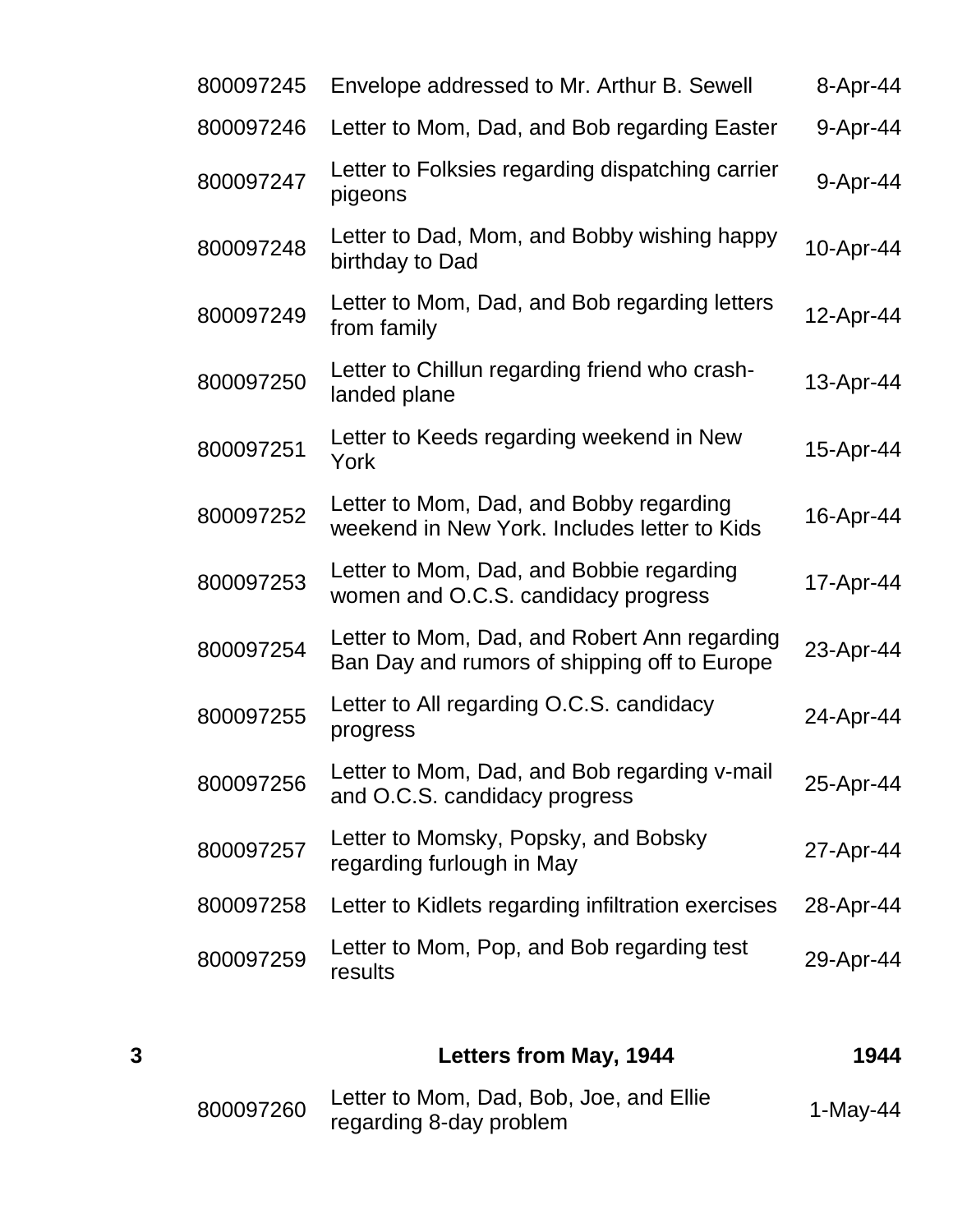| 800097261 | Letter to Chillun regarding flying in Army plane                                                            | $2$ -May-44      |
|-----------|-------------------------------------------------------------------------------------------------------------|------------------|
| 800097262 | Letter to Keeds regarding graduation day                                                                    | 8-May-44         |
| 800097263 | Letter to Mom, Pop, and Bob regarding his<br>passing of O.C.S. Board meeting                                | 9-May-44         |
| 800097264 | Letter to Mammy, Pappy, and Roberty Ann<br>regarding post-grad work and meeting with<br>General on May 11th | $10$ -May-<br>44 |
| 800097265 | Letter to Mom, Dad, and Robert regarding<br>being dropped from O.C.S. candidacy                             | $11$ -May-<br>44 |
| 800097266 | Envelope addressed to Mrs. Arthur B. Sewell                                                                 | $13$ -May-<br>44 |
| 800097267 | Envelope addressed to Mrs. Frances Laura<br>Shortridge                                                      | $13$ -May-<br>44 |
| 800097268 | Letter to Mom, Dad, and Bob regarding<br>weekend                                                            | $13$ -May-<br>44 |
| 800097269 | Letter to Mom, Dad, and Bob regarding guard<br>duty                                                         | $14$ -May-<br>44 |
| 800097270 | Letter to Mr. and Mrs. A.B. Sewell and Miss<br>B.A. Sewell regarding letter writing                         | $15$ -May-<br>44 |
| 800097271 | Letter to Annie, Laurie, Art, and Roberty Ann<br>regarding 50 new lieutenants                               | $17$ -May-<br>44 |
| 800097272 | Letter to Mr. and Mrs. A.B. Sewell and Miss<br>B.A. Sewell regarding letter writing                         | $18$ -May-<br>44 |
| 800097273 | Letter to Flopsy-Mopsy and Cottontail<br>regarding trip to Washington D.C.                                  | $23$ -May-<br>44 |
| 800097274 | Letter to Mom, Dad, and Bobby regarding<br>completion of post-graduate work and furlough                    | 24-May-<br>44    |
| 800097275 | Letter to Chillun regarding postponed furlough                                                              | $25$ -May-<br>44 |
|           |                                                                                                             |                  |

| 4 | Letters from June, 1944                              | 1944     |
|---|------------------------------------------------------|----------|
|   | 800097276 Letter to Family regarding train ride from | 3-Jun-44 |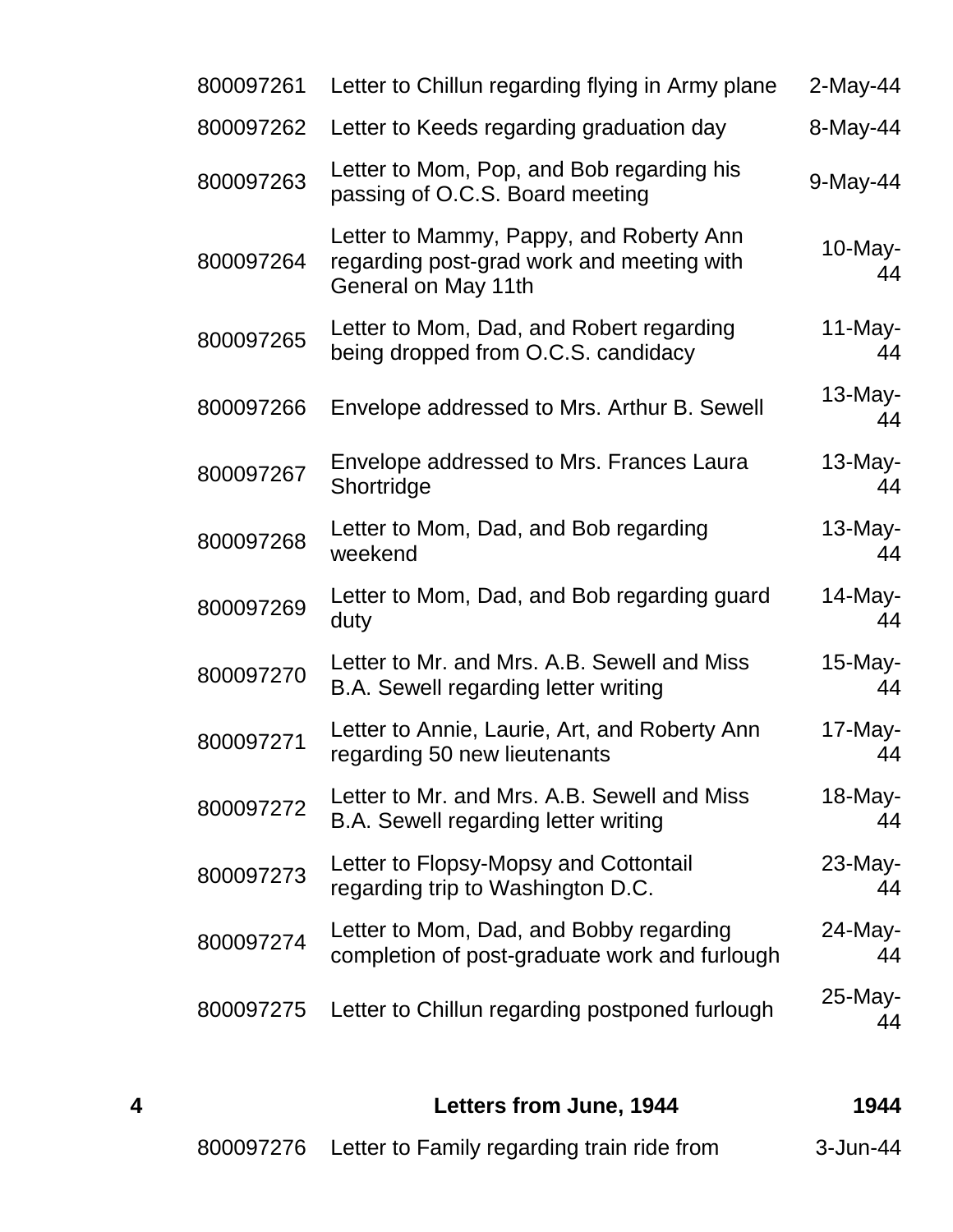Missouri to Maryland

| 800097277 | Letter to Family regarding the motor pool and<br>driving instruction                                              | $5 - Jun-44$ |
|-----------|-------------------------------------------------------------------------------------------------------------------|--------------|
| 800097278 | Letter to Kids regarding driving                                                                                  | 8-Jun-44     |
| 800097279 | Letter to Mom, Pop, Bob, and Uplingers<br>regarding promotion to Staff Sergeant                                   | 8-Jun-44     |
| 800097280 | Letter to Mom, Pop, Bob, and Uplingers<br>regarding Lubrication Engineers                                         | 8-Jun-44     |
| 800097281 | Envelope addressed to Miss Barbara A.<br>Sewell                                                                   | 9-Jun-44     |
| 800097282 | Postcard to Miss Barbara Sewell from Stage<br>Door Canteen in Philadelphia, PA                                    | 11-Jun-44    |
| 800097283 | Letter to Folks regarding blackout driving                                                                        | 12-Jun-44    |
| 800097284 | Letter to Keeds regarding weekend in<br>Philadelphia, PA                                                          | 13-Jun-44    |
| 800097285 | Letter to Mr. and Mrs. Arthur B. Sewell and<br>Miss Barbara A. Sewell regarding shooting the<br>M3 submachine gun | 14-Jun-44    |
| 800097286 | Letter to Mom, Dad, and Bob regarding final<br>days at Camp Ritchie                                               | 17-Jun-44    |
| 800097287 | Letter to Mom, Dad, and Bob regarding final<br>days at Camp Ritchie                                               | 17-Jun-44    |
| 800097288 | Letter to Mom, Dad, and Bob regarding train<br>ride across country                                                | 23-Jun-44    |
| 800097289 | Letter to Mom, Dad, and Bob regarding the<br>camp                                                                 | 24-Jun-44    |
| 800097290 | Letter to Folks regarding church and visit to<br>towns near base                                                  | 26-Jun-44    |
| 800097291 | Letter to Folks regarding broken watch and<br>censored letter                                                     | 27-Jun-44    |
| 800097292 | Letter to Mom, Dad, and Bob regarding rules<br>for sending packages and trip to dentist                           | 27-Jun-44    |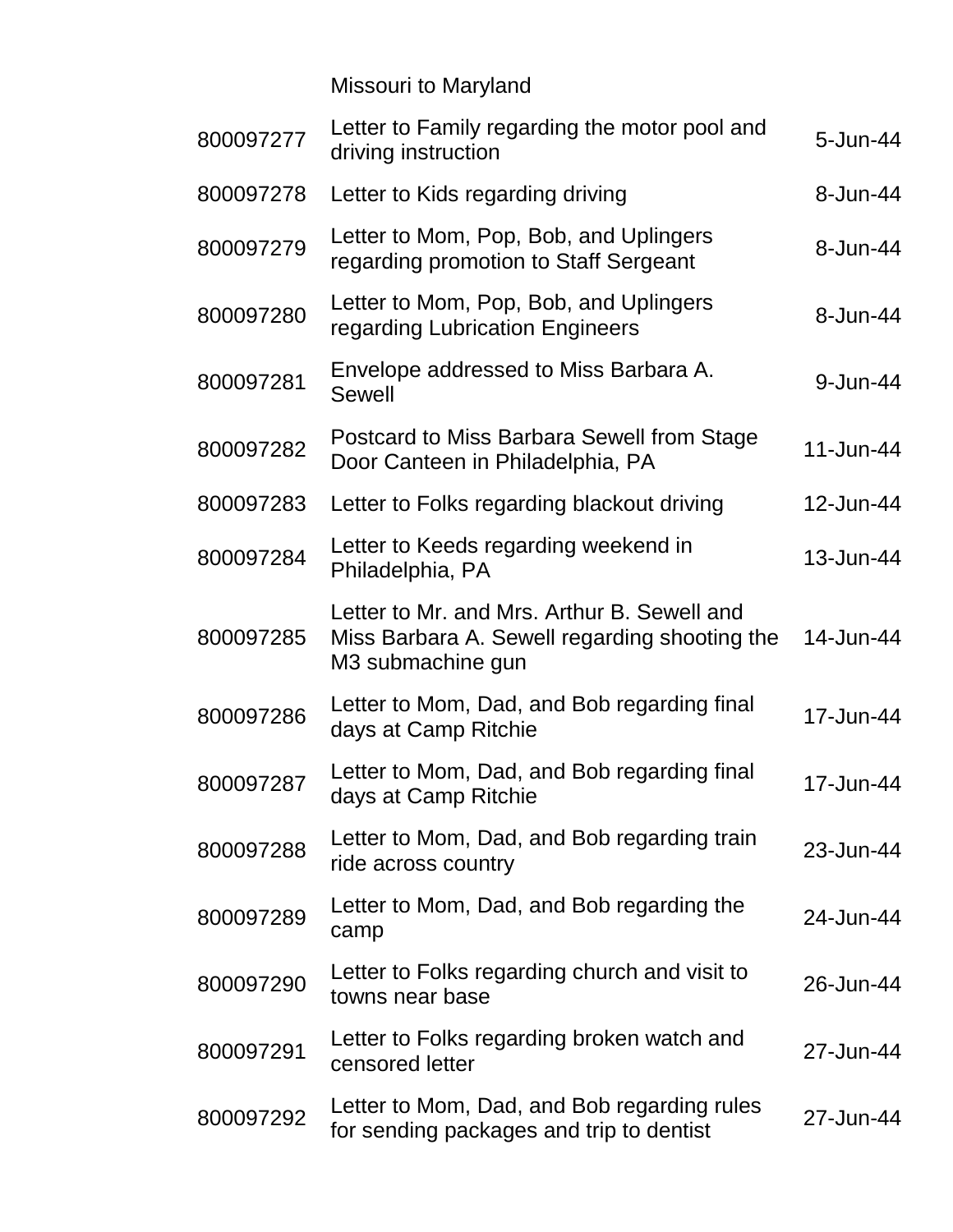|   | 800097293 | Letter to Mom, Dad, and Bob regarding lack of<br>letters being forwarded           | 28-Jun-44 |
|---|-----------|------------------------------------------------------------------------------------|-----------|
|   | 800097294 | Letter to Mom, Dad, and Bob regarding<br>barracks guard duty and 16 hour pass      | 29-Jun-44 |
|   | 800097295 | Letter to Folks responding to their letters                                        | 30-Jun-44 |
| 5 |           | Letters from July, 1944                                                            | 1944      |
|   | 800097296 | Letter to Folks regarding money                                                    | 3-Jul-44  |
|   | 800097297 | Letter to Mom, Pop, and Bob regarding July<br>4th                                  | 4-Jul-44  |
|   | 800097298 | Letter to Aunt Luella and Uncle Joe regarding<br>phone call, packages              | 5-Jul-44  |
|   | 800097299 | Letter to Mom, Dad, and Bob                                                        | 6-Jul-44  |
|   | 800097300 | V-Mail to Family regarding last day before<br>shipping off to sea                  | 7-Jul-44  |
|   | 800097301 | V-Mail to Mom, Dad, and Bobbie regarding<br>first day at sea                       | 8-Jul-44  |
|   | 800097302 | V-Mail to Mom, Pop, and Bobbie regarding<br>entertainment on the ship              | 9-Jul-44  |
|   | 800097303 | V-Mail to Mom, Dad, and Bobbie regarding<br>motion of the ship                     | 10-Jul-44 |
|   | 800097304 | V-Mail to Bobbie regarding San Francisco<br>being his location before shipping off | 12-Jul-44 |
|   | 800097305 | V-Mail to Mom, Dad, and Bobbie regarding<br>books he has read at sea               | 13-Jul-44 |
|   | 800097306 | V-Mail to Mom, Dad, and Bobbie regarding<br>work in the P.X.                       | 14-Jul-44 |
|   | 800097307 | V-Mail to Mom, Dad, and Bob regarding a<br>momentous day                           | 15-Jul-44 |
|   | 800097308 | V-Mail to Mom, Dad, and Bob regarding K.P.<br>duty                                 | 16-Jul-44 |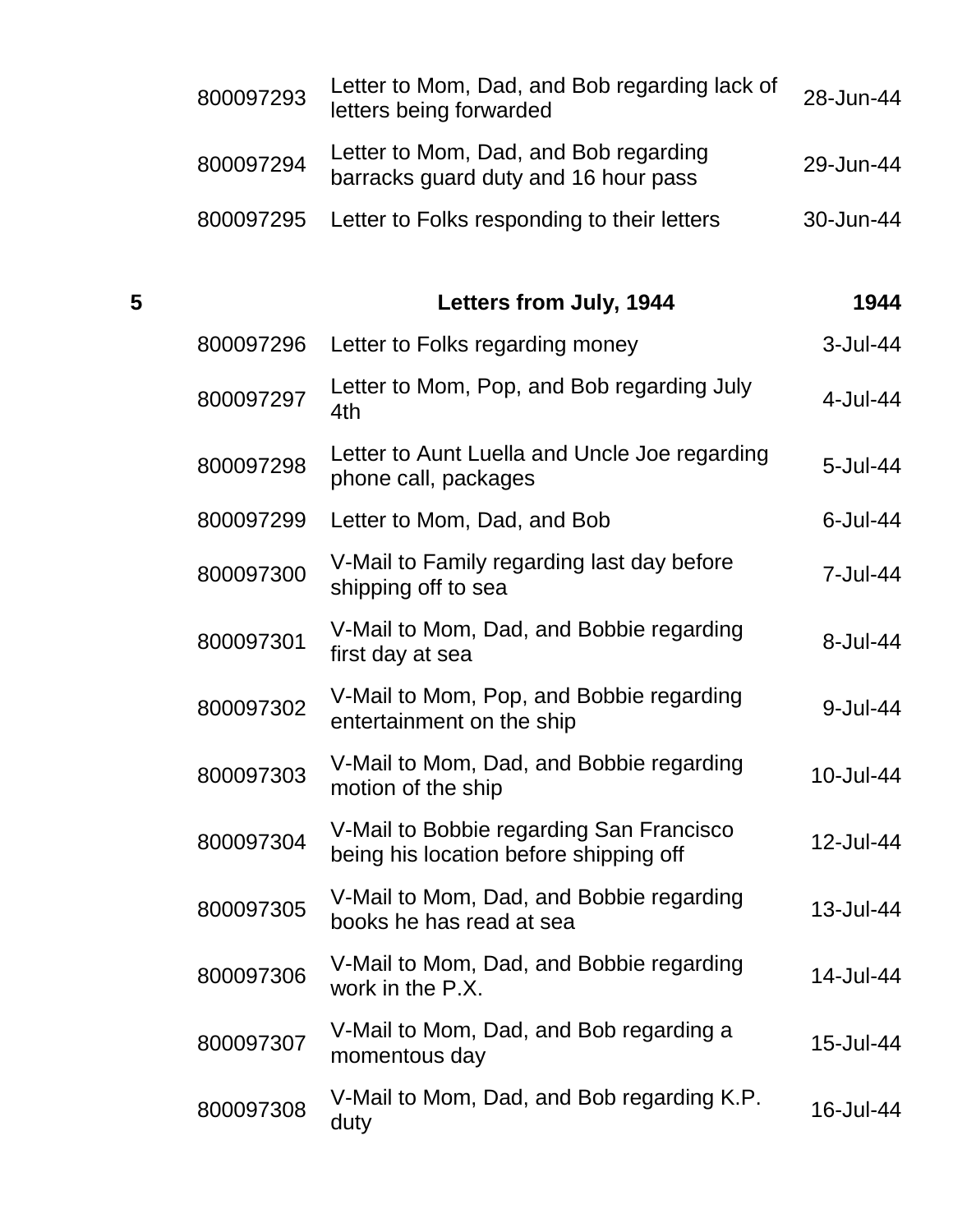|   | 800097309 | V-Mail to Bobbie regarding her birthday                                                           | 17-Jul-44   |
|---|-----------|---------------------------------------------------------------------------------------------------|-------------|
|   | 800097310 | V-Mail to Mom, Dad, and Bobbie regarding<br>boredom and requests                                  | 18-Jul-44   |
|   | 800097311 | V-Mail to Mom, Dad, and Bob regarding<br>cutting hair                                             | 20-Jul-44   |
|   | 800097312 | V-Mail to Mom, Dad, and Bobbie regarding<br>loss of appetite                                      | 21-Jul-44   |
|   | 800097313 | Letter to Mom, Dad, and Bobbie regarding<br>arrival in New Guinea                                 | 26-Jul-44   |
|   | 800097314 | Letter to Mom, Dad, and Bob regarding<br>conditions at sea                                        | 30-Jul-44   |
|   |           |                                                                                                   |             |
| 6 |           | Letters from August, 1944                                                                         | 1944        |
|   | 800097315 | Envelope addressed to Mr. and Mrs. A.B.<br><b>Sewell</b>                                          | $1-Auq-44$  |
|   | 800097316 | Letter to Bobbie                                                                                  | $1-Auq-44$  |
|   | 800097317 | Letter to Mom, Dad, and Bobbie regarding<br>reading at sea                                        | $2$ -Aug-44 |
|   | 800097318 | Envelope addressed to Miss Barbara Sewell                                                         | $3-Au$ g-44 |
|   | 800097319 | Letter to Mr. and Mrs. A.B. Sewell and Miss<br>B.A. Sewell regarding game playing while at<br>sea | 4-Aug-44    |
|   | 800097320 | Letter to Mom, Dad, and Bob regarding his<br>time at sea                                          | 4-Aug-44    |
|   | 800097321 | Letter to Mom, Dad, and Bobbie regarding<br>sunburn                                               | 4-Aug-44    |
|   | 800097322 | Letter to Mom, Dad, and Bobbie regarding the<br>novel Strange Fruit                               | 5-Aug-44    |
|   | 800097323 | Letter to Mom, Dad, and Bobbie regarding<br>reaching land and having movie stars on ship          | $6$ -Aug-44 |
|   | 800097324 | Letter to Mom, Dad, and Bobbie regarding<br>health, food                                          | 7-Aug-44    |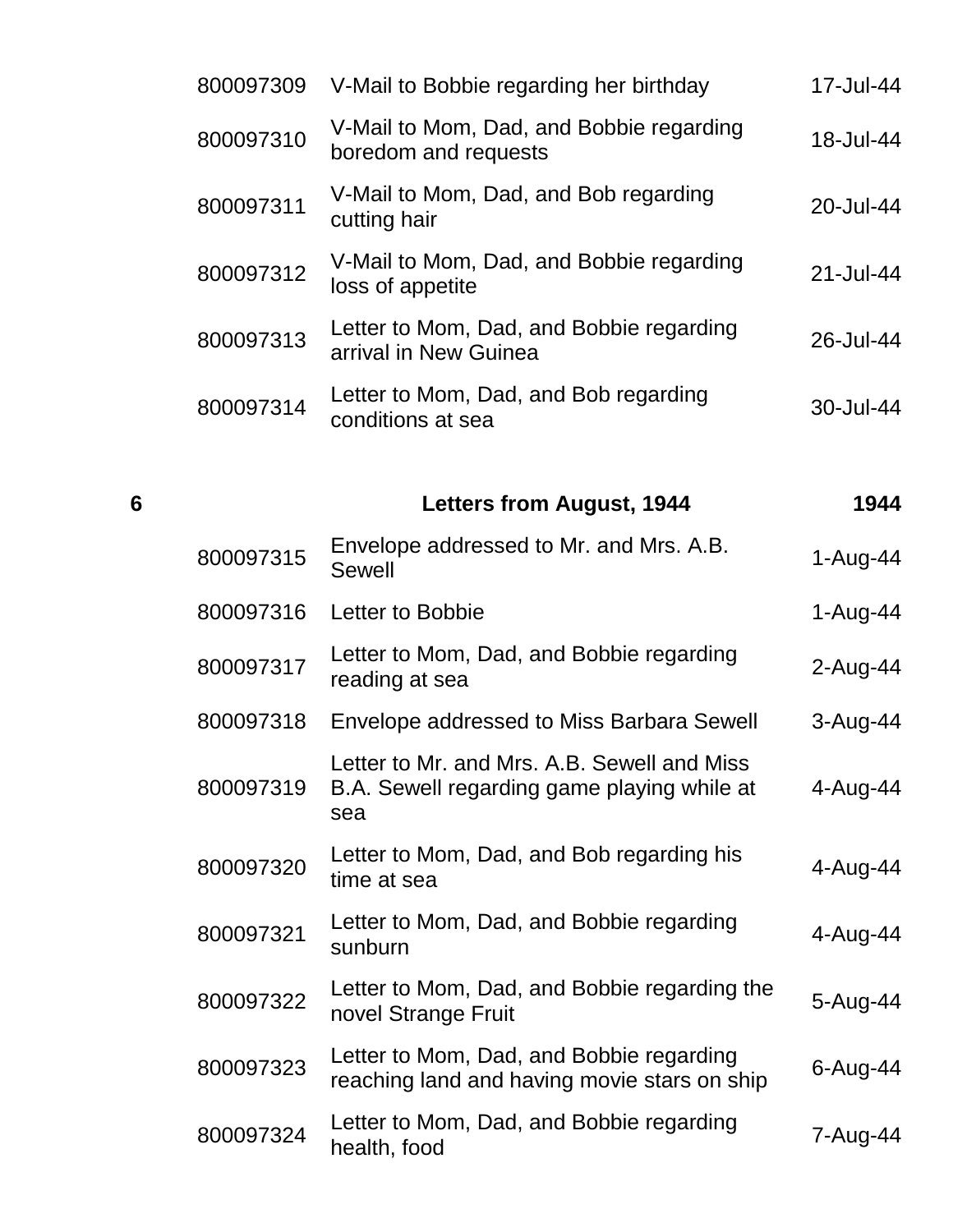| 800097325 | V-Mail to Mom, Dad, and Bob regarding<br>appetite, organizing living quarters       | $10-Au$ g-<br>44  |
|-----------|-------------------------------------------------------------------------------------|-------------------|
| 800097326 | V-Mail to Mom, Dad, and Bobbie regarding<br>afternoon at beach                      | $12$ -Aug-<br>44  |
| 800097327 | Letter to Mom, Dad, and Bobbie regarding<br>arrival of mail on ship                 | $13$ -Aug-<br>44  |
| 800097328 | Letter to Mom, Dad, and Bob answering<br>questions from family letters              | $13$ -Aug-<br>44  |
| 800097329 | Letter to Bobbie regarding her birthday gift                                        | 14-Aug-<br>44     |
| 800097330 | Letter to Mom, Dad, Bobbie regarding visiting<br>a former beachhead and battlefield | $15$ -Aug-<br>44  |
| 800097331 | Letter to Mom, Dad, and Bobbie regarding<br>listening to "Tokyo Rose" on radio      | $16$ -Aug-<br>44  |
| 800097332 | V-Mail to Mom, Dad, and Bobbie regarding<br>laundry                                 | $17$ -Aug-<br>44  |
| 800097333 | Letter to Bobbie regarding her summer<br>activities                                 | 18-Aug-<br>44     |
| 800097334 | Letter to Mom, Pop, and Bobbie regarding tent<br>collapse                           | 19-Aug-<br>44     |
| 800097335 | Letter to Mom, Dad, and Bob regarding quality<br>of food, movies watched            | 20-Aug-<br>44     |
| 800097336 | Letter to Mom, Dad, and Bobbie regarding<br>guard duty                              | $21 - Aug-$<br>44 |
| 800097337 | Letter to Mom, Dad, and Bobbie regarding<br>interaction with the natives            | $22$ -Aug-<br>44  |
| 800097338 | Letter to Mom, Dad, and Bobby regarding<br>work on cars for motor pool              | $23$ -Aug-<br>44  |
| 800097339 | Letter to Mom, Dad, and Bobbie regarding<br>letters                                 | 24-Aug-<br>44     |
| 800097340 | Letter to Mom, Dad, and Bobbie regarding<br>truck driving                           | $25 - Aug-$<br>44 |
| 800097341 | Letter to Mom, Dad, and Bob regarding log                                           | $26$ -Aug-        |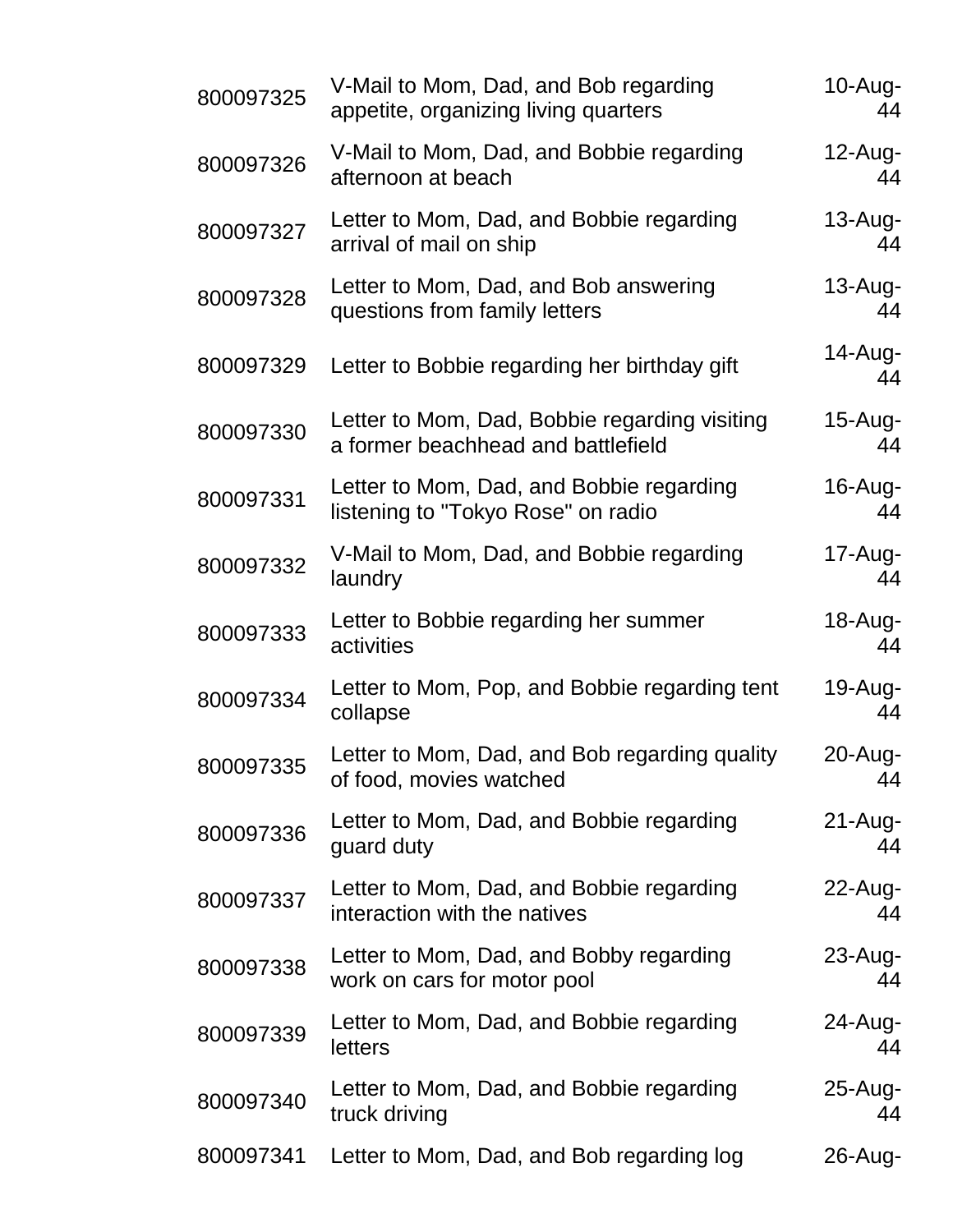|            | gathering, card game                                                                                  | 44                |
|------------|-------------------------------------------------------------------------------------------------------|-------------------|
| 800097342  | V-Mail to Mom, Dad, and Bobbie regarding<br>driving lessons                                           | $28 - Aug-$<br>44 |
| 800097343  | Letter to Mom, Dad, and Bobbie regarding<br>changing oil on trucks                                    | $29$ -Aug-<br>44  |
| 800097344  | Letter to Mom, Dad, and Bobbie recalling a<br>letter from July that was censored                      | $31 - Aug-$<br>44 |
| 800097345  | V-Mail to Mom, Dad, and Bobbie regarding<br>frustration with the Army                                 | $31 - Aug-$<br>44 |
|            | <b>Letters from September, 1944</b>                                                                   | 1944              |
| 800097346  | V-Mail to Bobbie regarding her getting back to<br>school                                              | $1-Sep-44$        |
| 800097347  | V-Mail to Mom, Dad, and Bobbie regarding<br>new Red Cross building                                    | $1-Sep-44$        |
| 800097348  | Letter to Mom, Dad, and Bobbie regarding<br>flying in airplane                                        | $2-Sep-44$        |
| 800097349  | Letter to Bobbie regarding pictures                                                                   | $3-Sep-44$        |
| 800097350  | Letter to Mom, Dad, and Bobbie regarding<br>native ceremonial dance                                   | $3-Sep-44$        |
| 8000970351 | Letter to Mom, Dad, and Bobbie regarding<br>good news, vehicle mechanics, and fellow<br>S/Sgts        | $4-Sep-44$        |
| 800097352  | Letter to Mom, Dad, and Bobbie regarding<br>mail                                                      | $5-Sep-44$        |
| 800097353  | Letter to Mom, Dad, and Bobbie responding to<br>their letters                                         | $7-Sep-44$        |
| 800097354  | Letter to Mom, Dad, and Bobbie answering<br>questions from letters                                    | $8-Sep-44$        |
| 800097355  | Letter to Mom, Dad, and Bobbie regarding<br>time difference between New Guinea and<br><b>Missouri</b> | $10-Sep-$<br>44   |

**4 1 Letters from September, 1944 1944**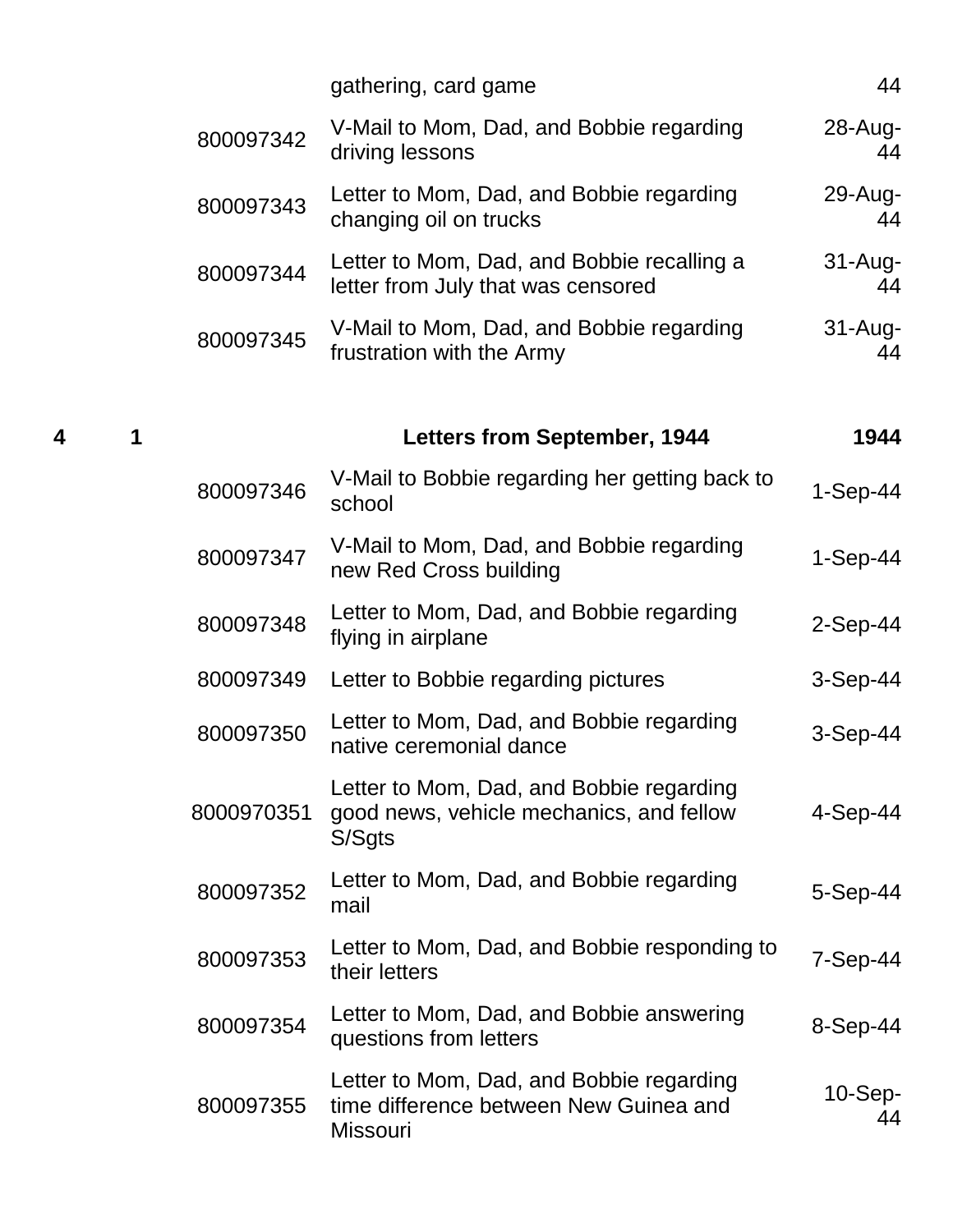| 800097356 | Letter to Bobbie responding to her letters                                                                    | $10-Sep-$<br>44    |
|-----------|---------------------------------------------------------------------------------------------------------------|--------------------|
| 800097357 | Letter to Mom, Dad, and Bobbie regarding<br>work on jeep, learning to swim, news about<br>friends in the Army | $12-Sep-$<br>44    |
| 800097358 | Letter to Mom, Dad, and Bobbie regarding<br>swimming and driving                                              | $13-Sep-$<br>44    |
| 800097359 | Letter to Bobbie regarding school                                                                             | 14-Sep-<br>44      |
| 800097360 | Letter to Mom, Dad, and Bobbie regarding<br>mail                                                              | $15-Sep-$<br>44    |
| 800097361 | Letter to Mom, Dad, and Bobbie regarding<br>airplane graveyard                                                | 17-Sep-<br>44      |
| 800097362 | Letter to Mom, Dad, and Bobbie regarding<br>tribes                                                            | $18-Sep-$<br>44    |
| 800097363 | Letter to Mom, Dad, and Bobbie regarding<br>unwanted advances from Katherine                                  | 19-Sep-<br>44      |
| 800097364 | Letter to Mom, Dad, and Bobbie regarding<br>work on truck, letters                                            | $20 - Sep -$<br>44 |
| 800097365 | Letter to Mom, Dad, and Bobs regarding<br>letters, weight loss                                                | 22-Sep-<br>44      |
| 800097366 | Letter to Mom, Dad, and Bobbie regarding<br>designing a house                                                 | 23-Sep-<br>44      |
| 800097367 | Letter to Mom, Dad, and Bobbie regarding<br>arrival of mail and response to letters                           | 24-Sep-<br>44      |
| 800097368 | Letter to Bobbie regarding her letters                                                                        | $25-Sep-$<br>44    |
| 800097369 | Letter to Mom, Dad, and Bobs responding to<br>letters                                                         | 28-Sep-<br>44      |
| 800097370 | Letter to Mom, Dad, and Bobbie regarding<br>contents of J-ration, description of the area<br>around the base. | 28-Sep-<br>44      |
| 800097371 | Letter to Mom, Dad, and Bobbie regarding                                                                      | 30-Sep-            |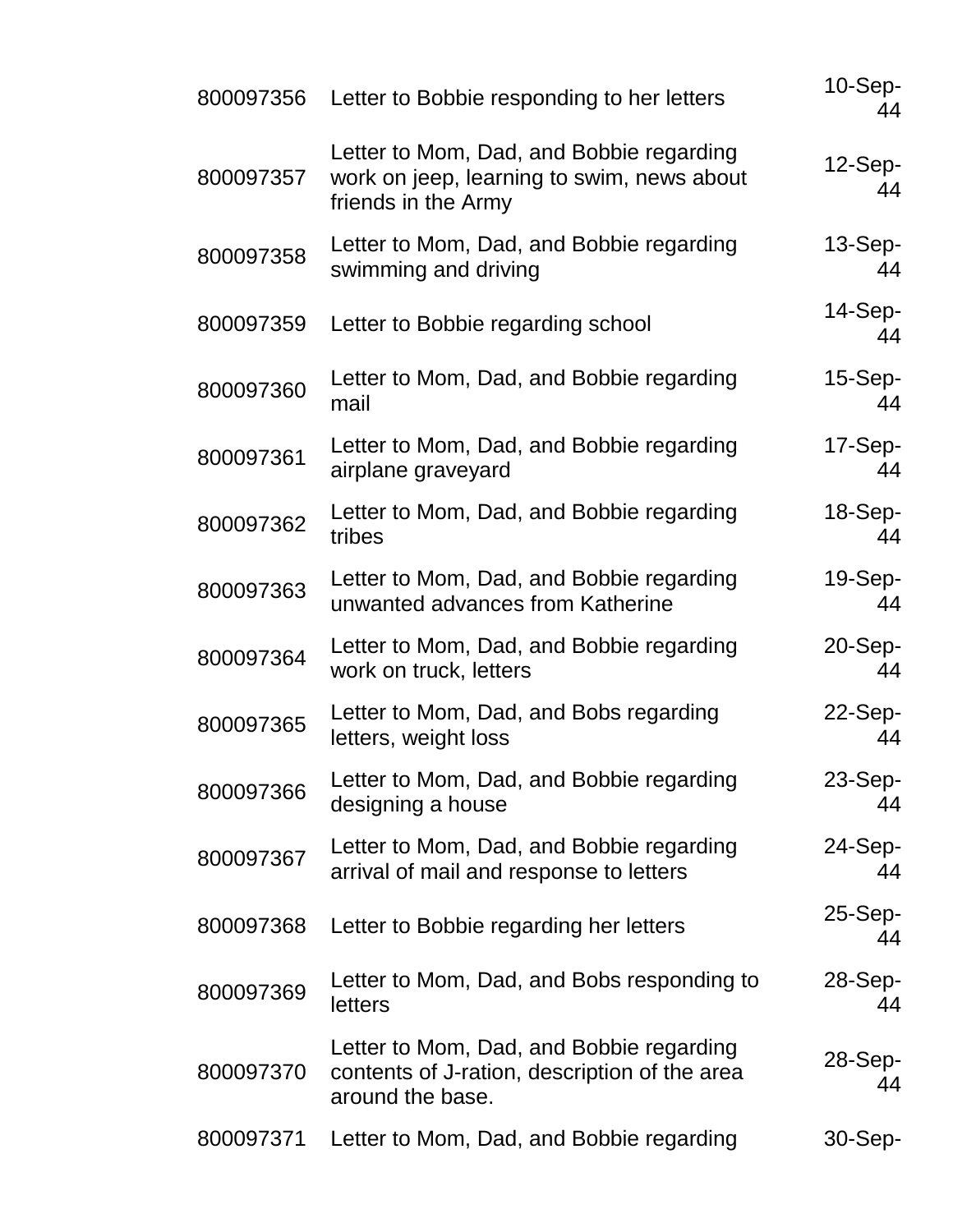driver's license, information about his next post

| $\overline{2}$ |           | <b>Letters from October, 1944</b>                                                  | 1944        |
|----------------|-----------|------------------------------------------------------------------------------------|-------------|
|                | 800097372 | Letter to Mom, Dad, and Bobbie regarding<br>guard duty, friends leaving, and mail  | $1-Oct-44$  |
|                | 800097373 | Letter to Mom, Dad, and Bobbie regarding trip<br>to mission in the mountains       | 3-Oct-44    |
|                | 800097374 | Letter to Keeds regarding good standing with<br>officers                           | 5-Oct-44    |
|                | 800097375 | Letter to Mom, Dad, and Bobs regarding road<br>trip and responding to letters      | $7$ -Oct-44 |
|                | 800097376 | Letter to Mom, Dad, and Bobbie responding to<br>their letters                      | 10-Oct-44   |
|                | 800097377 | Letter to Mom, Dad, and Bobbie responding to<br>their letters                      | 11-Oct-44   |
|                | 800097378 | Letter to Mom, Dad, and Bobbie regarding<br>drive along the beach                  | 13-Oct-44   |
|                | 800097379 | Birthday card to Mom                                                               | 13-Oct-44   |
|                | 800097380 | Letter to Mom, Dad, and Bobbie regarding his<br>new station in Brisbane, Australia | 23-Oct-44   |
|                | 800097381 | Letter to Mom regarding her birthday                                               | 26-Oct-44   |
|                | 800097382 | Letter to Mom, Dad, and Bobbie regarding life<br>and work in Brisbane              | 28-Oct-44   |
|                | 800097383 | Letter to Bobbie regarding a day in Southport                                      | 29-Oct-44   |
|                | 800097384 | Letter to Mom, Dad, and Bobbie regarding<br>new apartment in Brisbane              | 30-Oct-44   |
| 3              |           | <b>Letters from November, 1944</b>                                                 | 1944        |

| 800097385 | Letter to Mother, Dad, and Robin regarding | $1-Nov-44$ |
|-----------|--------------------------------------------|------------|
|           | evening at Riverside Red Cross             |            |

44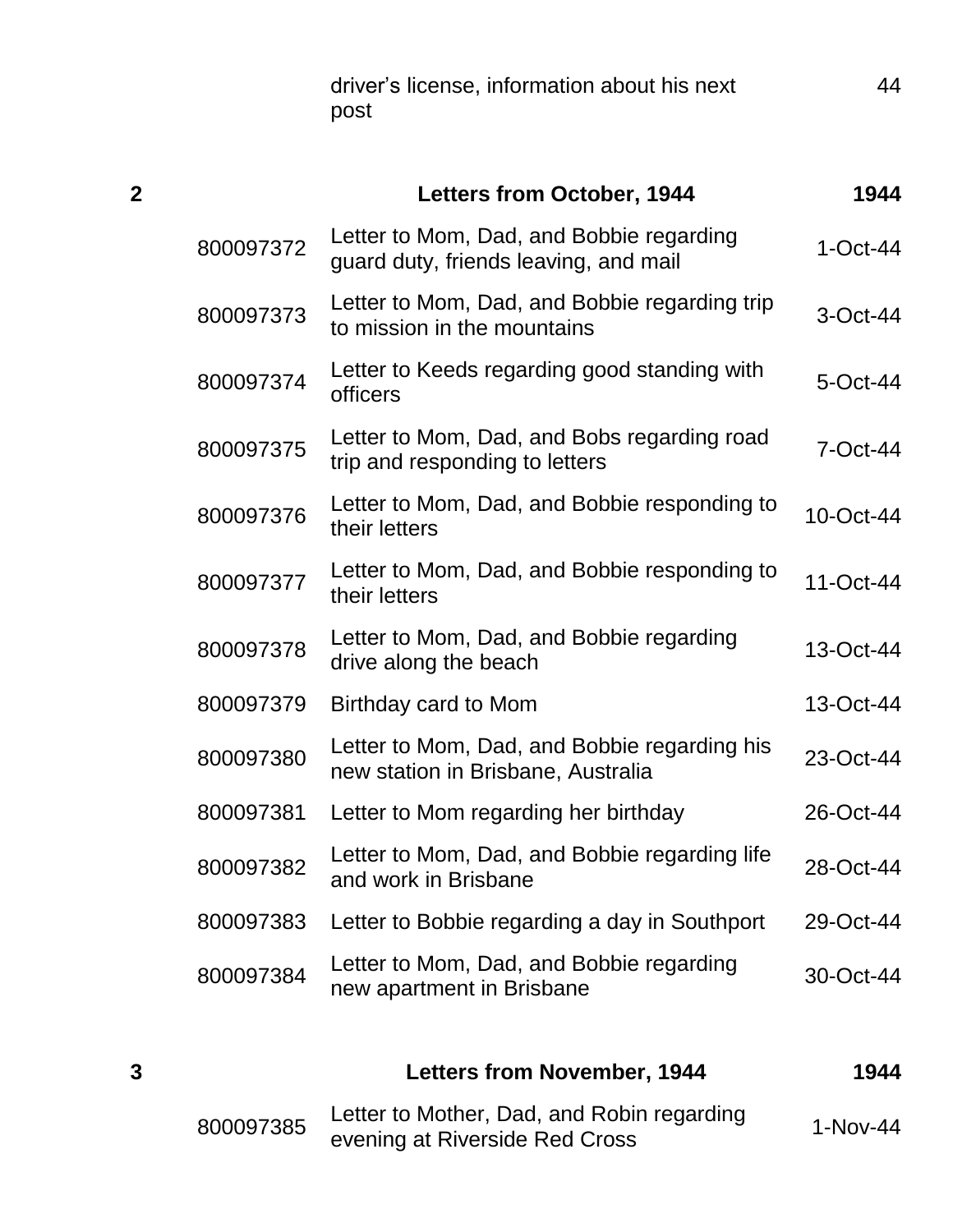|   | 800097386 | Letter to Mom, Dad, and Bobbie regarding<br>price of cigarettes      | 2-Nov-44      |
|---|-----------|----------------------------------------------------------------------|---------------|
|   | 800097387 | Letter to Mom, Dad, and Bobbie regarding<br>presidential election    | 7-Nov-44      |
|   | 800097388 | Card to Family regarding day off                                     | 10-Nov-<br>44 |
|   | 800097389 | Letter to Chillun regarding election of Harry S.<br>Truman, shopping | 12-Nov-<br>44 |
|   | 800097390 | Card to Robin regarding evening out                                  | 13-Nov-<br>44 |
|   | 800097391 | Letter to Mom, Dad, and Bobbie responding to<br>their letters        | 15-Nov-<br>44 |
|   | 800097392 | Letter to Parents regarding date with girl from<br>office            | 16-Nov-<br>44 |
|   | 800097393 | Card to Bobbie responding to her letter                              | 17-Nov-<br>44 |
|   | 800097394 | Letter to Mom, Dad, and Bobbie regarding day<br>at the beach         | 20-Nov-<br>44 |
|   | 800097395 | Letter to Mom, Dad, and Bobbie regarding<br>Thanksgiving             | 26-Nov-<br>44 |
|   | 800097396 | Letter to Mom, Dad, and Bobbie regarding<br>apartment in Brisbane    | 28-Nov-<br>44 |
|   | 800097397 | Letter to Mom, Dad, and Roberty Ann<br>regarding allotment           | 29-Nov-<br>44 |
| 4 |           | <b>Letters from December, 1944</b>                                   | 1944          |
|   | 800097398 | Letter to Folks regarding Christmas cards                            | $1-Dec-44$    |
|   | 800097399 | Letter to Mom, Dad, and Bobbie regarding<br>Sunday off               | 3-Dec-44      |
|   | 800097400 | Letter to Mom, Dad, and Bobbie regarding<br>completion of dark room  | $4$ -Dec-44   |
|   | 800097401 | Letter to Mom, Dad, and Bobbie regarding                             | 5-Dec-44      |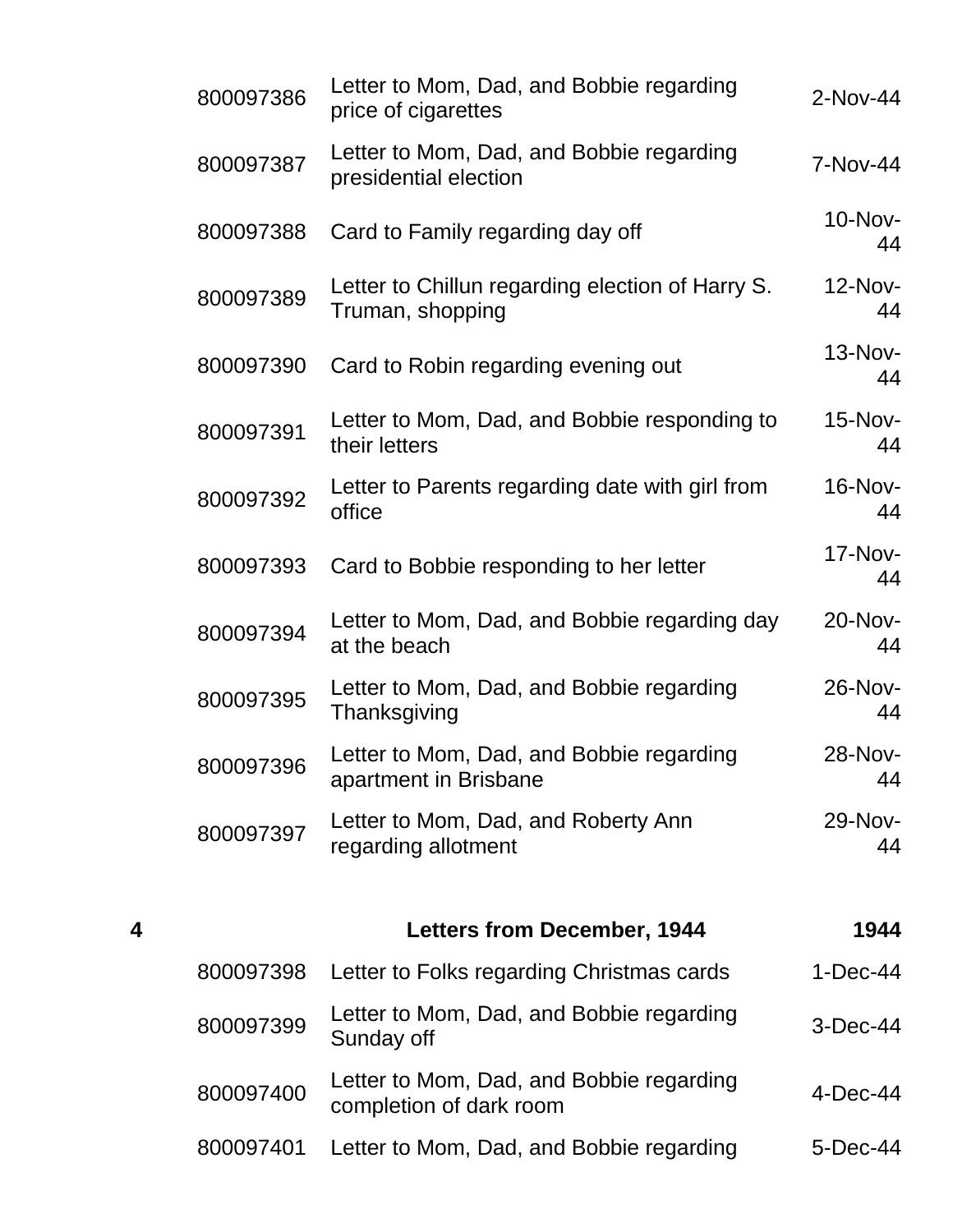photographs

| 800097402 | Letter to Family regarding photographs                                            | 6-Dec-44         |
|-----------|-----------------------------------------------------------------------------------|------------------|
| 800097403 | Letter to Keeds regarding inspection from<br>Brigadier General, praise for mosaic | 7-Dec-44         |
| 800097404 | Letter to Mom, Dad, and Bobbie regarding<br>photographs                           | 9-Dec-44         |
| 800097405 | Letter to Mom, Dad, and Bobbie regarding<br>church                                | $10$ -Dec-<br>44 |
| 800097406 | Letter to Mom, Dad, and Bobbie responding to<br>letters                           | $11-Dec-$<br>44  |
| 800097407 | Letter to Bobbie regarding clothing, dieting                                      | $12$ -Dec-<br>44 |
| 800097408 | Letter to Family regarding day with Joe                                           | $13$ -Dec-<br>44 |
| 800097409 | Letter to Family regarding unlikelihood of<br>being promoted                      | $14$ -Dec-<br>44 |
| 800097410 | Letter to Keeds regarding possible 7-day<br>furlough                              | $15$ -Dec-<br>44 |
| 800097411 | Letter to Mom, Dad, and Bobbie regarding<br>taking pictures                       | $17$ -Dec-<br>44 |
| 800097412 | Letter to Mamaw regarding Christmas                                               | $17$ -Dec-<br>44 |
| 800097413 | Letter to Mother, Dad, and Roberty Anne<br>regarding requests                     | $18$ -Dec-<br>44 |
| 800097414 | Letter to Mom, Dad, and Bobbie regarding<br>possible furlough in Melbourne        | 19-Dec-<br>44    |
| 800097415 | Letter to Mom, Dad, and Bobbie regarding<br>dinner with Joe                       | $20$ -Dec-<br>44 |
| 800097416 | Letter to Family regarding damaged uniform                                        | $21$ -Dec-<br>44 |
| 800097417 | Letter to Mom, Dad, and Bobbie regarding<br><b>European Theater</b>               | $22$ -Dec-<br>44 |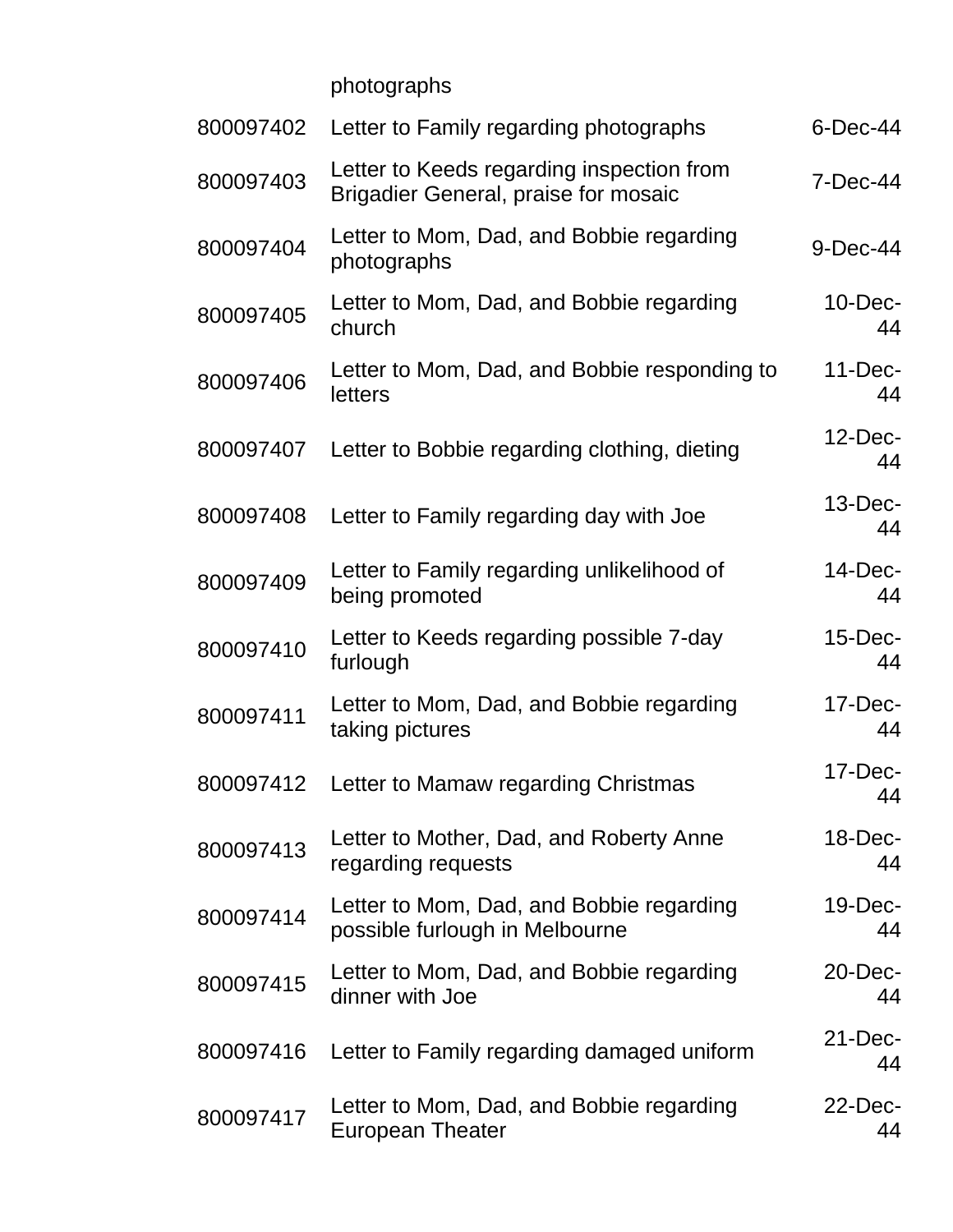| 800097418 | Letter to Family regarding weekend                                                                                               | $23$ -Dec-<br>44  |
|-----------|----------------------------------------------------------------------------------------------------------------------------------|-------------------|
| 800097419 | Letter to Mom, Dad, and Bobbie regarding<br><b>Christmas Eve church service</b>                                                  | 24-Dec-<br>44     |
| 800097420 | Letter to Chillun' regarding Christmas day                                                                                       | 25-Dec-<br>44     |
| 800097421 | Letter to Folksies responding to their letters                                                                                   | 26-Dec-<br>44     |
| 800097422 | Letter to Bobbie, Mom, Dad regarding pictures                                                                                    | $27$ -Dec-<br>44  |
| 800097423 | Letter to Mom, Dad, and Robert regarding hot<br>weather, mail                                                                    | 28-Dec-<br>44     |
| 800097424 | Letter to Family regarding redecorating<br>apartment bedroom, includes a newspaper<br>clip regarding Christmas resort attendance | 29-Dec-<br>44     |
| 800097425 | Letter to Mamaw regarding Christmas                                                                                              | 29-Dec-<br>44     |
| 800097426 | Letter to Kids regarding laundry problems                                                                                        | 30-Dec-<br>44     |
| 800097427 | Envelope addressed to Mrs. Frances<br>Shortridge                                                                                 | $31 - Dec-$<br>44 |
| 800097428 | Letter to "Glamour Puss" regarding New<br>Year's Eve                                                                             | 31-Dec-<br>44     |
|           | <b>Letters from January, 1945</b>                                                                                                | 1945              |
| 800097429 | Letter to Family, Uncle Jose, and Aunt Luella<br>regarding new series of letters                                                 | $1-Jan-45$        |
| 800097430 | Letter to Mom, Dad, and Bobbie regarding<br>work, furlough                                                                       | $2$ -Jan-45       |
| 800097431 | Letter to Family responding to letters                                                                                           | $3$ -Jan-45       |
| 800097432 | Letter to Mom, Dad, and Bobbie regarding<br>work remodeling                                                                      | 4-Jan-45          |

**5 1 Letters from January, 1945 1945**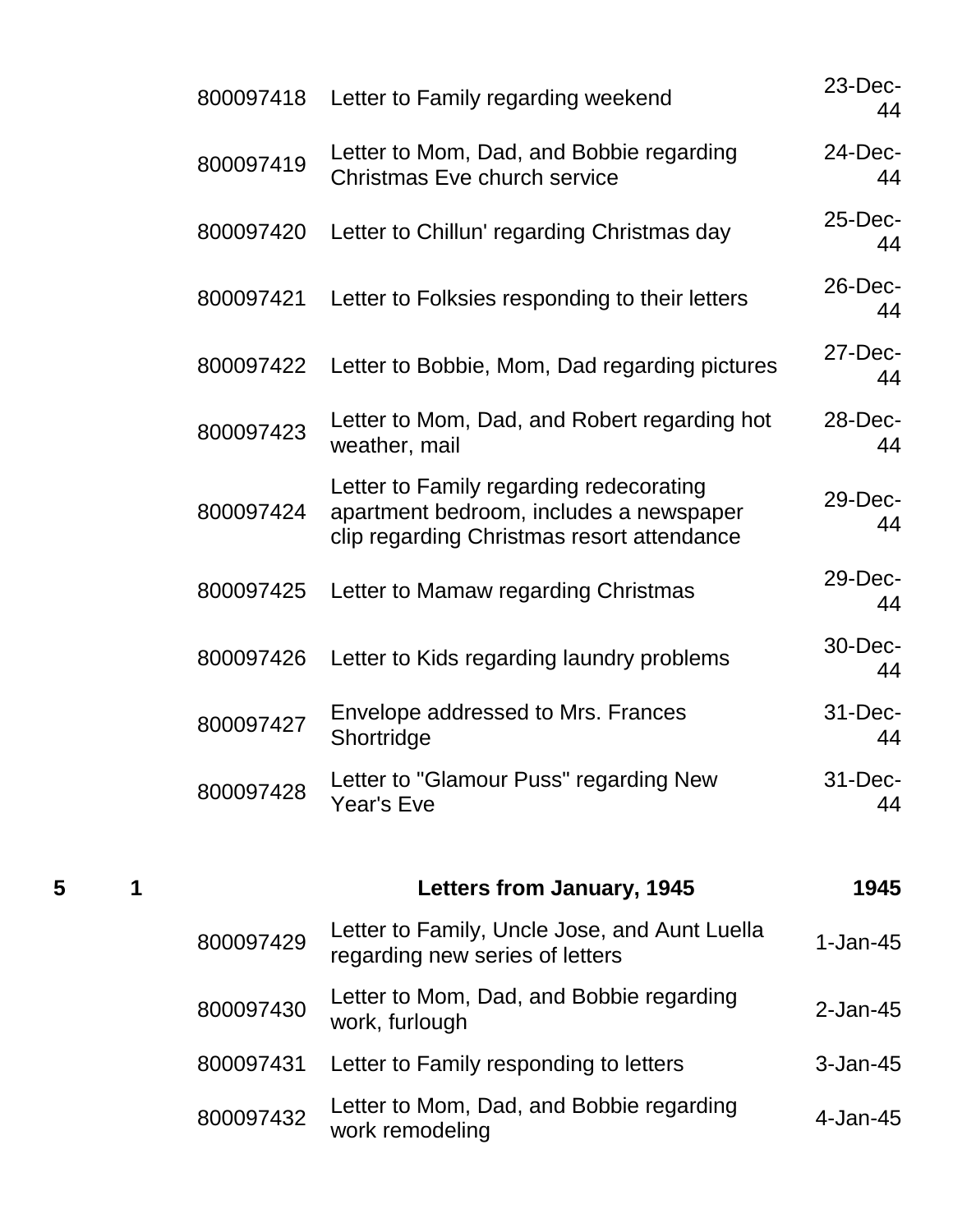| 800097433 | Card to Family                                                            | $5 - Jan-45$ |
|-----------|---------------------------------------------------------------------------|--------------|
| 800097434 | Letter to Family regarding work                                           | $6$ -Jan-45  |
| 800097435 | Letter to Mom, Dad, and Bobbie regarding<br>laundry                       | $7 - Jan-45$ |
| 800097436 | Letter to Mom, Dad and Bobbie regarding mail                              | 8-Jan-45     |
| 800097437 | Letter to Mom, Dad, and Bobbie regarding<br>new dark-room technicians     | 9-Jan-45     |
| 800097438 | Letter to Family                                                          | 10-Jan-45    |
| 800097439 | Letter to Family regarding weight gain, gifts,<br>and answering questions | 11-Jan-45    |
| 800097440 | Letter to Barbara Anne regarding Christmas<br>gifts, pictures, work       | 12-Jan-45    |
| 800097441 | Letter to Mom, Dad, and Bobbie regarding<br>office remodeling             | 13-Jan-45    |
| 800097442 | Letter to Mom, Dad, and Bobbie regarding a<br>date with Peggy Perkins     | 14-Jan-45    |
| 800097443 | Letter to Mom, Dad, and Bobbie regarding<br>mail                          | 16-Jan-45    |
| 800097444 | Letter to Mom, Dad, and Bobs regarding<br>photographs, slow mail          | 17-Jan-45    |
| 800097445 | Letter to Mom, Dad, and Bobbie regarding<br>success at work               | 18-Jan-45    |
| 800097446 | Letter to Fambly regarding work                                           | 19-Jan-45    |
| 800097447 | Letter to Mom, Dad, and Bobbie answering<br>questions                     | 20-Jan-45    |
| 800097448 | Letter to Mr. and Mrs. Arthur Sewell and Miss<br><b>Barbara Sewell</b>    | 21-Jan-45    |
| 800097449 | Letter to Mom, Dad, and Bobs                                              | 22-Jan-45    |
| 800097450 | Letter to Mom, Dad, and Bobbie regarding<br>plans for furlough            | 23-Jan-45    |
| 800097451 | Letter to Mom, Dad, and Bobbie regarding                                  | 24-Jan-45    |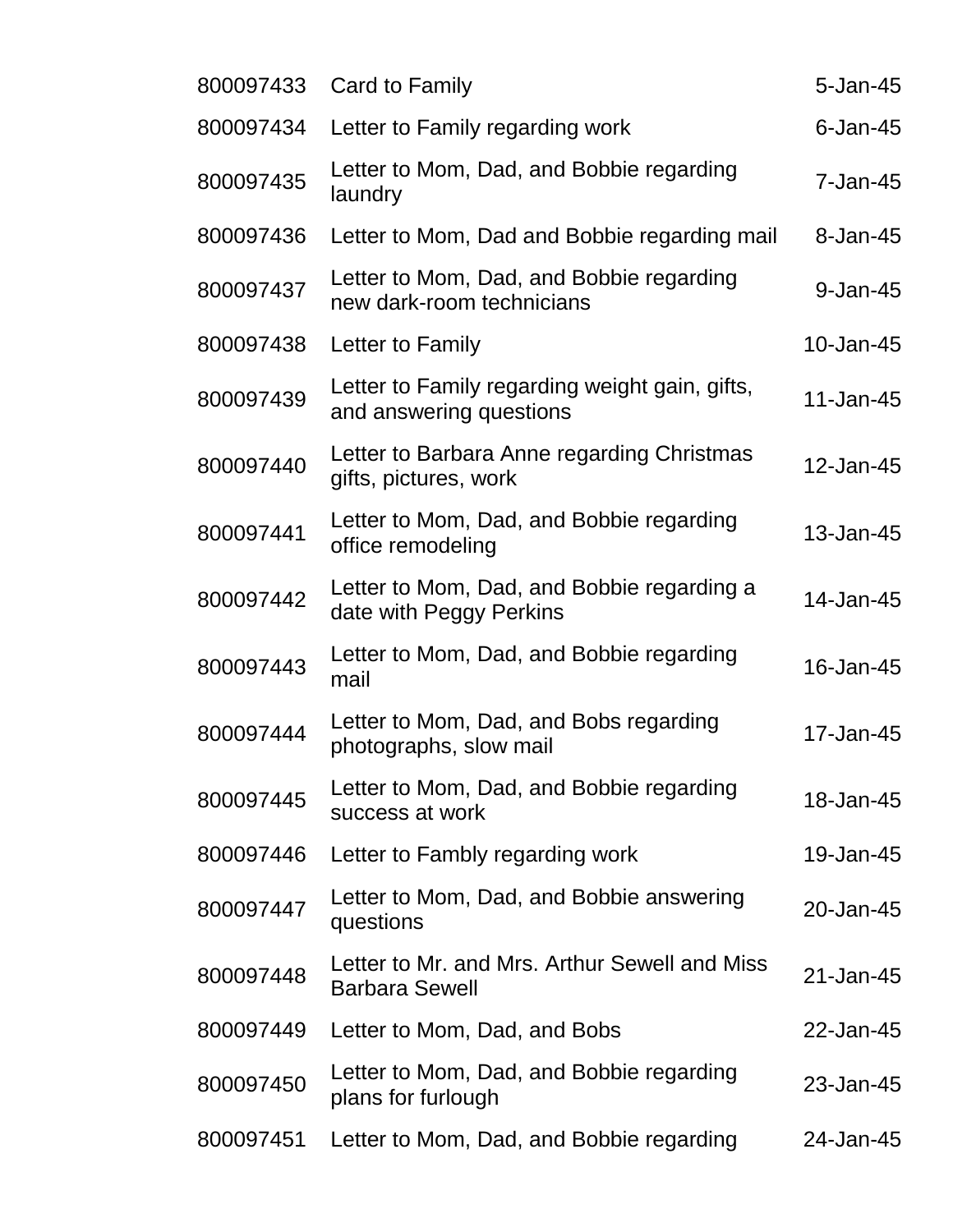furlough

| 800097452 | Letter to Mom, Dad, and Bobbie regarding<br>furlough       | 25-Jan-45 |
|-----------|------------------------------------------------------------|-----------|
| 800097453 | Letter to Family regarding furlough                        | 26-Jan-45 |
| 800097454 | Letter to "Fancy-pants" responding to her<br>letters       | 26-Jan-45 |
| 800097455 | Letter to Mom, Dad, and Bobbie regarding<br>furlough       | 27-Jan-45 |
| 800097456 | Letter to Bobbie regarding furlough                        | 28-Jan-45 |
| 800097457 | Letter to Family regarding furlough                        | 29-Jan-45 |
| 800097458 | Letter to Mom, Dad, and Bobbie regarding<br>return to work | 30-Jan-45 |
| 800097459 | Letter to Kids regarding arrival of Christmas<br>packages  | 31-Jan-45 |

| $\overline{2}$ |           | <b>Letters from February, 1945</b>                                          | 1945        |
|----------------|-----------|-----------------------------------------------------------------------------|-------------|
|                | 800097460 | Letter to Mom, Dad, and Bobbie regarding<br>new project at work             | $4$ -Feb-45 |
|                | 800097461 | Letter to Mom, Dad, and Bobbie regarding<br>dental check, painting vehicles | $7-Feb-45$  |
|                | 800097462 | Letter to Mom, Dad, and Bobbie regarding<br>Bobbie's growth                 | 8-Feb-45    |
|                | 800097463 | Letter to Bobbie regarding her grades, trip to<br>candy store               | 9-Feb-45    |
|                | 800097464 | Letter to Mom, Dad, and Bobbie regarding<br>dinner with Joe, Sully, and Bob | 10-Feb-45   |
|                | 800097465 | Letter to Family                                                            | 11-Feb-45   |
|                | 800097466 | Letter to Mom, Dad, and Bobbie regarding the<br>team leaving Brisbane soon  | 12-Feb-45   |
|                | 800097467 | Letter to Mom, Dad, and Bobbie regarding<br><b>loneliness</b>               | 13-Feb-45   |
|                |           |                                                                             |             |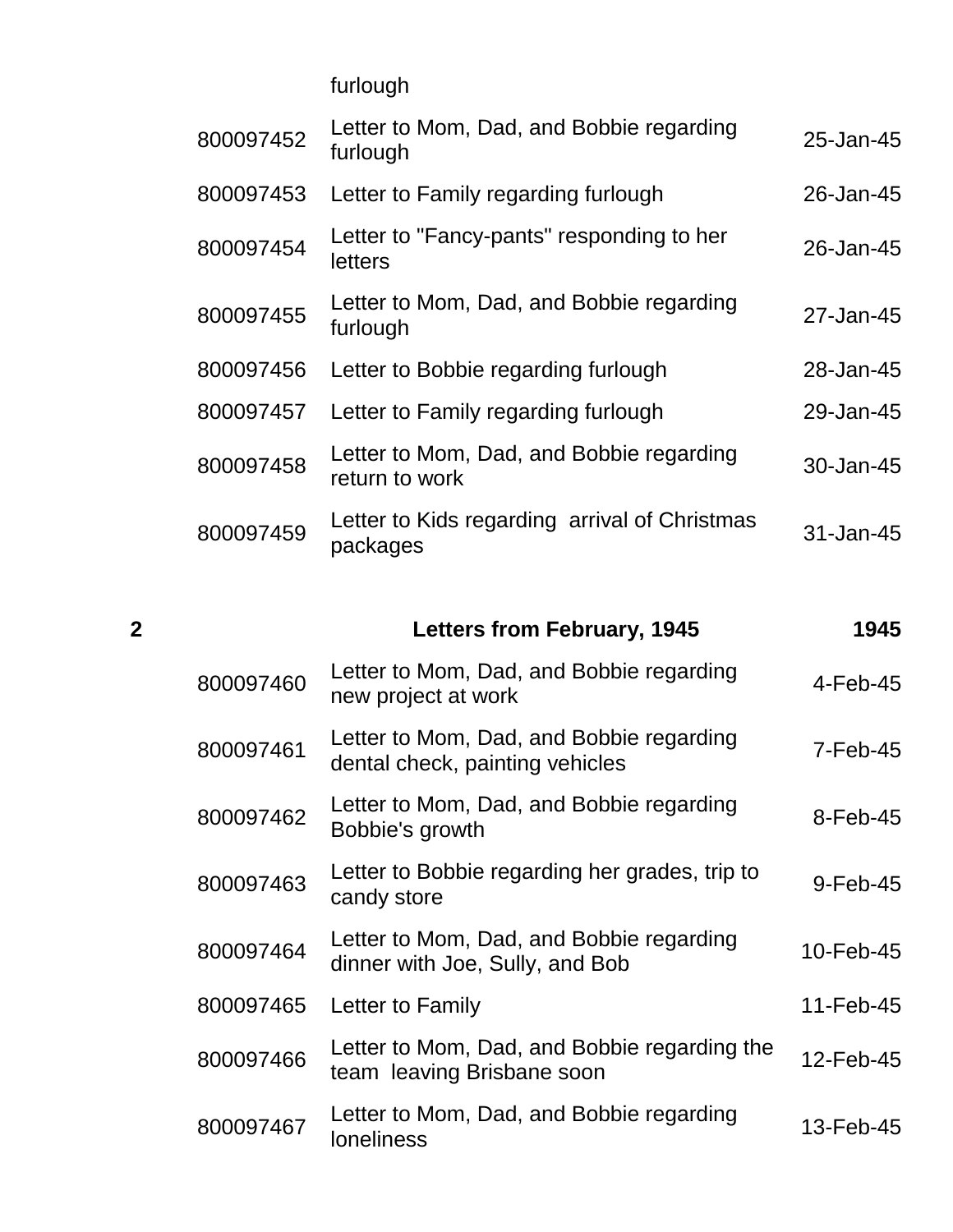|   | 800097468 | Letter to Family regarding shopping difficulties                                                                | 14-Feb-45 |
|---|-----------|-----------------------------------------------------------------------------------------------------------------|-----------|
|   | 800097469 | Letter to Mom, Dad, Bobbie, and Mamaw<br>regarding letters                                                      | 16-Feb-45 |
|   | 800097470 | Letter to Mom, Dad, Bobs, and Mamaw<br>regarding mail and answering questions                                   | 17-Feb-45 |
|   | 800097471 | Letter to Mamaw regarding letter writing                                                                        | 18-Feb-45 |
|   | 800097472 | Letter to Mom, Dad, Bobbie and Mamaw<br>regarding packages received                                             | 19-Feb-45 |
|   | 800097473 | Letter to Mom, Dad, Bobbie, and Mamaw<br>regarding Christmas gift from Bobbie, driving<br>with Captain Winslett | 20-Feb-45 |
|   | 800097474 | Letter to Mom, Dad, Bobbie, and Mamaw<br>regarding boredom                                                      | 23-Feb-45 |
|   | 800097475 | Letter to Mom, Dad, Bobs, and Mamaw<br>regarding painting section insignia on<br>equipment                      | 24-Feb-45 |
|   | 800097476 | Letter to Mom, Dad, Bobbie, and Mamaw<br>regarding rain, mail                                                   | 26-Feb-45 |
|   | 800097477 | Letter to Kids regarding being in the Army for<br>nearly two years                                              | 27-Feb-45 |
|   | 800097478 | Letter to Mom, Dad, Bobs, and Mamaw<br>responding to letters                                                    | 28-Feb-45 |
|   |           |                                                                                                                 |           |
| 3 |           | <b>Letters from March, 1945</b>                                                                                 | 1945      |
|   | 800097479 | Letter to Mom, Dad, Bobbie, and Mamaw<br>regarding mail                                                         | 1-Mar-45  |
|   | 800097480 | Letter to Mom, Dad, Bob, and Mamaw<br>regarding weekend                                                         | 3-Mar-45  |
|   | 800097481 | Letter to Mom, Dad, Bobbie, and Mamaw<br>answering their questions                                              | 4-Mar-45  |
|   | 800097482 | Letter to Mom, Dad, Bob, and Mamaw<br>regarding art exhibit                                                     | 6-Mar-45  |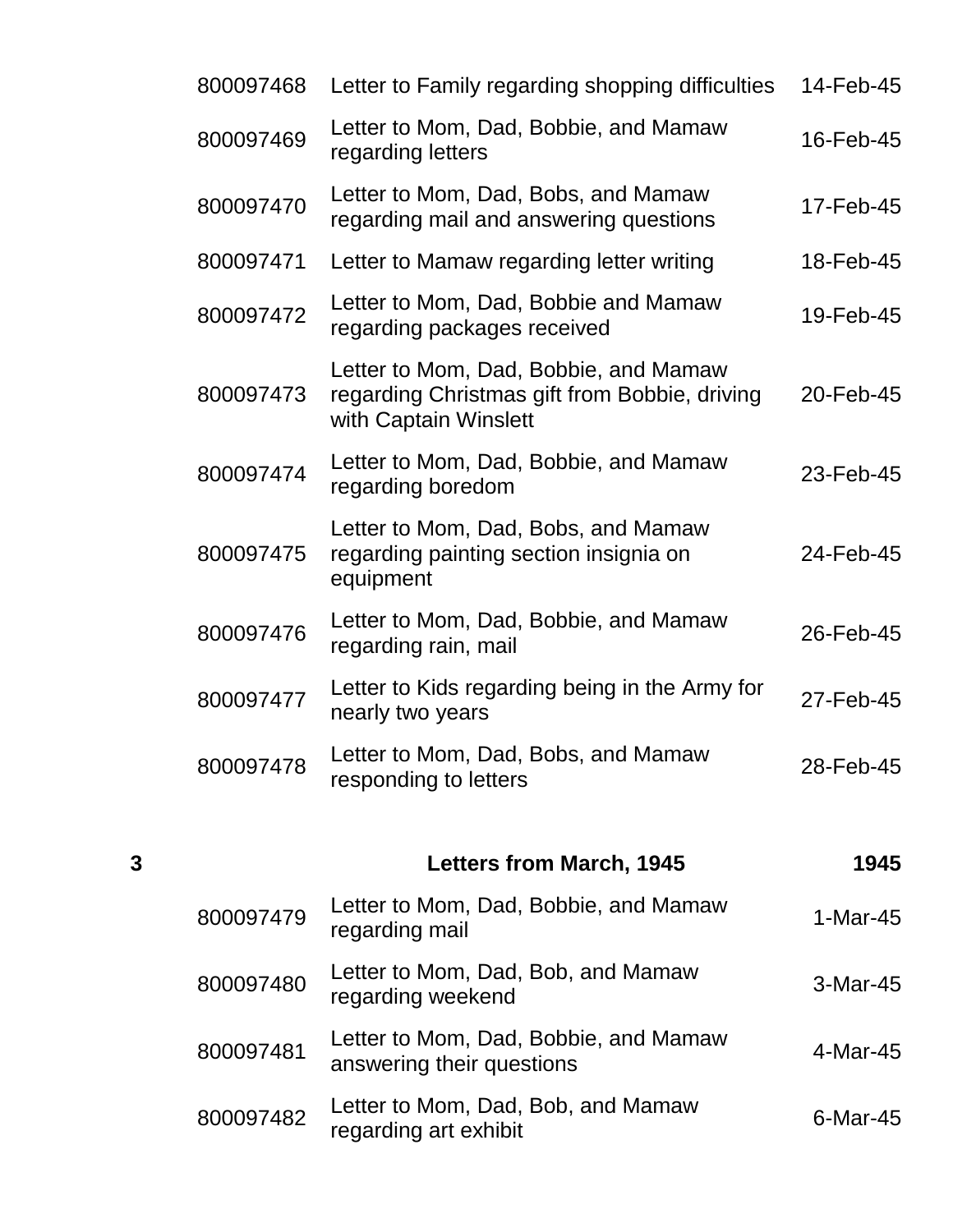| 800097483 | Letter to Mom, Dad, and Bobbie regarding<br>show                                                                   | 8-Mar-45  |
|-----------|--------------------------------------------------------------------------------------------------------------------|-----------|
| 800097484 | Letter to Mom, Dad, Bobs, and Mamaw<br>regarding new packing case, includes<br>newspaper clipping                  | 8-Mar-45  |
| 800097485 | Letter to Mom, Dad, Bobbie, and Mamaw<br>regarding hot weather                                                     | 9-Mar-45  |
| 800097486 | Letter to Aunt Luella and Uncle Joe regarding<br>mail, leaving Brisbane                                            | 11-Mar-45 |
| 800097487 | Letter to Mom, Dad, Bobs, and Mamaw<br>regarding mail                                                              | 12-Mar-45 |
| 800097488 | Letter to Mom, Dad, Bob, and Mamaw<br>regarding trip to Toowoomba                                                  | 14-Mar-45 |
| 800097489 | Letter to Mom, Dad, Bob, and Mamaw<br>regarding road trip, packages                                                | 16-Mar-45 |
| 800097490 | Letter to Mom, Dad, Mamaw, and "little<br>Colleen" regarding jeep                                                  | 17-Mar-45 |
| 800097491 | Letter to Mom, Dad, Bob, and Mamaw<br>regarding final days in Brisbane and<br>answering questions                  | 19-Mar-45 |
| 800097492 | Letter to Mom, Dad, Bob, and Mamaw<br>regarding shopping                                                           | 20-Mar-45 |
| 800097493 | Letter to Bobbie regarding photographs                                                                             | 20-Mar-45 |
| 800097494 | Letter to Mom, Dad, Bob, and Mamaw<br>reflecting on two years in the Army                                          | 22-Mar-45 |
| 800097495 | Letter to Mom, Dad, Bobs, and Mamaw<br>regarding receipt of family pictures                                        | 23-Mar-45 |
| 800097496 | Letter to Mom, Dad, Bobbie, and Mamaw                                                                              | 25-Mar-45 |
| 800097497 | Letter to Mom, Dad, Bob, and Mamaw<br>regarding staying in Brisbane through Easter,<br>includes newspaper clipping | 27-Mar-45 |
| 800097498 | Letter to Family regarding war                                                                                     | 28-Mar-45 |
| 800097499 | Letter to Mom, Dad, and Bob regarding                                                                              | 30-Mar-45 |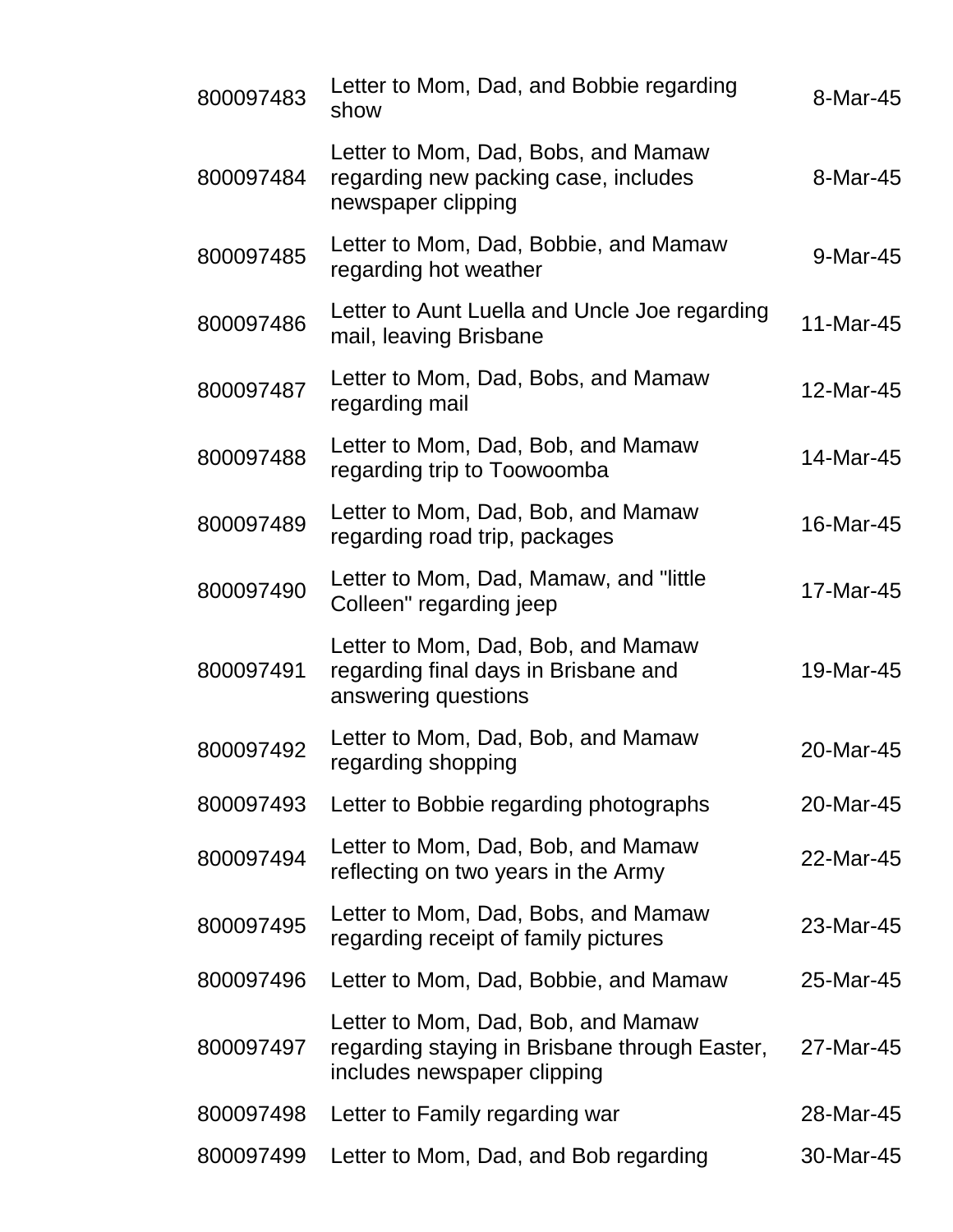evening out

|   | 800097500 | Letter to Mamaw regarding arrival of<br>Christmas package                      | 30-Mar-45      |
|---|-----------|--------------------------------------------------------------------------------|----------------|
|   | 800097501 | Letter to Family regarding Easter plans                                        | 31-Mar-45      |
| 4 |           | <b>Letters from April, 1945</b>                                                | 1945           |
|   | 800097502 | Letter to Dad regarding birthday gift                                          | $1-Apr-45$     |
|   | 800097503 | Envelope addressed to Mrs. Frances<br>Shortridge                               | 4-Apr-45       |
|   | 800097504 | Letter to Mom, Dad, and Bobbie regarding<br>weekend                            | $5-Apr-45$     |
|   | 800097505 | Letter to Mom, Dad, and Bobbie regarding<br>Allen E. Tuttle                    | $5-Apr-45$     |
|   | 800097506 | Letter to Mom, Dad, and Bobbie regarding<br>weight, day off                    | $6$ -Apr-45    |
|   | 800097507 | Letter to Mom, Dad, and Bobbie regarding<br>incident with the Captain          | $7 - Apr - 45$ |
|   | 800097508 | Letter to Mom, Dad, and Bobbie regarding<br>cold weather                       | 9-Apr-45       |
|   | 800097509 | Envelope addressed to Mrs. Frances Laura<br>Shortridge                         | 10-Apr-45      |
|   | 800097510 | Letter to Dad regarding birthday                                               | 10-Apr-45      |
|   | 800097511 | Letter to Mom, Dad, and Bobbie regarding<br>mail                               | 11-Apr-45      |
|   | 800097512 | Letter to Mom, Dad, and Bobbie                                                 | 12-Apr-45      |
|   | 800097513 | Letter to Mom, Dad, and Bobbie regarding<br>death of Franklin D. Roosevelt     | 13-Apr-45      |
|   | 800097514 | Letter to Mom, Dad, and Bobbie regarding<br>health, film, and snapshots of Mom | 14-Apr-45      |
|   | 800097515 | Letter to Mom, Dad, and Bobbie regarding Joe<br>shipping to D.C.               | 18-Apr-45      |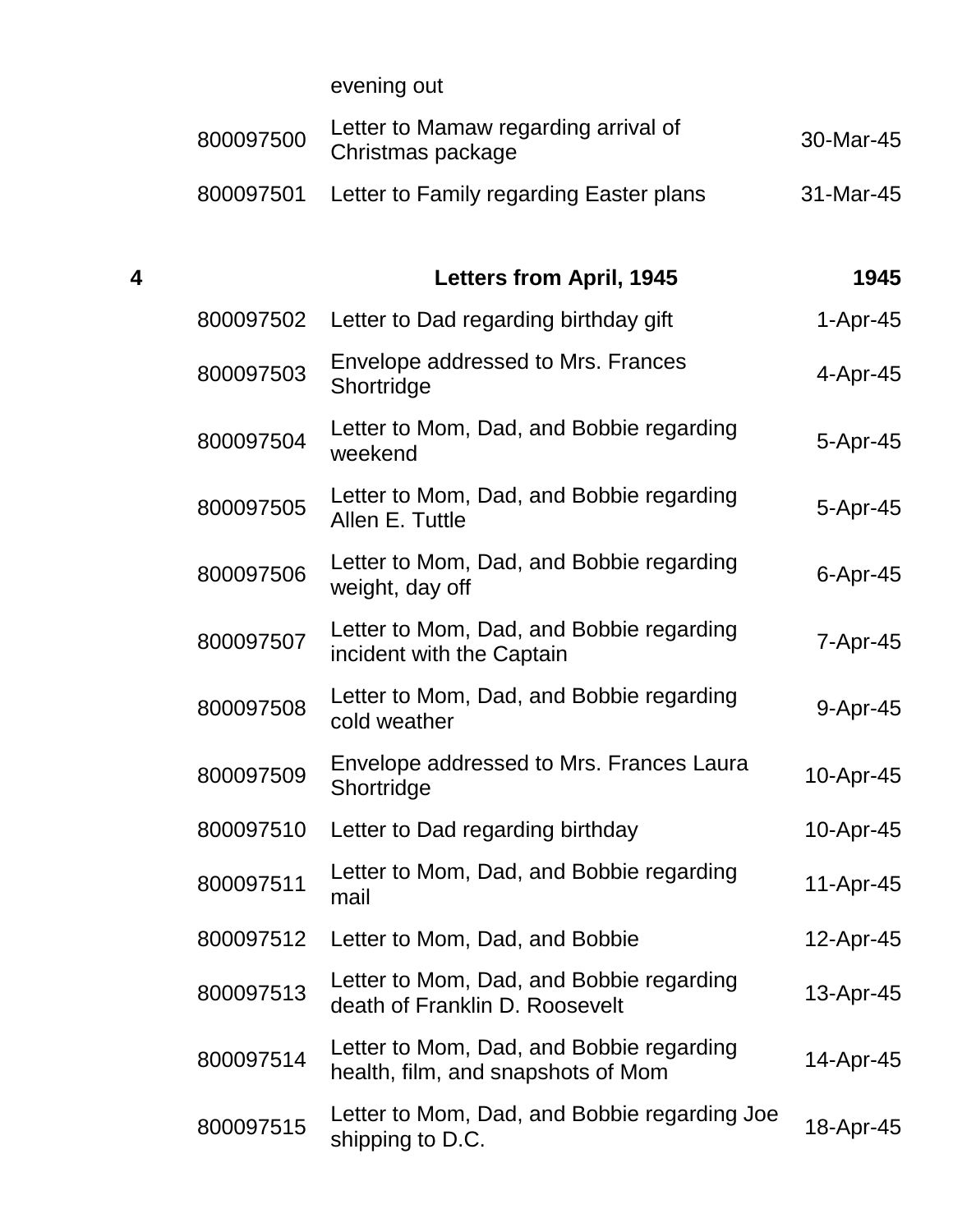| 800097516 | Letter to Mom, Dad, and Bobbie regarding<br>road trip                                  | 18-Apr-45 |
|-----------|----------------------------------------------------------------------------------------|-----------|
| 800097517 | Letter to Mom, Dad, and Bobbie regarding<br>letters                                    | 20-Apr-45 |
| 800097518 | Envelope addressed to Mrs. Frances<br>Shortridge                                       | 21-Apr-45 |
| 800097519 | Letter to Mom, Dad, and Bobbie regarding<br>memorial service for Franklin D. Roosevelt | 21-Apr-45 |
| 800097520 | Letter to Mom, Dad, and Bobs regarding<br>package, dark room, and Dad's vacation days  | 23-Apr-45 |
| 800097521 | Letter to Mom, Dad, and Bobbie regarding<br>their house being for sale                 | 26-Apr-45 |
| 800097522 | Letter to Mom, Dad, and Bobbie regarding trip<br>to Gympie                             | 27-Apr-45 |
| 800097523 | Letter to Mom, Dad, and Bobs regarding<br>weekend                                      | 28-Apr-45 |
| 800097524 | Letter to Mamaw regarding President<br>Roosevelt's death, family news                  | 28-Apr-45 |
| 800097525 | Letter to Mom, Dad, and Bobs regarding day<br>at the beach                             | 29-Apr-45 |
|           |                                                                                        |           |

| 5 |           | Letters from May, 1945                                                                          | 1945        |
|---|-----------|-------------------------------------------------------------------------------------------------|-------------|
|   | 800097526 | Letter to Mom, Dad, and Bobs regarding bike<br>ride                                             | $1-May-45$  |
|   | 800097527 | Letter to Mom, Dad, and Bobbie regarding<br>death of Hitler, responding to letters              | $3-May-45$  |
|   | 800097528 | Letter to Mom, Dad, and Bobbie regarding<br>retraining staff members on use of the dark<br>room | $4$ -May-45 |
|   | 800097529 | Letter to Chums regarding being in charge of<br>the truck                                       | $5-May-45$  |
|   | 800097530 | Letter to Family regarding weekend in<br>Coolangatta                                            | $6$ -May-45 |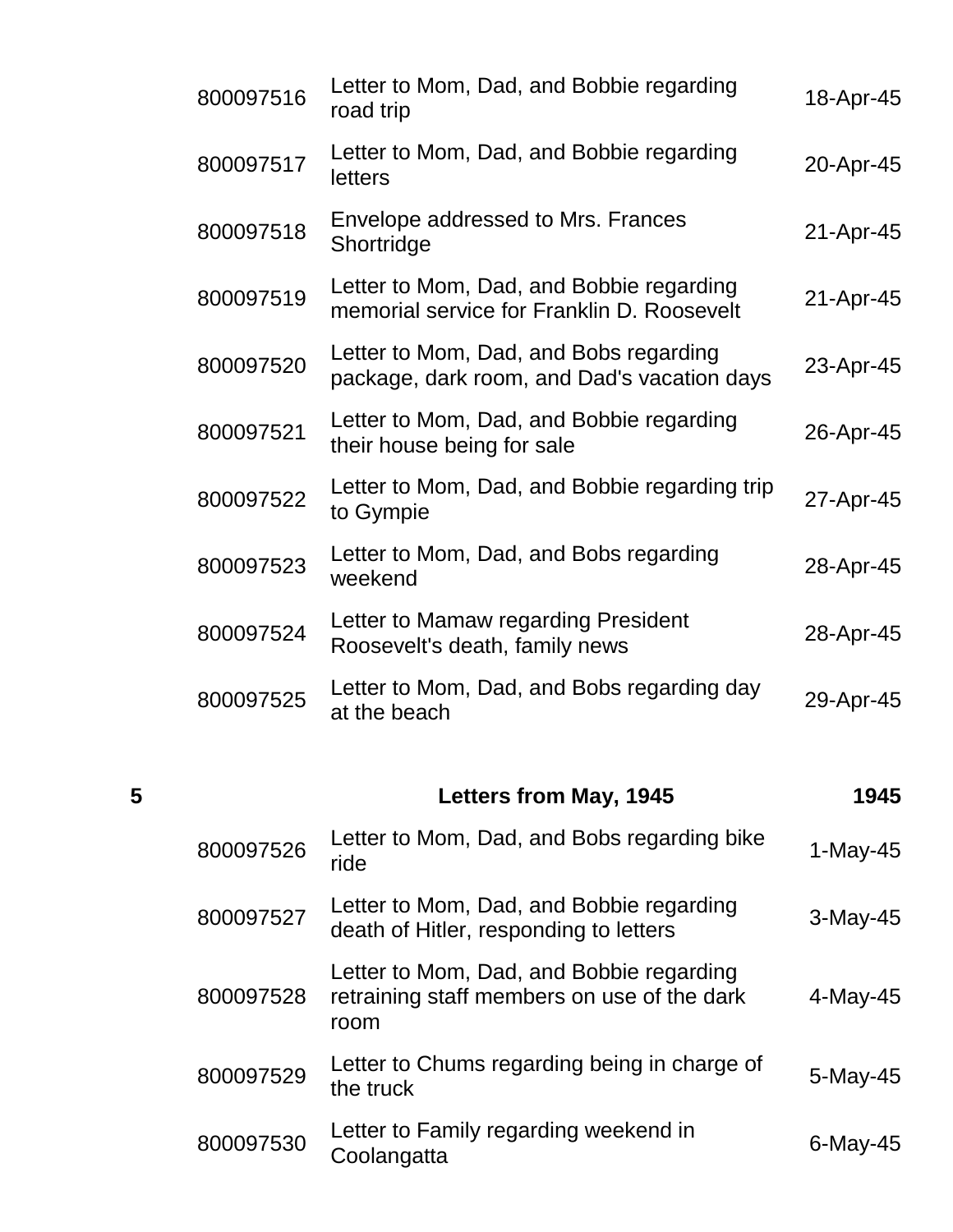| 800097531 | Letter to Mom, Dad, and Bobbie regarding<br><b>Australian Labor Day</b>                               | 7-May-45         |
|-----------|-------------------------------------------------------------------------------------------------------|------------------|
| 800097532 | Letter to Mother, Dad, and Bobbie regarding<br>V-E Day                                                | 8-May-45         |
| 800097533 | Letter to Mamaw regarding V-E Day                                                                     | 8-May-45         |
| 800097534 | Letter to Mother, Dad, and Bobs regarding<br>victory in Europe                                        | 9-May-45         |
| 800097535 | Letter to Mamaw regarding Mother's Day                                                                | $13$ -May-<br>45 |
| 800097536 | Letter to Mom, Dad, and Bobbie regarding<br>jeep maintenance                                          | $14$ -May-<br>45 |
| 800097537 | Envelope addressed to Mrs. Arthur B. Sewell                                                           | $15$ -May-<br>45 |
| 800097538 | Envelope addressed to Mr. and Mrs. Arthur B.<br>Sewell and Miss Barbara Anne Sewell                   | $15$ -May-<br>45 |
| 800097539 | Letter to Mother, Dad, and Robin regarding<br>Mother's Day, trip to Lismore, and work as<br>Mess Sgt. | $15$ -May-<br>45 |
| 800097540 | Letter to Mother, Dad, and Bob regarding gifts<br>for Mom and Dad                                     | 16-May-<br>45    |
| 800097541 | Letter to Mom, Dad, and Bobbie regarding<br>points, code work, and film                               | 17-May-<br>45    |
| 800097542 | Letter to Family regarding dislike of code work                                                       | $18$ -May-<br>45 |
| 800097543 | Letter to Mom, Dad, and Bobbie regarding<br>change of plans                                           | $19$ -May-<br>45 |
| 800097544 | Letter to Mom, Dad, and Bobs regarding<br>weekend                                                     | 20-May-<br>45    |
| 800097545 | Letter to Mamaw regarding visiting her when<br>the war is over                                        | 20-May-<br>45    |
| 800097546 | Letter to Mother, Dad, and Bobbie regarding<br>work                                                   | 22-May-<br>45    |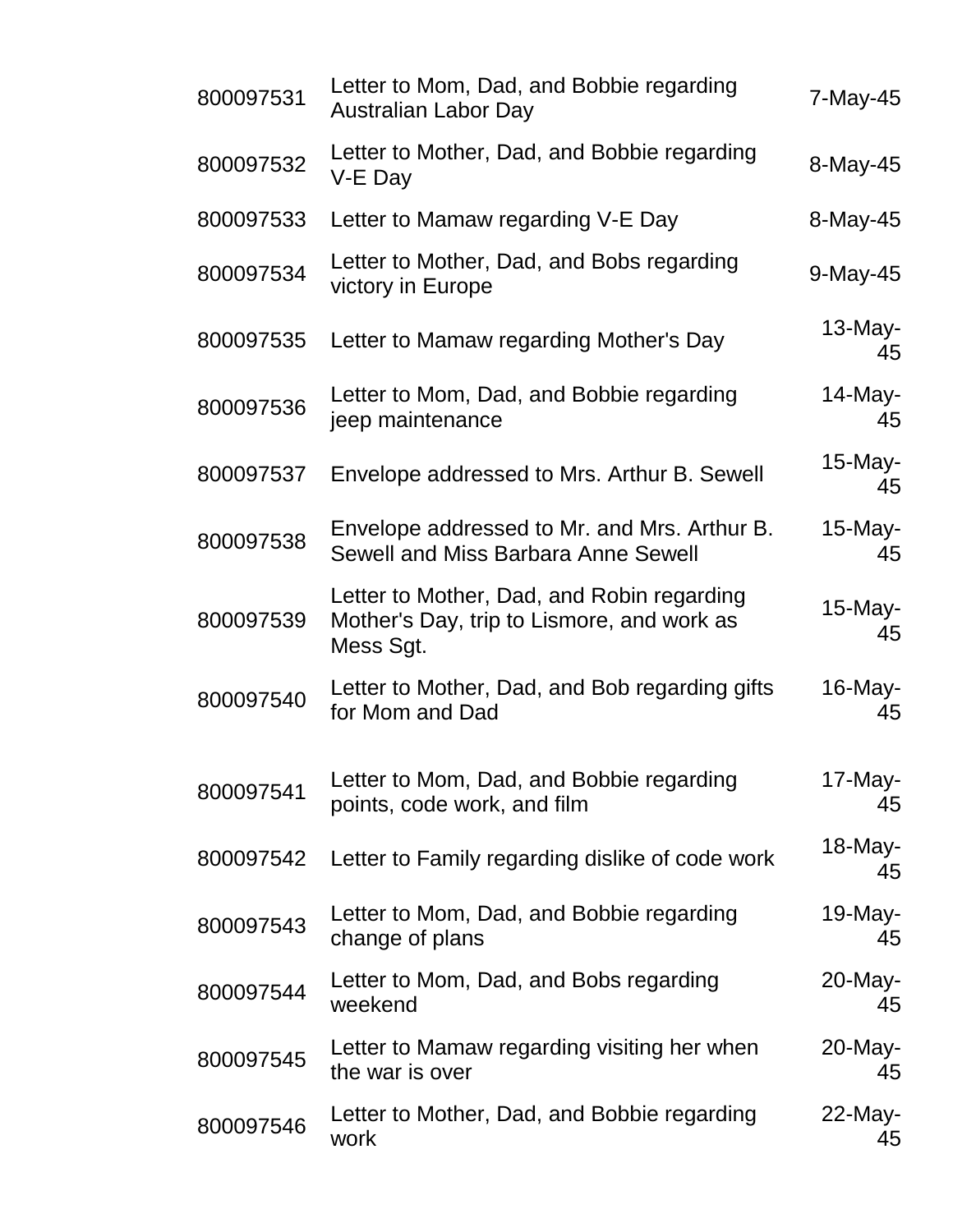| 800097547 | Envelope addressed to Mrs. Frances L.<br>Shortridge                                                    | $23$ -May-<br>45 |
|-----------|--------------------------------------------------------------------------------------------------------|------------------|
| 800097548 | Letter to Mom, Dad, and Bobbie regarding<br>having left Australia                                      | 24-May-<br>45    |
| 800097549 | Letter to Family regarding temporary station<br>on a small island                                      | 25-May-<br>45    |
| 800097550 | Letter to Mom, Dad, and Bobbie regarding<br>station in the Philippines                                 | 28-May-<br>45    |
| 800097551 | Letter to Mom, Dad, and Bobbie regarding the<br>Philippines, his work as coordinator of the<br>section | 29-May-<br>45    |
| 800097552 | Letter to Mother, Dad, and Robin regarding<br>the people of the Philippines                            | 31-May-<br>45    |
| 800097553 | Envelope addressed to Mrs. Frances L.<br>Shortridge                                                    | $31$ -May-<br>45 |

| 6         |           | <b>Letters from June, 1945</b>                                         | 1945         |  |
|-----------|-----------|------------------------------------------------------------------------|--------------|--|
| 800097554 |           | Letter to Mom, Dad, and Bobbie regarding the<br>heat                   | $1$ -Jun-45  |  |
|           | 800097555 | Letter to Bobbie regarding Filipino women                              | 3-Jun-45     |  |
| 800097556 |           | Letter to Mom, Dad, and Bobbie regarding<br>compliment from Lieutenant | $5 - Jun-45$ |  |
|           |           | Lotter to Mam Dad, and Robbio regarding                                |              |  |

| 800097557 | Letter to Mom, Dad, and Bobbie regarding<br>health, traveling with Lieutenant | 6-Jun-45 |
|-----------|-------------------------------------------------------------------------------|----------|
| 800097558 | Letter to Mom, Dad, and Robin requesting<br>cookies                           | 7-Jun-45 |

| 800097559 | Letter to Mom, Dad, and Bobbie regarding<br>birthday                                   | 11-Jun-45 |
|-----------|----------------------------------------------------------------------------------------|-----------|
|           | 800097560 Card to Dad regarding Father's Day                                           | 11-Jun-45 |
| 800097561 | Envelope addressed to Mr. Arthur B. Sewell                                             | 12-Jun-45 |
| 800097562 | Letter to Mom, Dad, and Bobbie regarding<br>Manilla, being charge of quarters, meeting | 15-Jun-45 |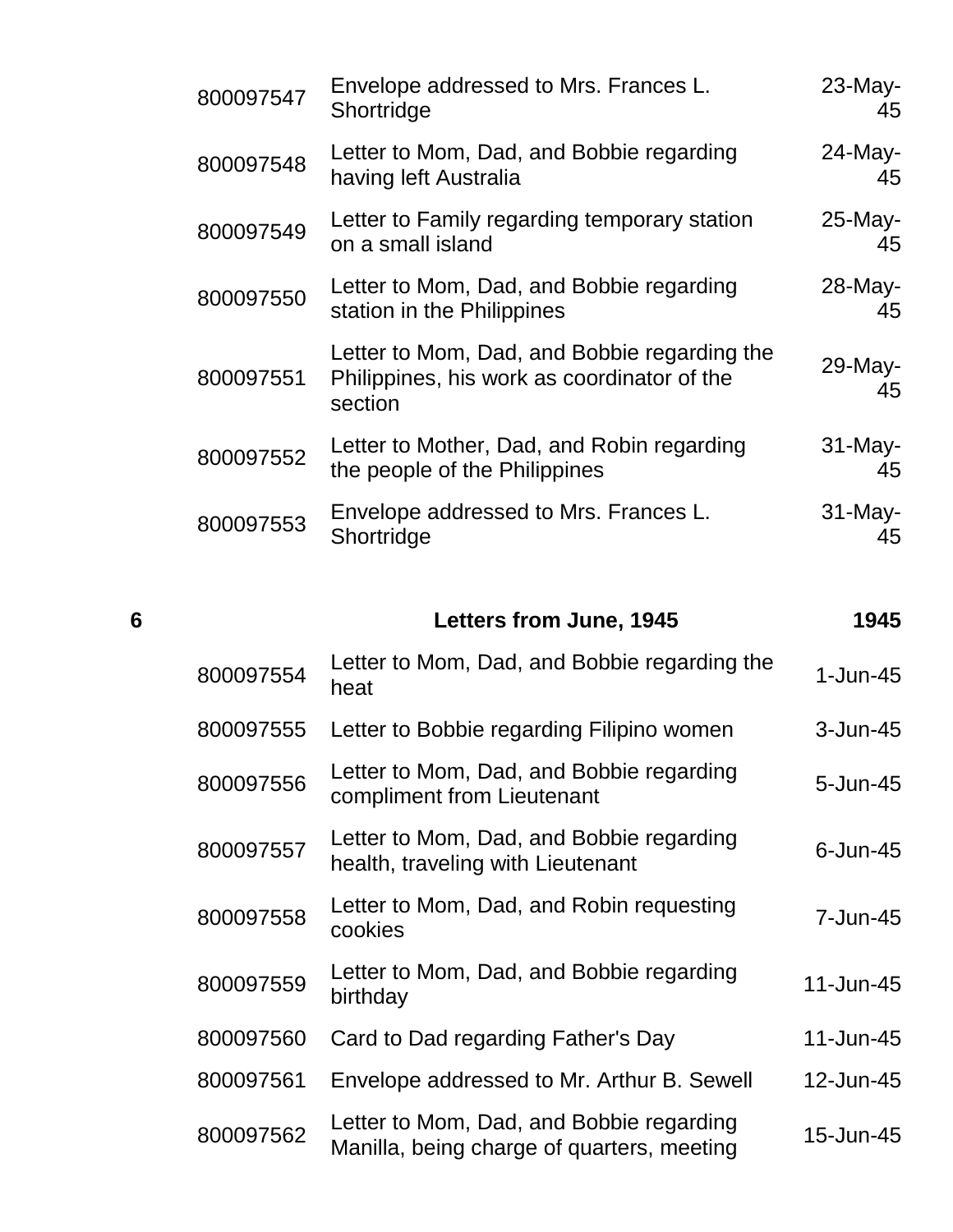General Stillwell

| 800097563 | Envelope addressed to Mr. and Mrs. Arthur B.<br>Sewell                 | 15-Jun-45 |
|-----------|------------------------------------------------------------------------|-----------|
| 800097564 | Letter to Bobbie responding to her letters                             | 16-Jun-45 |
| 800097565 | Envelope addressed to Mr. and Mrs. Arthur B.<br><b>Sewell</b>          | 17-Jun-45 |
| 800097566 | Letter to Mom, Dad, and Bobbie responding to<br>their letters          | 18-Jun-45 |
| 800097567 | Letter to Mom, Dad, and Bobbie regarding the<br>heat, Sixth Army patch | 21-Jun-45 |
| 800097568 | Letter to Mom, Dad, and Bobbie regarding<br>mail                       | 24-Jun-45 |
| 800097569 | Letter to Bobbie regarding hangings,<br>membership to E.M. Club        | 26-Jun-45 |
| 800097570 | Letter to Mom, Dad, and Bobbie regarding<br>gifts                      | 27-Jun-45 |
| 800097571 | Letter to Mom, Dad, and Bobs regarding<br>health                       | 29-Jun-45 |
| 800097572 | Envelope addressed to Mrs. Frances<br>Shortridge                       | 29-Jun-45 |

| 6 |           | Letters from July, 1945                                                                | 1945            |
|---|-----------|----------------------------------------------------------------------------------------|-----------------|
|   | 800097573 | Letter to Mom, Dad, and Bobs regarding day<br>off                                      | 1-Jul-45        |
|   | 800097574 | Letter to Mom, Dad, and Bobs regarding heat<br>rash, attending soccer match in Manilla | 4-Jul-45        |
|   | 800097575 | Letter to Mom, Dad, and Bobbie regarding<br>heat rash, Sully's promotion               | $5 -$ Jul $-45$ |
|   | 800097576 | Letter to Bobs regarding the locals, Bobbies<br>birthday gift, and mail                | 7-Jul-45        |
|   | 800097577 | Letter to Mom, Dad, and Bobbie regarding<br>rumors and the new P.X.                    | 8-Jul-45        |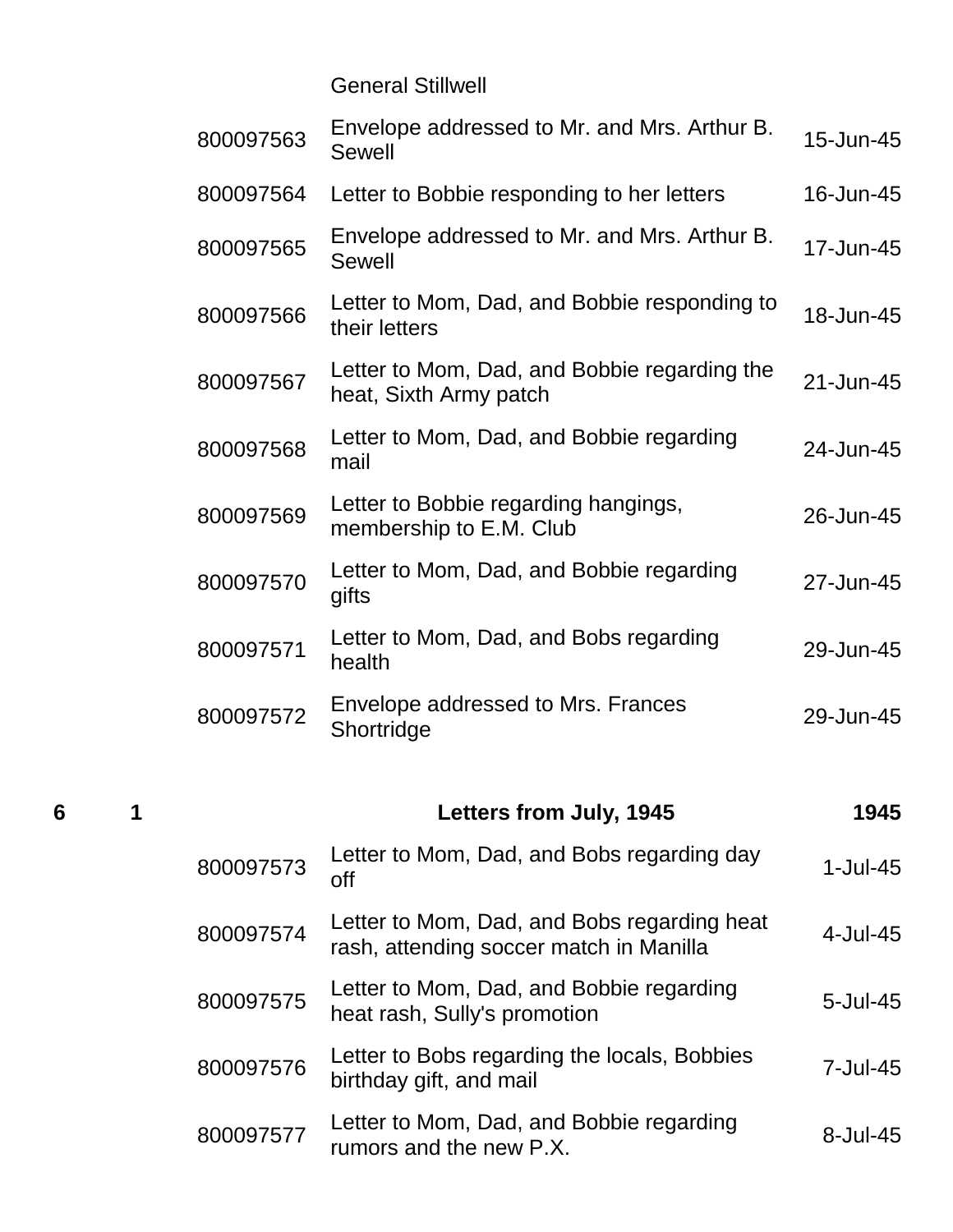| $\overline{2}$ | <b>Letters from August, 1945</b>                                                   | 1945      |
|----------------|------------------------------------------------------------------------------------|-----------|
| 800097589      | Letter to Mom, Dad, and Bobbie regarding<br>Christmas wish list                    | 29-Jul-45 |
| 800097588      | Letter to Mom, Dad, and Bobs regarding work,<br>weight loss, and truck repair      | 28-Jul-45 |
| 800097587      | Letter to Bobbie regarding her birthday gift and<br>Jack's weight                  | 25-Jul-45 |
| 800097586      | Letter to Mom, Dad, and Bobs regarding<br>female smokers in the Philippines        | 23-Jul-45 |
| 800097585      | Letter to Mom, Dad, and Bobbie regarding<br>weight, weather, and mail              | 22-Jul-45 |
| 800097584      | Letter to Mamaw regarding arrival of Captain<br>Winslett and family pictures       | 21-Jul-45 |
| 800097583      | Letter to Kids regarding Dave arriving home                                        | 19-Jan-00 |
| 800097582      | Letter to Bobs regarding her birthday                                              | 17-Jul-45 |
| 800097581      | Letter to Family regarding family pictures                                         | 16-Jul-45 |
| 800097580      | Letter to Mom, Dad, and Bobbie regarding day<br>off                                | 15-Jul-45 |
| 800097579      | Letter to Mamaw regarding rice fields and heat<br>rash                             | 14-Jul-45 |
| 800097578      | Letter to Mom, Dad, and Bobbie regarding<br>arrival of Captain Winslett and points | 11-Jul-45 |

| 800097590 | Letter to Mom, Dad, and Bobs regarding<br>package and trip to Manilla    | $2$ -Aug-45  |
|-----------|--------------------------------------------------------------------------|--------------|
| 800097591 | Letter to Chillun' regarding money                                       | 4-Aug-45     |
| 800097592 | Letter to Mom, Dad, and Bobs regarding Dad's<br>snapshots                | $6 - Aug-45$ |
| 800097593 | Letter to Mom, Dad, and Bobs regarding Lt.<br>Sullivan and weekend plans | 8-Aug-45     |
| 800097594 | Letter to Mom, Dad, and Bobs regarding                                   | $10 - Aug -$ |
|           |                                                                          |              |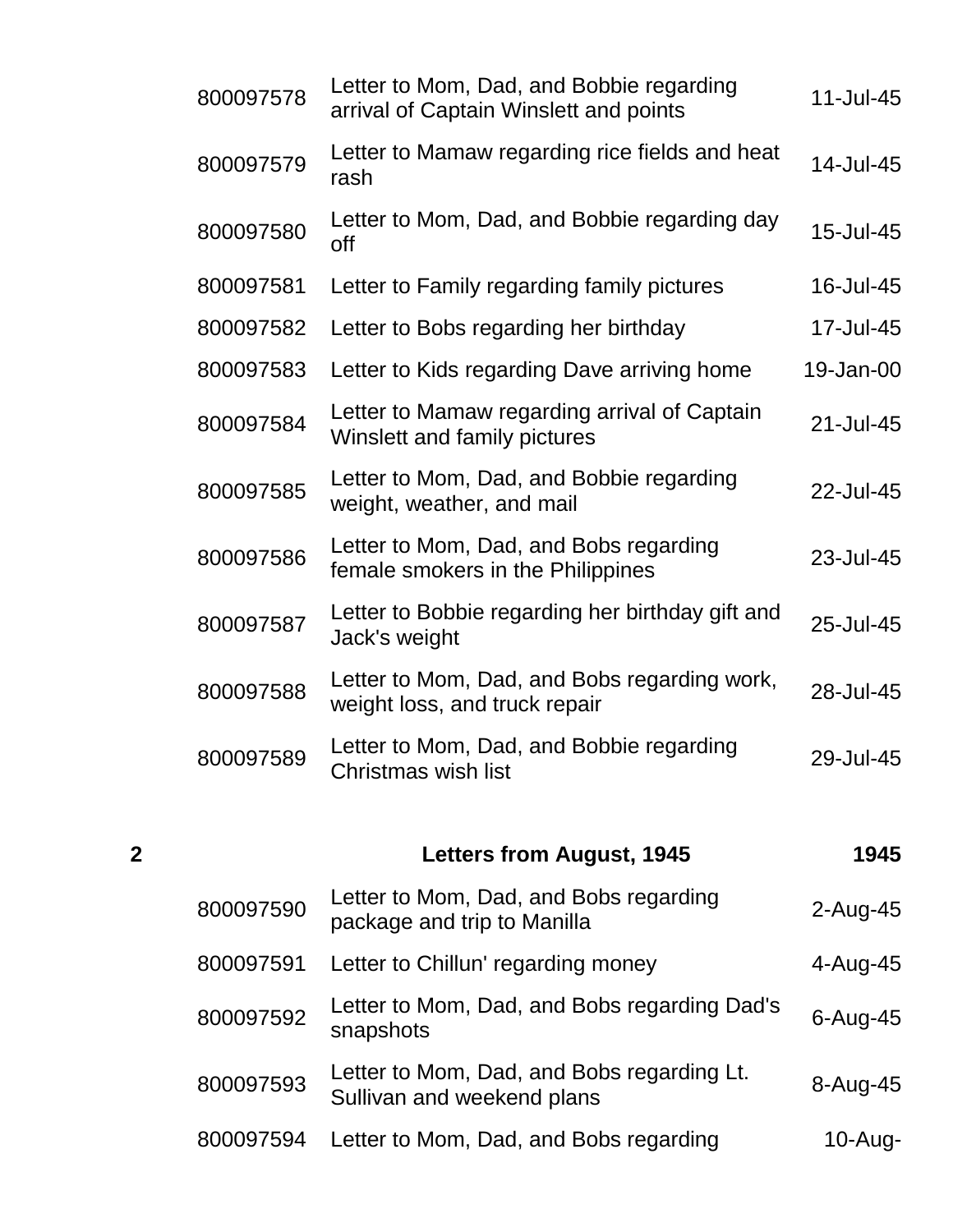|   |           | atomic bomb                                                                                                                             | 45                |
|---|-----------|-----------------------------------------------------------------------------------------------------------------------------------------|-------------------|
|   | 800097595 | Letter to Mamaw responding to her letters                                                                                               | $11-Aug-$<br>45   |
|   | 800097596 | Letter to Mom, Dads, and Bobbie regarding<br>Japanese surrender offer                                                                   | $12$ -Aug-<br>45  |
|   | 800097597 | Letter to Family regarding the end of the war                                                                                           | $15 - Aug-$<br>45 |
|   | 800097598 | Letter to Mother, Dad, and Bobbie regarding<br>increase in work                                                                         | 19-Aug-<br>45     |
|   | 800097599 | Envelope addressed to Mrs. Frances<br>Shortridge                                                                                        | $20 - Aug-$<br>45 |
|   | 800097560 | Letter to Snooks responding to her letter                                                                                               | 20-Aug-<br>45     |
|   | 800097561 | Letter to Family regarding work                                                                                                         | $22$ -Aug-<br>45  |
|   | 800097562 | Letter to Mother, Dad, and Bobs regarding<br>vacation in Subic Bay                                                                      | 26-Aug-<br>45     |
|   | 800097563 | Letter to Mom, Dad, and Bobs regarding<br>vacation in Subic Bay                                                                         | 27-Aug-<br>45     |
|   | 800097564 | Letter to Bobs regarding vacation in Subic Bay                                                                                          | 29-Aug-<br>45     |
|   | 800097565 | Letter to Mamaw regarding vacation in Subic<br>Bay                                                                                      | 30-Aug-<br>45     |
|   | 800097566 | Letter to Family regarding vacation in Subic<br>Bay                                                                                     | $31 - Aug-$<br>45 |
| 3 |           | <b>Letters from September, 1945</b>                                                                                                     | 1945              |
|   | 800097567 | Letter to Mom, Dad, and Bobbie regarding the<br>end of censorship and the details of his work<br>that ended up on Gen. MacArthur's wall | $4-Sep-45$        |
|   | 800097568 | Letter to Mom, Dad, and Bos regarding<br>oving coop for longs                                                                           | $6-Sep-45$        |

Letter to Moni, Dad, and Dos regarding<br>leaving soon for Japan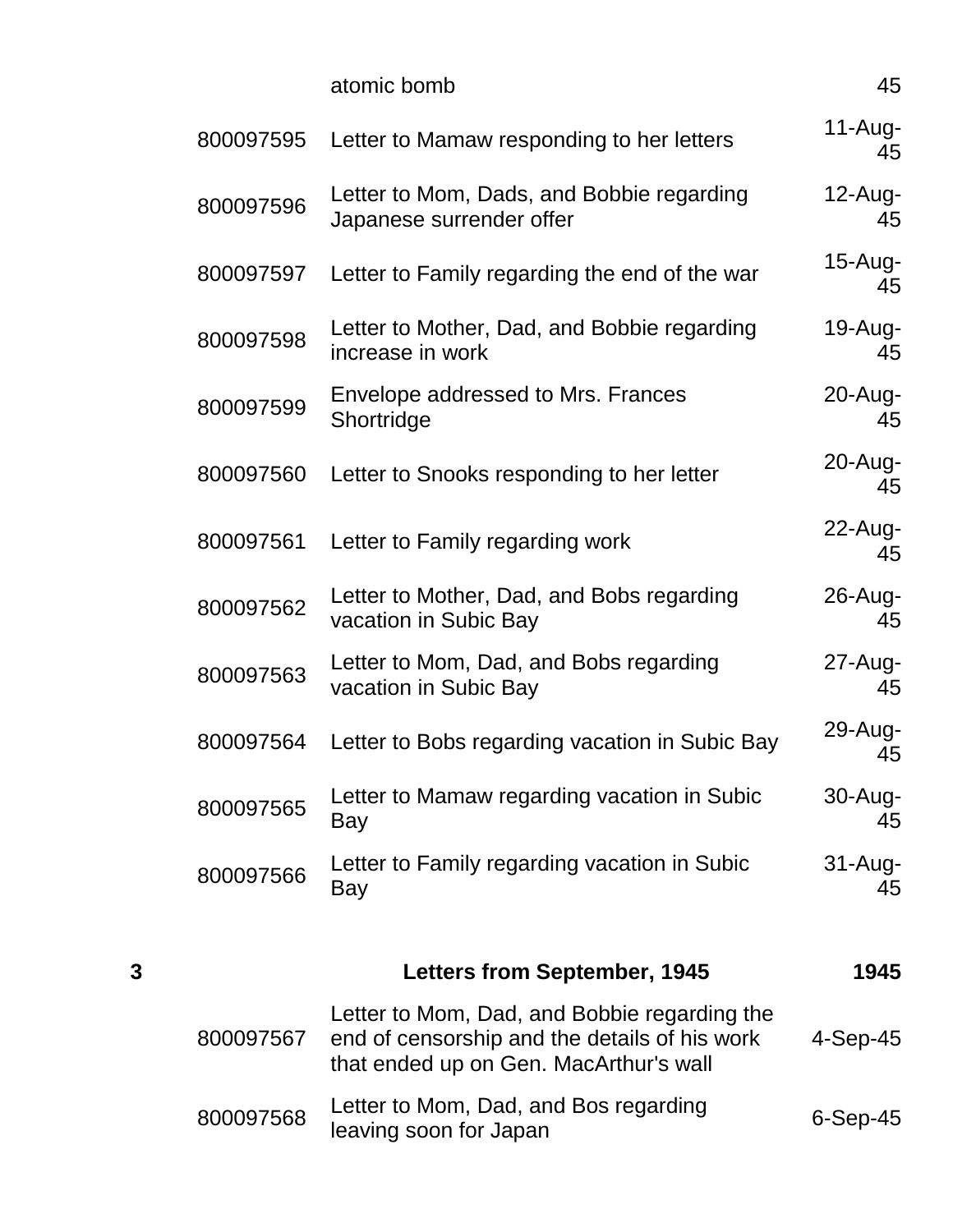|   | 800097569 | Letter to Beautiful regarding day off with<br>friends                                                             | $9-Sep-45$      |
|---|-----------|-------------------------------------------------------------------------------------------------------------------|-----------------|
|   | 800097570 | Letter to Mom, Dad, and Bobbie regarding<br>getting ready to leave for Japan                                      | $11-Sep-$<br>45 |
|   | 800097571 | Letter to Mom, Dad, and Bobs regarding<br>sailing the South China Sea to Kyoto, Japan                             | $15-Sep-$<br>45 |
|   |           | 8000975752 Letter to Bobbie regarding travel to Kyoto                                                             | 16-Sep-<br>45   |
|   | 800097573 | Letter to Mom, Dad, and Bobs regarding sea<br>sickness                                                            | 19-Sep-<br>45   |
|   | 800097574 | Letter to Family regarding lowering of points<br>and the nature of his work in photographic<br>intelligence       | $21-Sep-$<br>45 |
|   | 800097575 | Letter to Mamaw regarding sailing to Kyoto<br>and final days in the Philippines                                   | 24-Sep-<br>45   |
|   | 800097576 | Letter to Mom and Dad regarding their<br>anniversary                                                              | 24-Sep-<br>45   |
|   | 800097577 | Letter to Mom, Dad, and Bobbie regarding<br>waiting in a Japanese harbor                                          | 25-Sep-<br>45   |
|   | 800097578 | Envelope addressed to Miss Barbara Ann<br><b>Sewell</b>                                                           | 27-Sep-<br>45   |
|   | 800097579 | Letter to mom, Dad, and Bobbie regarding<br>Osaka, Kyoto, working conditions, and the<br>Japanese people          | 29-Sep-<br>45   |
| 4 |           | Letters from October, 1945                                                                                        | 1945            |
|   | 800097580 | Letter to Mom, Dad, and Bobs regarding<br>elevators and bathrooms being reserved for<br>officers only             | $1-Oct-45$      |
|   | 800097581 | Letter to Mom Dad, and Bobs regarding mail                                                                        | $1-Oct-45$      |
|   | 800097582 | Letter to Mom, Dad, and Bobbie regarding<br>General Krueger opening the elevator and<br>bathrooms to enlisted men | $2$ -Oct-45     |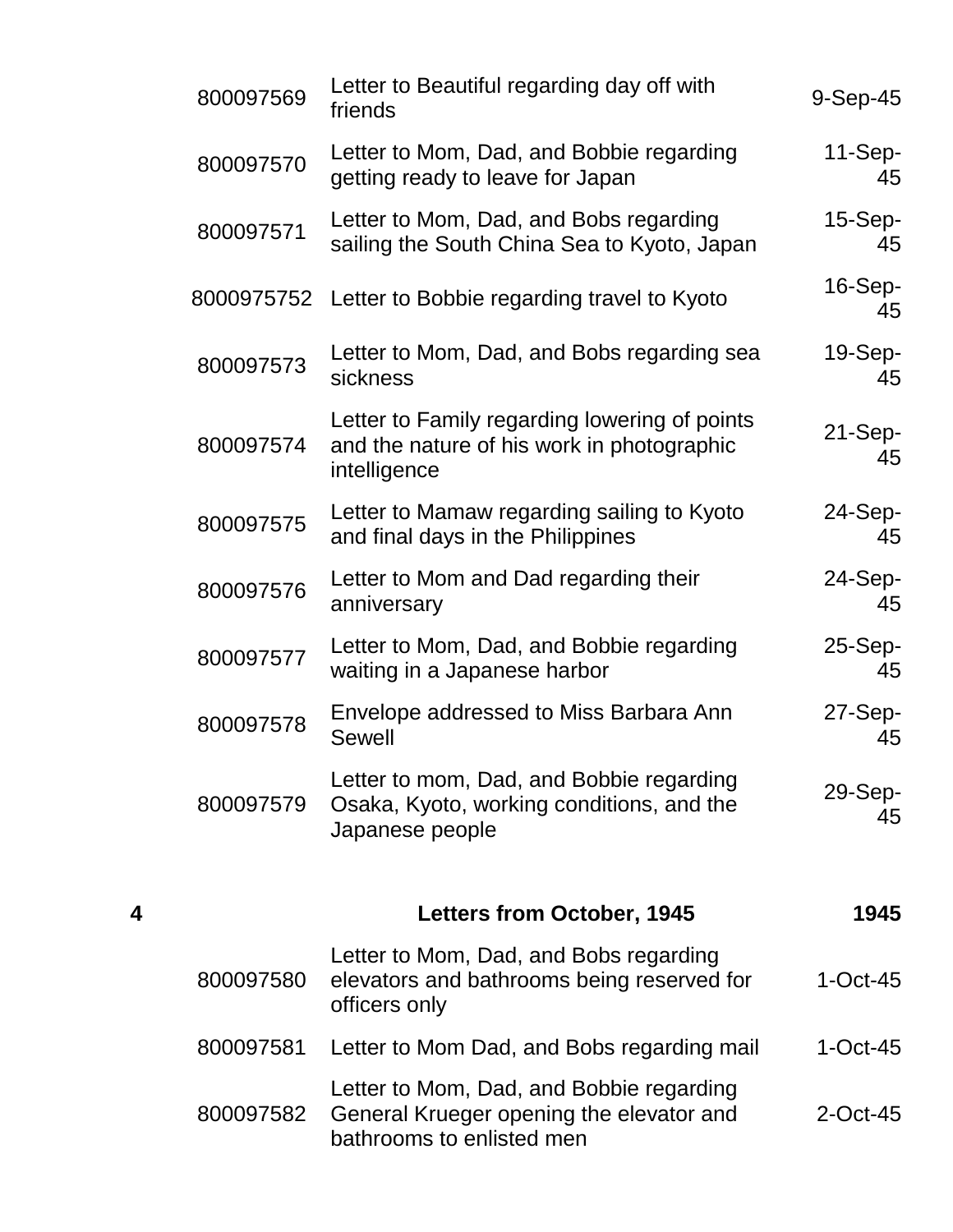| 800097583 | Letter to Mater, Pater, and Bobbie regarding<br>mail                                                     | $3$ -Oct-45  |
|-----------|----------------------------------------------------------------------------------------------------------|--------------|
| 800097584 | Letter to Mom, Dad, and Bobs regarding<br>Japanese opera singer                                          | $4$ -Oct-45  |
| 800097585 | Letter to Mamaw regarding landing in Japan<br>and life in Kyoto                                          | $4$ -Oct-45  |
| 800097586 | Letter to Mom, Dad, and Bobbie regarding trip<br>to Japanese barber                                      | $6$ -Oct-45  |
| 800097587 | Letter to Mom, Dad, and Bobs responding to<br>their letters                                              | $7 - Oct-45$ |
| 800097588 | Letter to Bobbie regarding trip to Osaka and<br>schedule for flight from Brisbane to Manila              | 8-Oct-45     |
| 800097589 | Letter to Mom, Dad, and Bobs regarding<br>lavatory experience                                            | 9-Oct-45     |
| 800097590 | Letter to Mom, Dad, and Bobs regarding food<br>and first night out                                       | 10-Oct-45    |
| 800097591 | Letter to Family regarding points and payday                                                             | 12-Oct-45    |
| 800097592 | Letter to Mom, Dad, and Bobs regarding<br>school and career plans                                        | 13-Oct-45    |
| 800097593 | Letter to Miss Barbara Sewell regarding waist<br>size, weather, and food                                 | 14-Oct-45    |
| 800097594 | Letter to Mom, Dad, and Bobbie regarding<br>new uniforms and mailing government<br>equipment to the U.S. | 15-Oct-45    |
| 800097595 | Letter to Mom regarding her birthday                                                                     | 17-Oct-45    |
| 800097596 | Letter to Family regarding work and men with<br>70 points or more                                        | 18-Oct-45    |
| 800097597 | Letter to Robin regarding Kyoto Takarazuka<br>Theater                                                    | 20-Oct-45    |
| 800097598 | Letter to Family regarding food, points, and<br>possible new house                                       | 21-Oct-45    |
| 800097599 | Letter to Mom, Dad, and Bobs regarding<br>shopping for gifts                                             | 24-Oct-45    |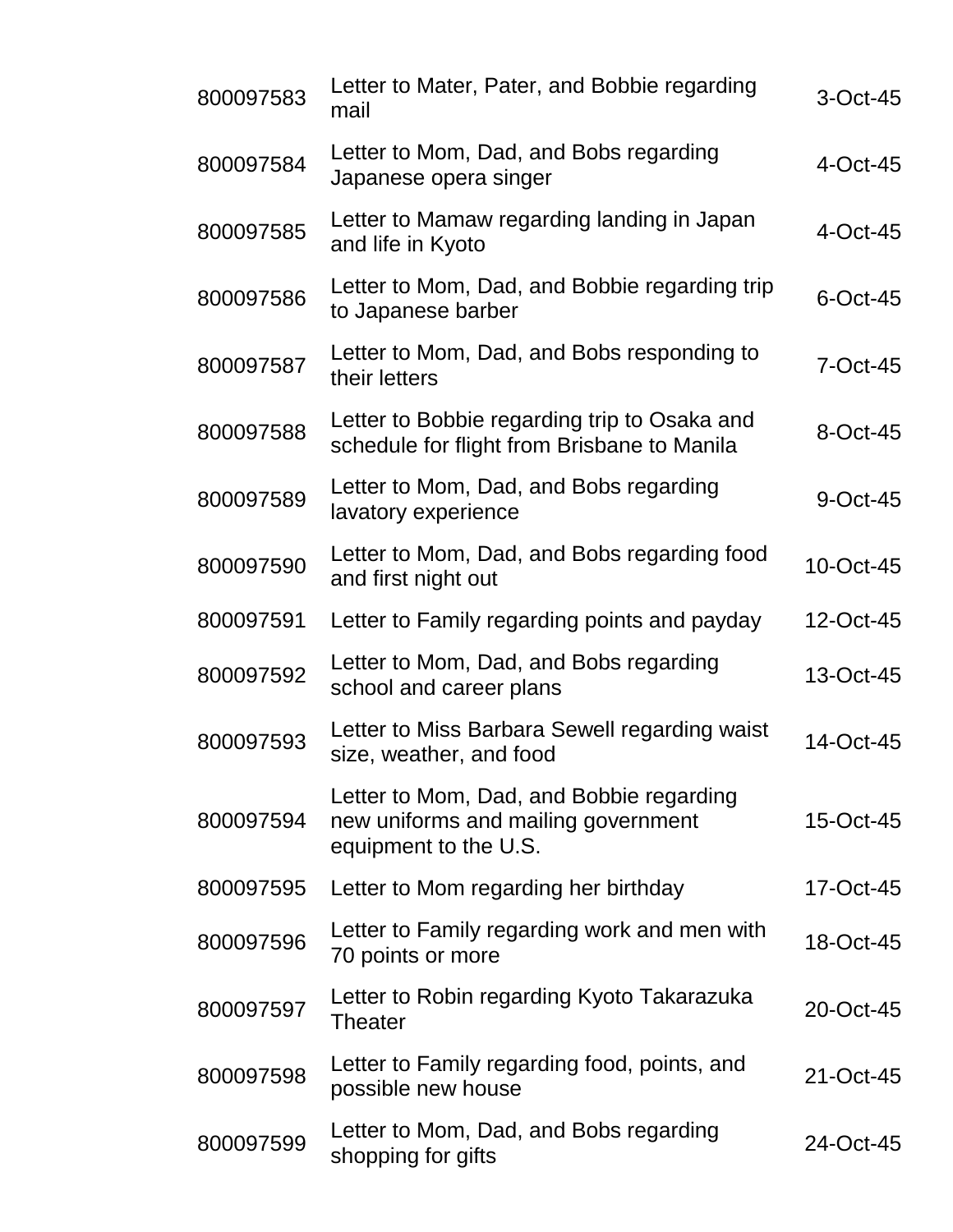| 25-Oct-45     | Letter to Mom, Dad, and Bobs regarding<br>scrapbook items                                                              | 800097600 |
|---------------|------------------------------------------------------------------------------------------------------------------------|-----------|
| 26-Oct-45     | Letter to Mom, Dad, and Bobs regarding<br>typhoons and mines                                                           | 800097601 |
| 28-Oct-45     | Letter to Mr. and Mrs. Arthur B. Sewell and<br>Miss Barbara Anne Sewell regarding day trip<br>to Sakamoto              | 800097602 |
| 29-Oct-45     | Letter to Family regarding Japanese Museum<br>of Modern Art                                                            | 800097603 |
| 30-Oct-45     | Letter to Mom, Dad, and Bobs regarding<br>Christmas gifts                                                              | 800097604 |
| 1945          | <b>Letters from November, 1945</b>                                                                                     | 5         |
| $1-Nov-45$    | Letter to Darlin's regarding mail                                                                                      | 800097605 |
| 3-Nov-45      | Letter to Mater, Pater, and Robin regarding<br>clearing of mines from Nagoya harbor and<br>responding to their letters | 800097606 |
| 4-Nov-45      | Letter to Folksies regarding Japanese women                                                                            | 800097607 |
| 5-Nov-45      | Letter to Mom, Dad, and Robinette regarding<br>move to new room and Christmas gifts                                    | 800097608 |
| 7-Nov-45      | Letter to Keeds regarding patch and ribbons<br>earned so far                                                           | 800097609 |
| 9-Nov-45      | Letter to Mater, Pater, and Bobs regarding<br>packages and deactivation rumors                                         | 800097610 |
| 10-Nov-<br>45 | Letter to Mom, Dad, and Bobs regarding<br>getting more shots                                                           | 800097611 |
| 10-Nov-<br>45 | Envelope addressed to Mrs. Frances Laura<br>Shortridge                                                                 | 800097612 |
| 12-Nov-<br>45 | Letter to Mom, Dad, and Bobs regarding<br>lectures at Doshiesha University and hospital<br>visit                       | 800097613 |

<sup>800097614</sup> Letter to Mom, Dad, and Bobbie regarding points 13-Nov-45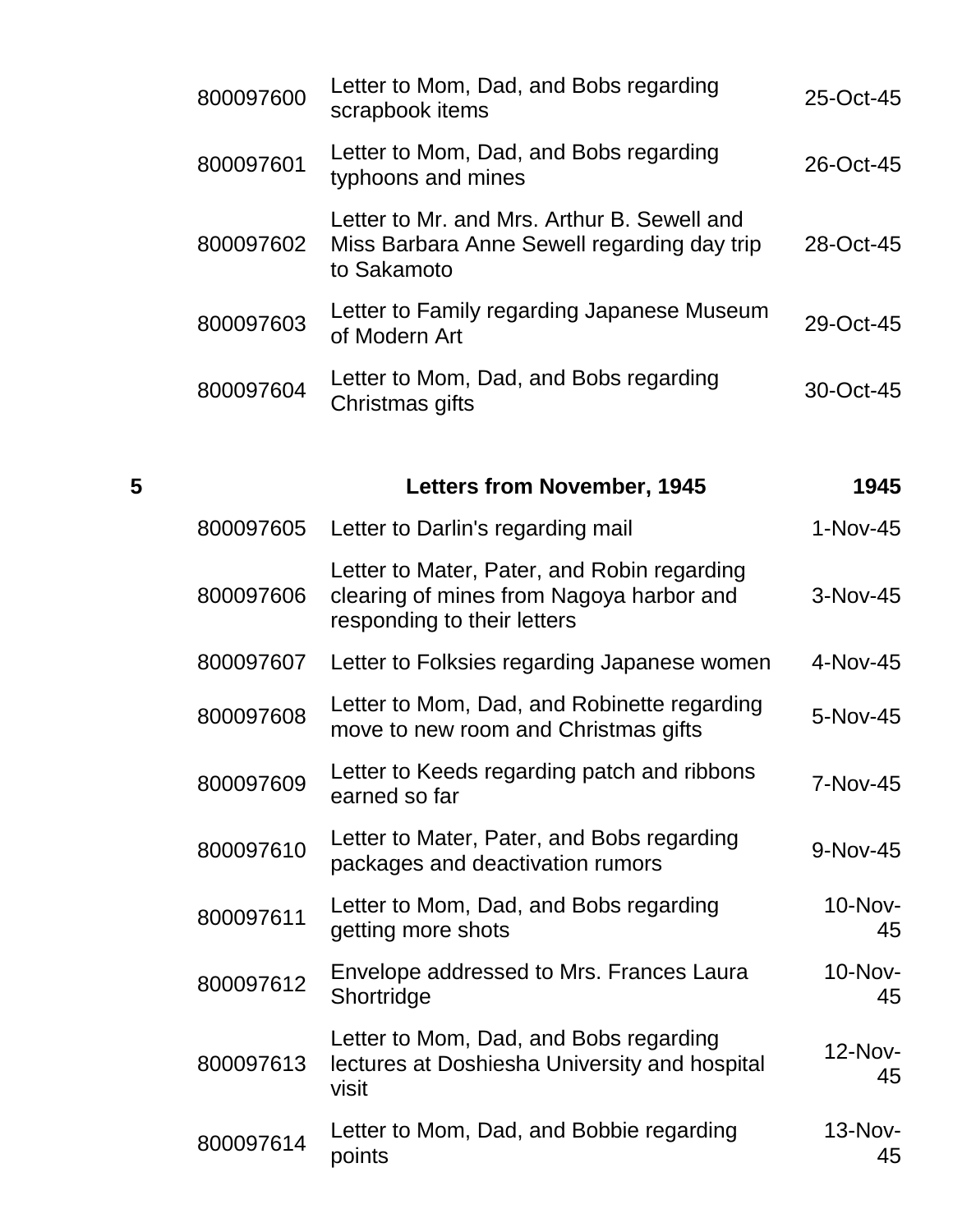| 800097615 | Letter to Family regarding Emperor Hirohito's<br>visit, turning in carbine, and responding to<br>family letters           | 15-Nov-<br>45        |
|-----------|---------------------------------------------------------------------------------------------------------------------------|----------------------|
| 800097616 | Letter to Mater, Pater, and Barbarry Anne<br>regarding packages                                                           | <b>16-Nov-</b><br>45 |
| 800097617 | Letter to Family regarding packages, lectures,<br>and points                                                              | 17-Nov-<br>45        |
| 800097618 | Letter to Mom, Dad, and Bobbie regarding<br>visiting Captain Winslett's friends                                           | <b>18-Nov-</b><br>45 |
| 800097619 | Letter to Aunt Ellie and Uncle Jose regarding<br>packages, visit with Captain Winslett's friends,<br>and gift for Barbara | 19-Nov-<br>45        |
| 800097620 | Letter to Robin regarding wooden carving<br>purchased for her                                                             | <b>19-Nov-</b><br>45 |
| 800097621 | Letter to Mom, Dad, and Bobs regarding<br>weekend                                                                         | 22-Nov-<br>45        |
| 800097622 | Letter to Mamaw regarding gifts,<br>Thanksgiving, and weekend                                                             | 22-Nov-<br>45        |
| 800097623 | Letter to Mom, Dad, and Bobs regarding truck<br>driving and Christmas packages                                            | 24-Nov-<br>45        |
| 800097624 | Letter to Keeds regarding truck driving                                                                                   | 25-Nov-<br>45        |
| 800097625 | Letter to Robin regarding her letter writing                                                                              | 26-Nov-<br>45        |
| 800097626 | Envelope addressed to Mrs. Frances Laura<br>Shortridge                                                                    | 27-Nov-<br>45        |
| 800097627 | Letter to Family regarding points                                                                                         | 28-Nov-<br>45        |
| 800097628 | Letter to Bobs regarding Japanese movie star<br>pictures                                                                  | 28-Nov-<br>45        |
| 800097629 | Letter to Family regarding Thanksgiving dinner                                                                            | 30-Nov-<br>45        |
|           |                                                                                                                           |                      |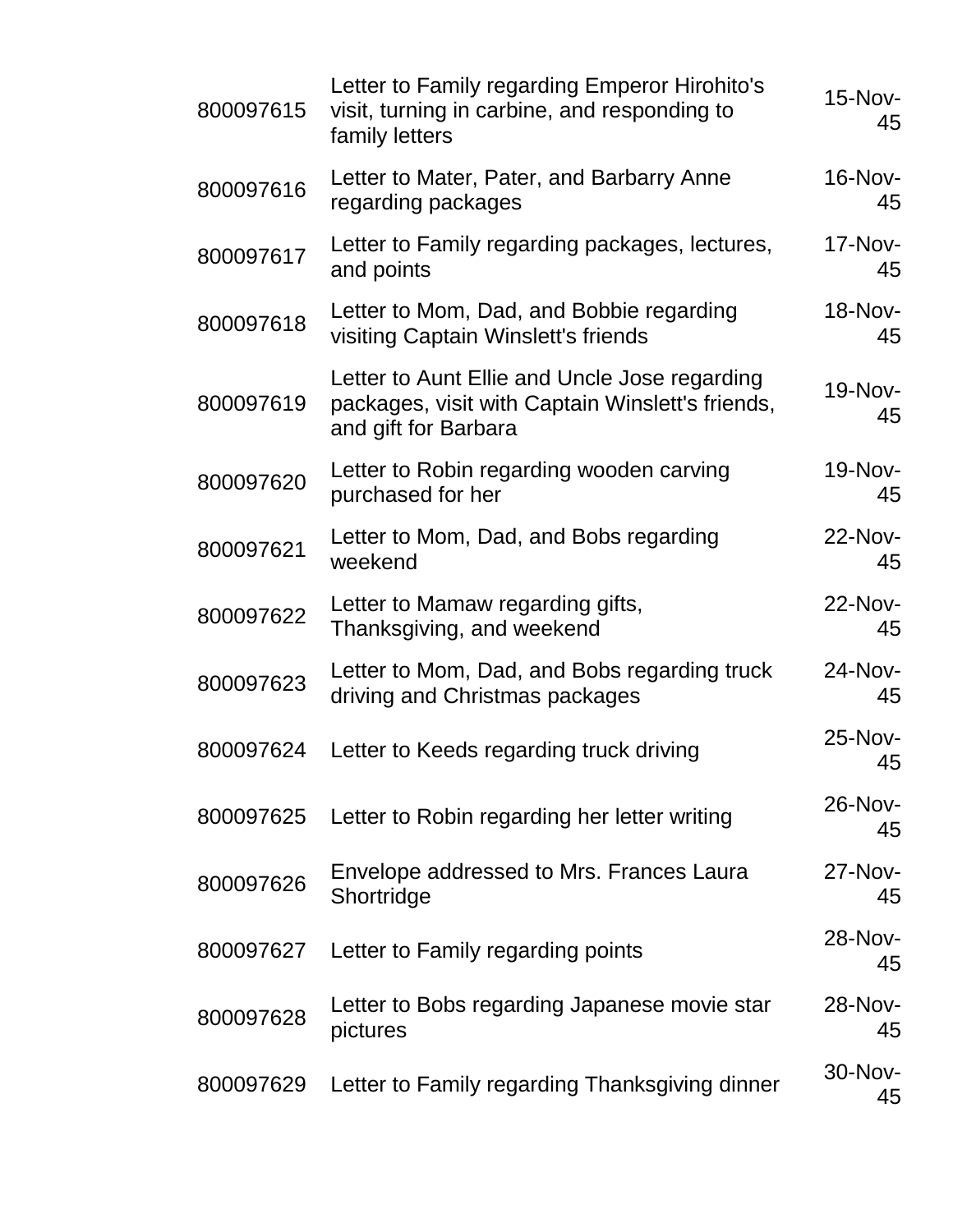## **6 Letters from December, 1945**

| 800097630 | Letter to Robinette regarding U.S.O. show and<br>gifts                                                                | 3-Dec-45         |
|-----------|-----------------------------------------------------------------------------------------------------------------------|------------------|
| 800097631 | Letter to Mom, Dad, and Bobbie regarding<br>Japanese carbine, Hari Kiri knife, and<br>Christmas packages from 1944    | $7-Dec-45$       |
| 800097632 | Letter to Family regarding promotion to<br><b>Technical Sergeant</b>                                                  | 8-Dec-45         |
| 800097633 | Letter to Robin regarding promotion to<br><b>Technical Sergeant</b>                                                   | 9-Dec-45         |
| 800097634 | Letter to Fambly regarding mail                                                                                       | $10$ -Dec-<br>45 |
| 800097635 | Card to Mamaw regarding Christmas                                                                                     | $11-Dec-$<br>45  |
| 800097636 | Letter to Mom, Dad, and Bobbie regarding<br>work, points, and coming home                                             | $12$ -Dec-<br>45 |
| 800097637 | Letter to Family regarding Christmas                                                                                  | $15$ -Dec-<br>45 |
| 800097638 | Letter to Mom, Dad, and Bobs regarding work<br>and mail                                                               | $16$ -Dec-<br>45 |
| 800097639 | Letter to Family regarding snow in Japan                                                                              | $19$ -Dec-<br>45 |
| 800097640 | Letter to Family regarding points required for<br>separation dropping to 55, includes<br>newspaper clipping           | $21$ -Dec-<br>45 |
| 800097641 | Letter to Mater, Pater, and Robin regarding<br>Christmas plans                                                        | $23$ -Dec-<br>45 |
| 800097642 | Letter to Mr. and Mrs. Arthur B. Sewell and<br>Miss Barbara Anne Sewell regarding C.Q.<br>duty on Christmas Eve       | 24-Dec-<br>45    |
| 800097643 | Letter to Mom, Dad, and Bobbin regarding day<br>he'll be leaving Japan, being officer in charge,<br>and Christmas Day | 27-Dec-<br>45    |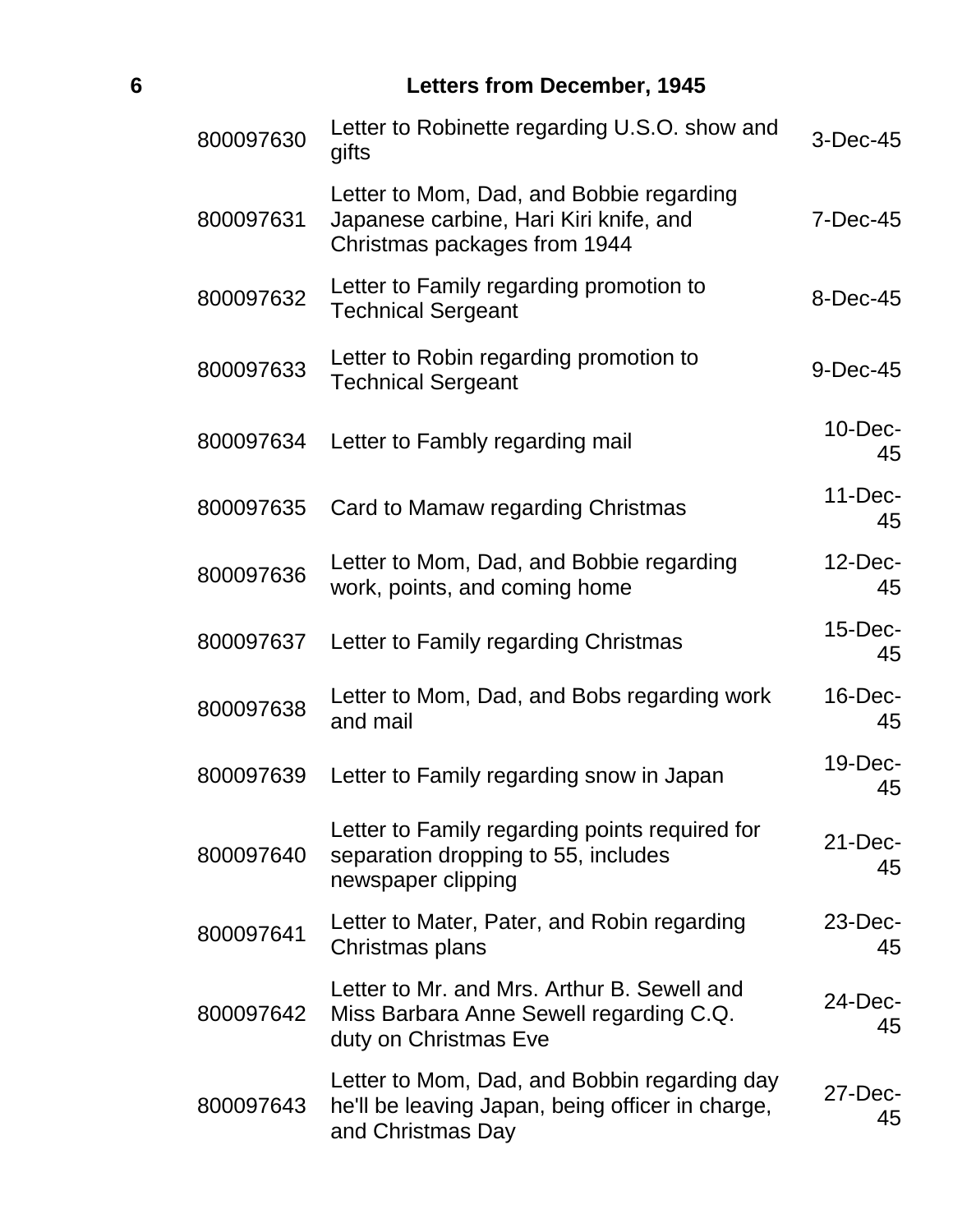| 800097644 Letter to Family regarding Christmas gifts | $29$ -Dec-<br>45  |
|------------------------------------------------------|-------------------|
| 800097645 Letter to Chillun regarding New Year's Eve | $31 - Dec-$<br>45 |
|                                                      |                   |

#### **<sup>7</sup> <sup>1</sup> Letters from 1946-1954 1946- 1954**

| 800097646 | Letter to Family regarding separation and mail                                                           | $3 - Jan-46$ |
|-----------|----------------------------------------------------------------------------------------------------------|--------------|
| 800097647 | Letter to Mater, Pater, and Robin regarding<br>final days in Japan and receiving a Bronze<br><b>Star</b> | 5-Jan-46     |
| 800097648 | Telegram to Barbara Sewell regarding having<br>left Kyoto for home on Jan 5th                            | $7 - Jan-46$ |
| 800097649 | Letter to Mom, Dad, and Robin regarding final<br>days in Japan                                           | $7 - Jan-46$ |
| 800097650 | Letter to Robin regarding waiting in Okazaki,<br>Japan                                                   | 9-Jan-46     |
| 800097651 | Letter to Family regarding leaving Sunday for<br>Nagoya                                                  | 11-Jan-46    |
| 800097652 | Letter to Mom, Dad, and Bobbie regarding last<br>letter from Japan                                       | 12-Jan-46    |
| 800097653 | Letter to Mamaw regarding a wedding and<br>work at the Art Institute                                     | 8-Nov-49     |
| 800097654 | Letter to Mamaw regarding school and work                                                                | 12-Feb-52    |
| 800097655 | Envelope addressed to Mrs. Frances<br>Shortridge                                                         | 15-Apr-54    |
|           |                                                                                                          |              |

| 2 |           | Letters with no date                                                  | n.d. |
|---|-----------|-----------------------------------------------------------------------|------|
|   | 800097656 | Letter to Mamaw regarding her vacation and<br>his Army Reserve status | n.d. |
|   |           | 800097657 Letter to Family regarding gun cleaning                     | n.d. |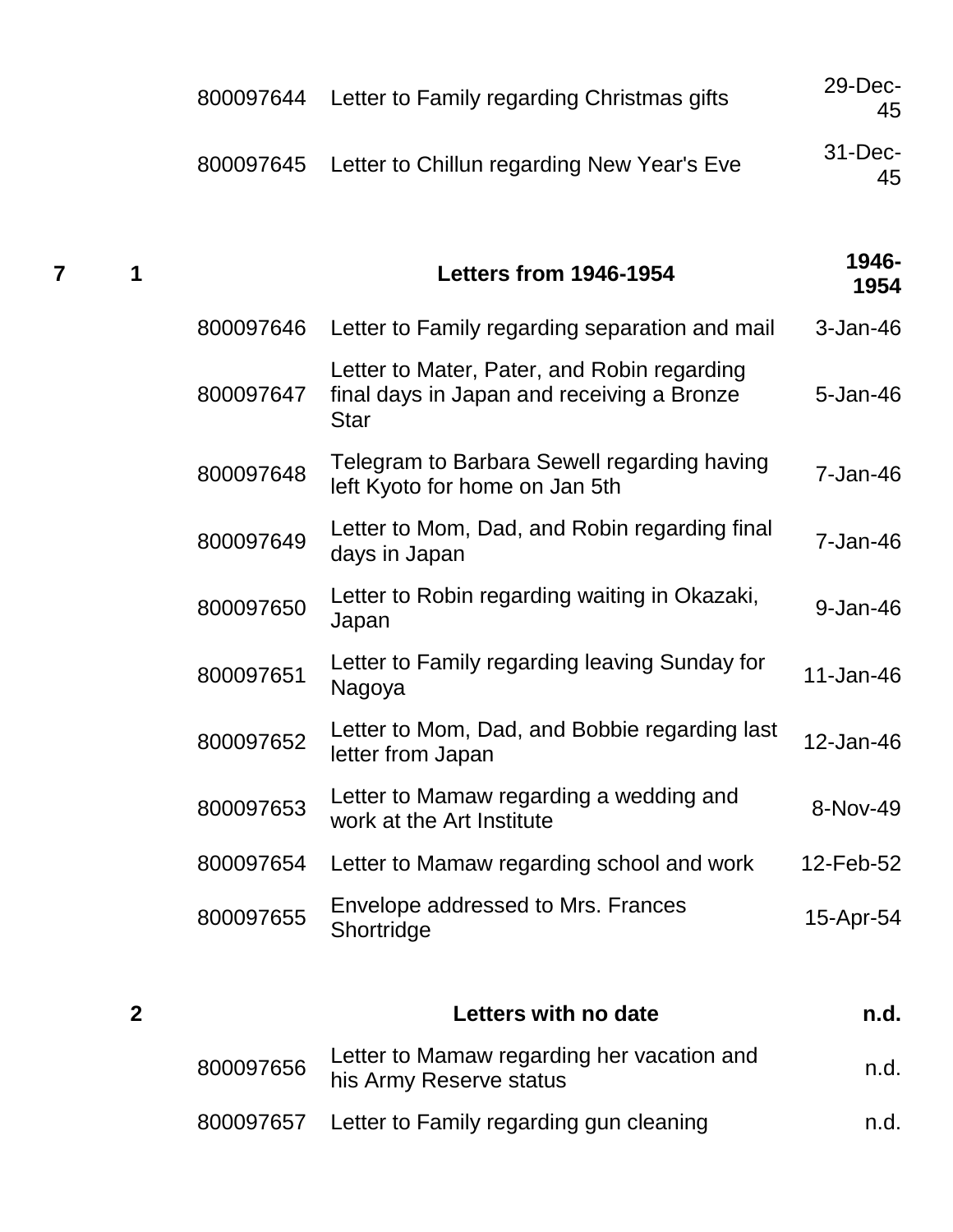| 800097658 | Card to Sugar Plum regarding Easter                                                                       | n.d. |
|-----------|-----------------------------------------------------------------------------------------------------------|------|
| 800097659 | Letter to Mom, Dad, and Bobs regarding<br>weekend                                                         | n.d. |
| 800097660 | Letter to Mom, Dad, and Bobbie responding to<br>their letters                                             | n.d. |
| 800097661 | Letter to Mom, Dad, and Bobby responding to<br>their letters                                              | n.d. |
| 800097662 | Letter to Mom, Dad, and Bobbie regarding<br>native fruit                                                  | n.d. |
| 800097663 | Letter to Mom, Dad, and Bobbie regarding<br>health                                                        | n.d. |
| 800097664 | Letter to Family regarding being homesick,<br>includes a clipping of a letter from Mrs.<br><b>Brenner</b> | n.d. |
| 800097665 | Letter to Mom, Dad, and Bobs regarding work,<br>includes note written on Australian toilet paper          | n.d. |
| 800097666 | Letter regarding training at Camp Belvoir                                                                 | n.d. |
| 800097667 | V-Mail to Mom, Dad, and Bob regarding being<br>at sea                                                     | n.d. |
| 800097668 | Mother's Day greeting card                                                                                | n.d. |
|           | 800097669 Letter responding to Dad                                                                        | n.d. |
| 800097670 | Envelope addressed to Miss Barbara Sewell                                                                 | n.d. |
| 800097671 | Envelope addressed to Miss Barbara Sewell                                                                 | n.d. |
| 800097672 | Envelope addressed to Mr. and Mrs. A.B.<br>Sewell                                                         | n.d. |
| 800097673 | Envelope addressed to Mrs. Frances<br>Shortridge                                                          | n.d. |
| 800097674 | Envelope addressed to Mrs. Frances<br>Shortridge                                                          | n.d. |
| 800097675 | Envelope addressed to Miss Barbara Anne<br>Sewell                                                         | n.d. |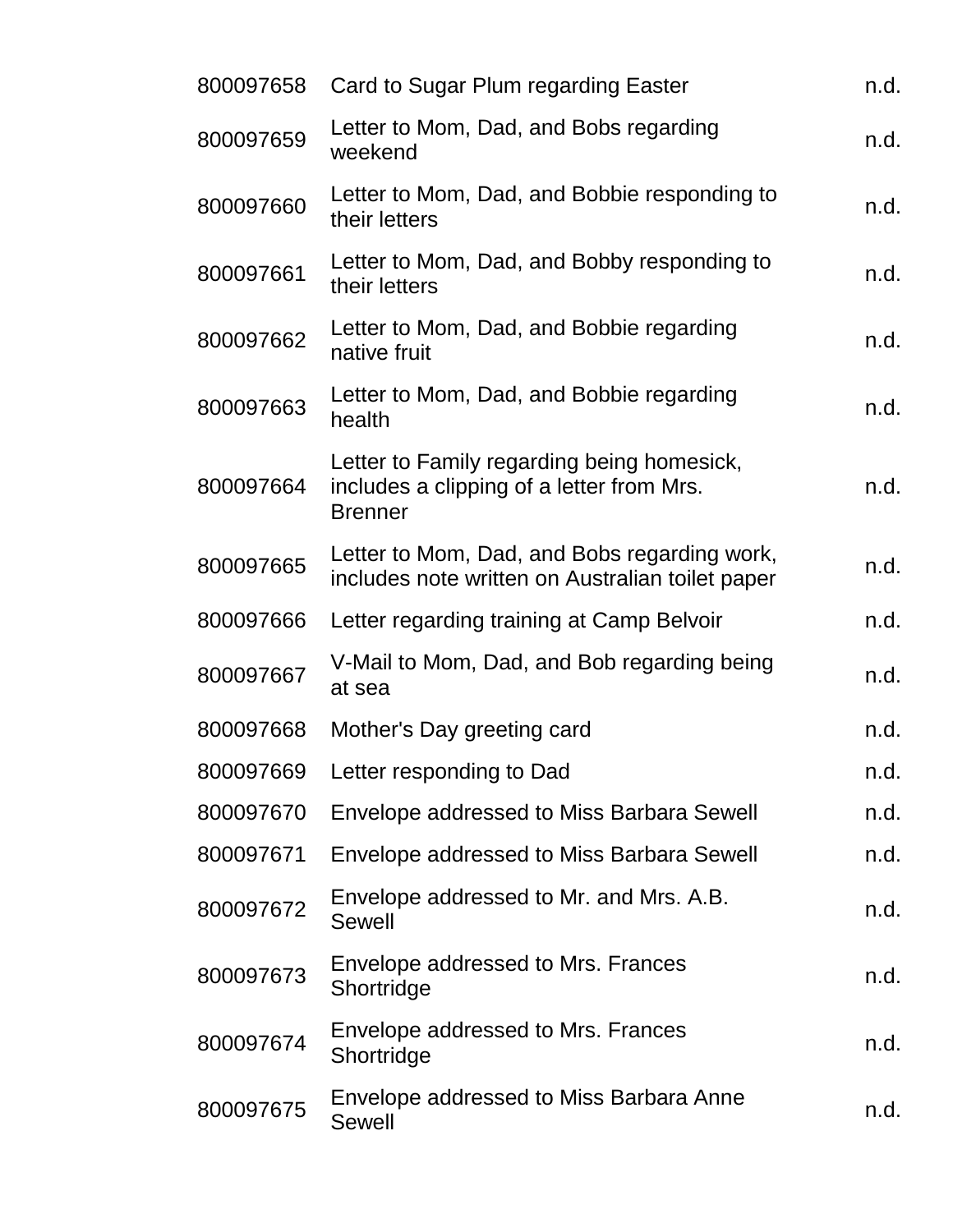| 800097676 | Shipping label from Mrs. A.B. Sewell to Jack<br><b>Sewell</b> | n.d. |
|-----------|---------------------------------------------------------------|------|
|           | 800097677 Shipping label to Jack Sewell                       | n.d. |
|           | 800097678 Shipping label to Jack Sewell                       | n.d. |

# **Series 2: Other Correspondence**

| 1944             | Lucy Shortridge Correspondence, 1944                                                               |           |   |
|------------------|----------------------------------------------------------------------------------------------------|-----------|---|
| 15-Feb-44        | Letter to Anne, Arthur, and Bobby regarding<br>moving to Camp Phillips, KS                         | 800097679 | 3 |
| 28-Feb-44        | Letter to Folks regarding Camp Phillips                                                            | 800097680 |   |
| 2-Mar-44         | Notice of change of address                                                                        | 800097681 |   |
| 17-Mar-44        | Letter to Folks regarding New York City                                                            | 800097682 |   |
| 13-Apr-44        | V-Mail to Anne, Arthur, and Bobby regarding<br>being stationed in England                          | 800097683 |   |
| 14-Apr-44        | V-Mail to Jack regarding arrival in England,<br>includes V-Mail regarding sea voyage to<br>England | 800097684 |   |
| 25-Apr-44        | V-Mail to Anne and Arthur regarding being at<br>sea                                                | 800097685 |   |
| 27-Apr-44        | V-Mail to Bobby regarding fishing                                                                  | 800097686 |   |
| $10$ -May-<br>44 | V-Mail to Jack regarding his impending<br>shipment overseas                                        | 800097687 |   |
| 27-Jun-44        | V-Mail to Bobby regarding her birthday                                                             | 800097688 |   |
| 9-Jul-44         | V-Mail to Anne, Arthur, and Bobby regarding<br><b>Jack</b>                                         | 800097689 |   |
| 5-Aug-44         | Letter to Anne, Arthur, and Bobby regarding<br>night duty                                          | 800097690 |   |
| 18-Aug-<br>44    | Letter to Anne, Arthur, and Boby regarding<br>giving doses of penicillin                           | 800097691 |   |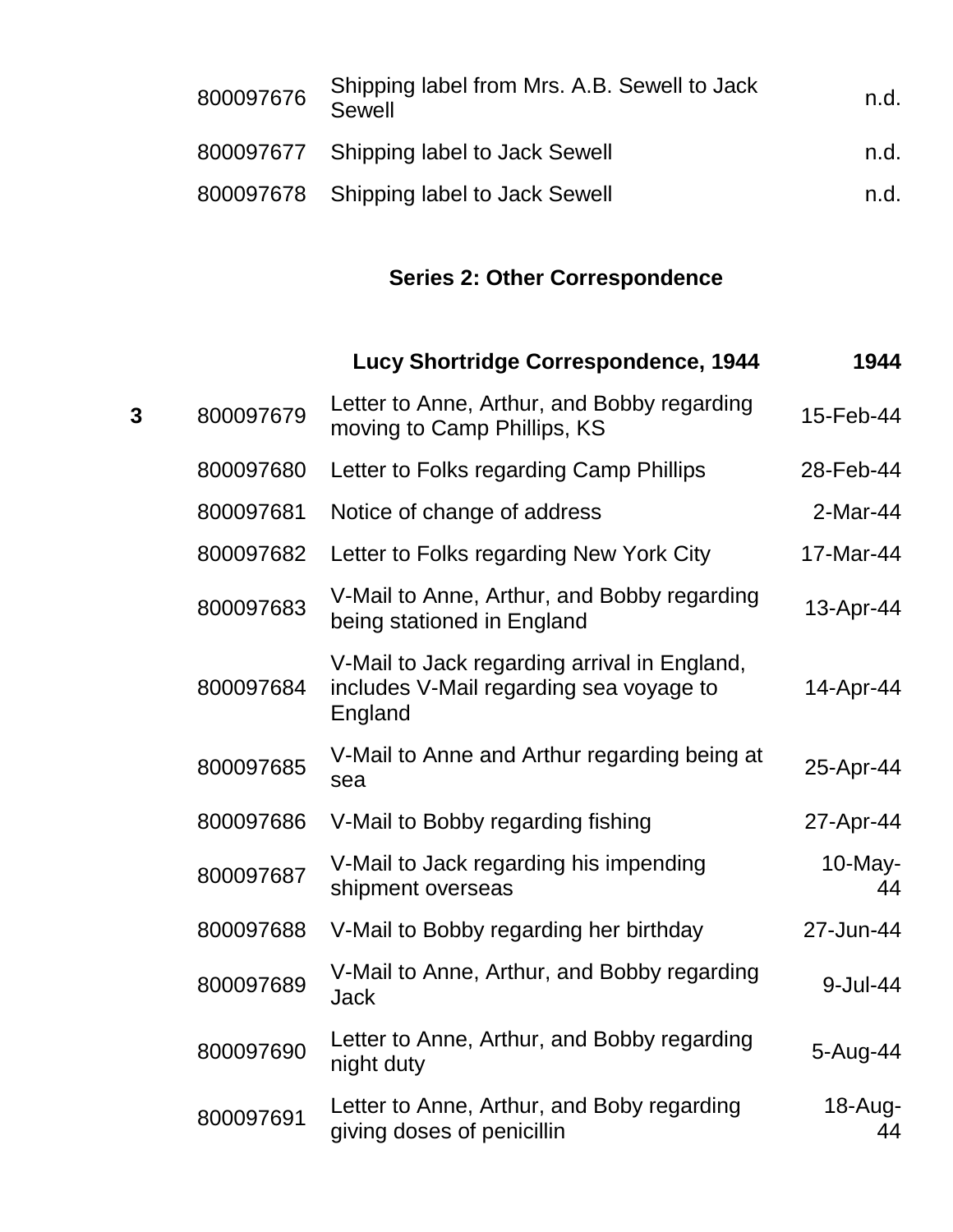|   | 800097692 | Letter to Anne, Arthur, and Bobby regarding<br>cookies                                    | $22$ -Aug-<br>44 |
|---|-----------|-------------------------------------------------------------------------------------------|------------------|
|   | 800097693 | V-Mail to Anne responding to her letters                                                  | $24$ -Aug-<br>44 |
|   | 800097694 | Letter to Anno, Arthur, and Bobby regarding<br>Jack at sea                                | 30-Aug-<br>44    |
|   | 800097695 | Letter to Anne, Arthur, and Bobby regarding<br>the war in Europe and patients who go AWOL | $17-Sep-$<br>44  |
|   | 800097696 | Letter to Anne, Arthur, and Bobby regarding<br>visit to London                            | $25-Sep-$<br>44  |
|   | 800097697 | Letter to Anne, Arthur, and Bobby regarding<br>Christmas gift                             | 31-Oct-44        |
|   | 800097698 | Letter to Anne, Arthur, and Bobby responding<br>to their letters                          | 14-Nov-<br>44    |
|   | 800097699 | Letter to Anne, Arthur, and Bobby regarding<br>Jack being stationed in Australia          | 19-Nov-<br>44    |
|   | 800097700 | Letter to Bobby regarding Christmas gifts and<br>Thanksgiving                             | $21-Nov-$<br>44  |
|   | 800097701 | Letter to Anne, Arthur, and Bobby regarding<br>Christmas                                  | 4-Dec-44         |
|   | 800097702 | Letter to Anne, Arthur, and Bobby regarding<br>Christmas gifts                            | 28-Dec-<br>44    |
| 4 |           | <b>Lucy Shortridge Correspondence, 1945</b>                                               | 1945             |
|   | 800097703 | Letter to Anne, Arthur, and Bobby regarding<br>trains in England                          | 9-Jan-45         |
|   | 800097704 | Letter to Bobbie regarding her grades                                                     | 9-Feb-45         |
|   | 800097705 | Letter to Anne and Arthur regarding blood<br>bank                                         | 11-Feb-45        |
|   | 800097706 | Letter to Anne, Arthur, and Bobby regarding<br>trip to London and picture of Jack         | 19-Feb-45        |
|   | 800097707 | Letter to Anne, Arthur, and Bobbie                                                        | 26-Feb-45        |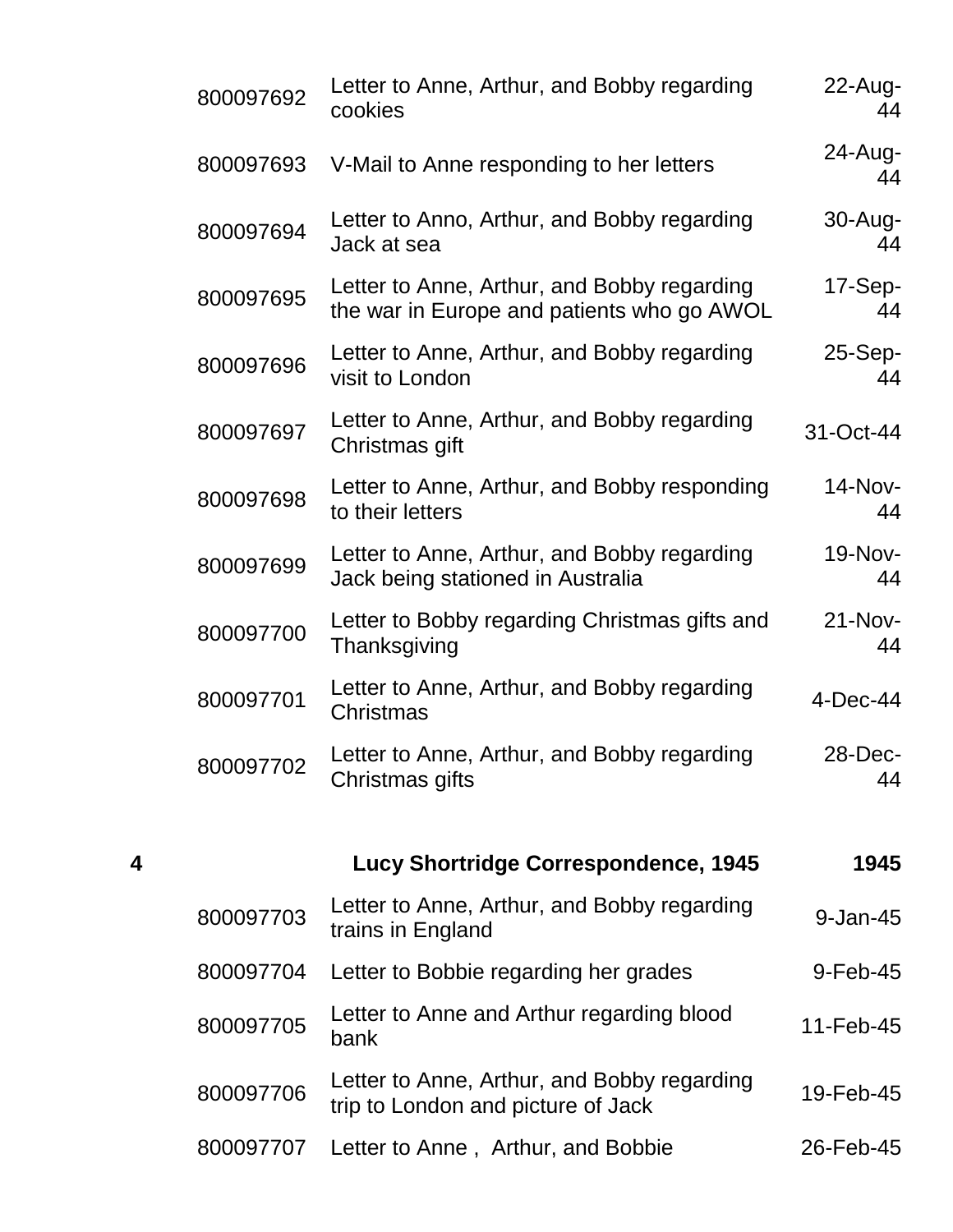responding to their letters

| 800097708 | Letter to Anne, Arthur, and Bobbie regarding<br>new nephew                      | 7-Mar-45         |
|-----------|---------------------------------------------------------------------------------|------------------|
| 800097709 | Letter to Anne, Arthur, and Bobby regarding<br>Easter                           | 25-Mar-45        |
| 800097710 | Letter to Anne, Arthur, and Bobbie regarding<br>Easter                          | $2$ -Apr-45      |
| 800097711 | Letter to Anne, Arthur, and Bobby regarding<br>night duty                       | 9-Apr-45         |
| 800097712 | Letter to Anne, Arthur, and Bobbie responding<br>to their letters               | 24-Apr-45        |
| 800097713 | Letter Anne, Arthur, and Bobbie regarding<br>false rumor of Germany's surrender | $3-May-45$       |
| 800097714 | Letter to Anne, Arthur, and Bobbie regarding<br>V.E. Day and trip to London     | $13$ -May-<br>45 |
| 800097715 | Letter to Anne, Arthur, and Bobbie regarding<br>leave in Belfast                | 26-May-<br>45    |
| 800097716 | Letter to Anne, Arthur, and Bobbie regarding<br>Japan                           | 3-Jun-45         |
| 800097717 | Letter to Anne, Arthur, and Bobbie regarding<br>weekend off duty                | 10-Jun-45        |
| 800097718 | Letter to Bobbie regarding her birthday                                         | 9-Jul-45         |
| 800097719 | Letter to Folks regarding arrival at Camp<br>Gilbert, Alabama                   | $2-Sep-45$       |
|           |                                                                                 |                  |

| 5 |           | <b>Martin Burns Correspondence</b>                          | 1946-<br>1947 |
|---|-----------|-------------------------------------------------------------|---------------|
|   | 800097720 | Letter to Mama and all regarding basic training             | 22-Oct-46     |
|   | 800097721 | Letter to Mama, Bernie, and all regarding<br>basic training | $31-Oct-46$   |
|   |           | 800097722 Letter to Mama and all responding to letters      | $2$ -Dec-46   |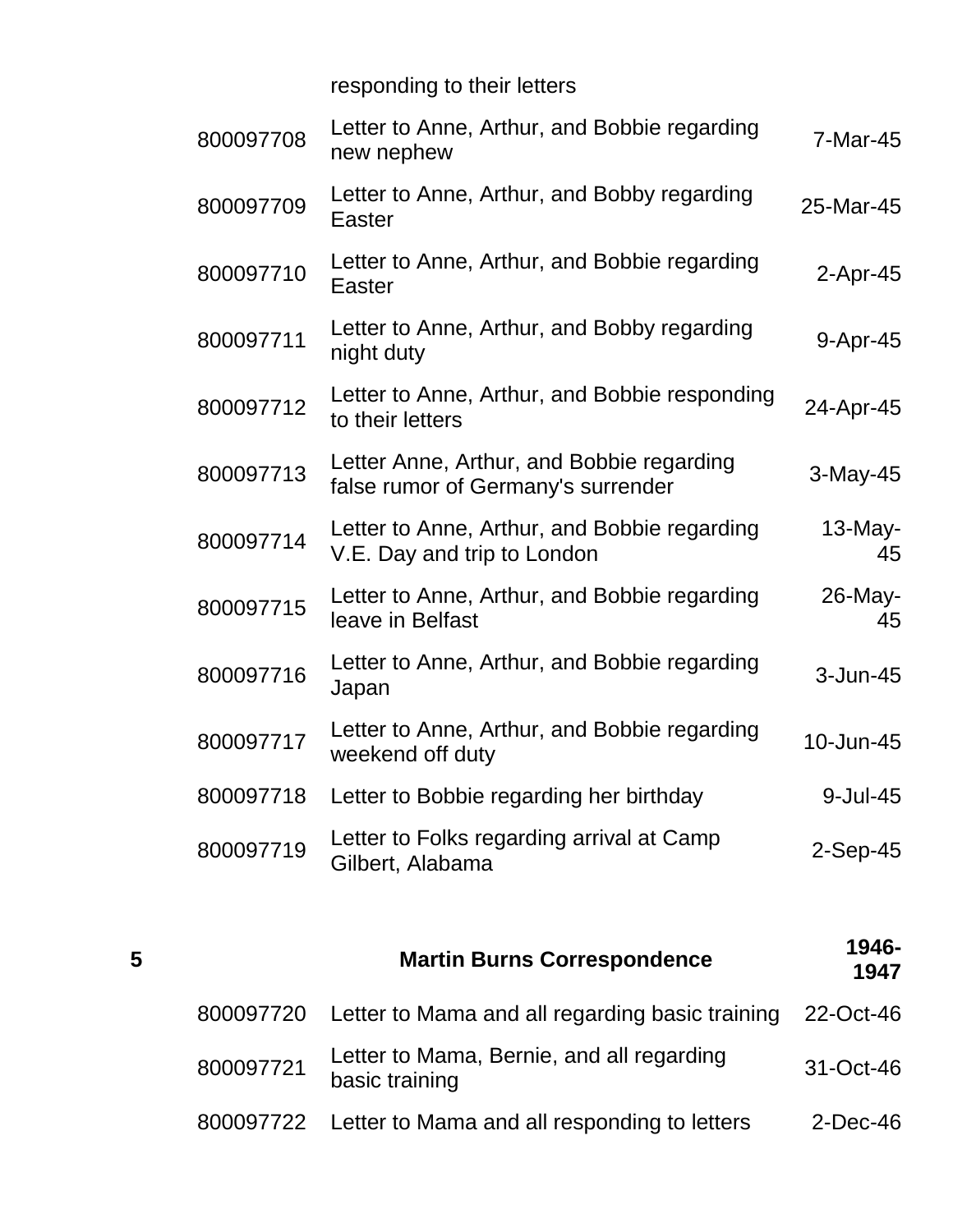| 800097723 | Letter to Mama, Bernie, and all regarding<br>marksmanship score and trip to Washington<br>D.C. | $11$ -Dec-<br>46 |
|-----------|------------------------------------------------------------------------------------------------|------------------|
|           | 800097724 Letter to Mama and all regarding the Army                                            | 13-Jan-47        |
| 800097725 | Letter to Mama, Bernie, and all regarding<br>change of orders                                  | 17-Jan-47        |

## **<sup>6</sup> Ed Kelley Correspondence 1944- 1946, n.d.**

| 800097726 | V-Mail to Mom and Dad regarding day of<br>liberty in Honolulu                         | $4$ -Jul-44      |
|-----------|---------------------------------------------------------------------------------------|------------------|
| 800097727 | Letter to Mother regarding health                                                     | 4-Mar-45         |
| 800097728 | Letter to Edward Kelley from regarding Army<br>food and the health of Edward's father | $1-Nov-45$       |
| 800097729 | Letter to Ed regarding his father's death                                             | $1-Nov-45$       |
| 800097730 | Letter to Ed regarding his father's death                                             | 2-Nov-45         |
| 800097731 | Letter to Mother regarding Christmas gifts and<br>dinner with Margaret's house        | $10$ -Dec-<br>45 |
| 800097732 | Letter to Mother regarding weight lifting and<br>art schools                          | 23-Jan-46        |
| 800097733 | Letter to Mother regarding separation                                                 | n.d.             |

| 7 |           | <b>Miscellaneous Correspondence</b>                                               | 1918-<br>1949, n.d. |
|---|-----------|-----------------------------------------------------------------------------------|---------------------|
|   | 800097734 | Postcard to Mr. Mike Kelly from Charles J.<br>Phelps regarding his time in France | 14-Jul-18           |
|   | 800097735 | Postcard to Miss Katherine Kelly                                                  | $4$ -Feb-19         |
|   | 800097736 | Letter to Sister from John regarding weather<br>and family                        | $6-Nov-27$          |
|   | 800097737 | Postcard to Mrs. Chas Shortridge and Mr. and<br>Mrs. J.G. Uplinger                | 22-Mar-43           |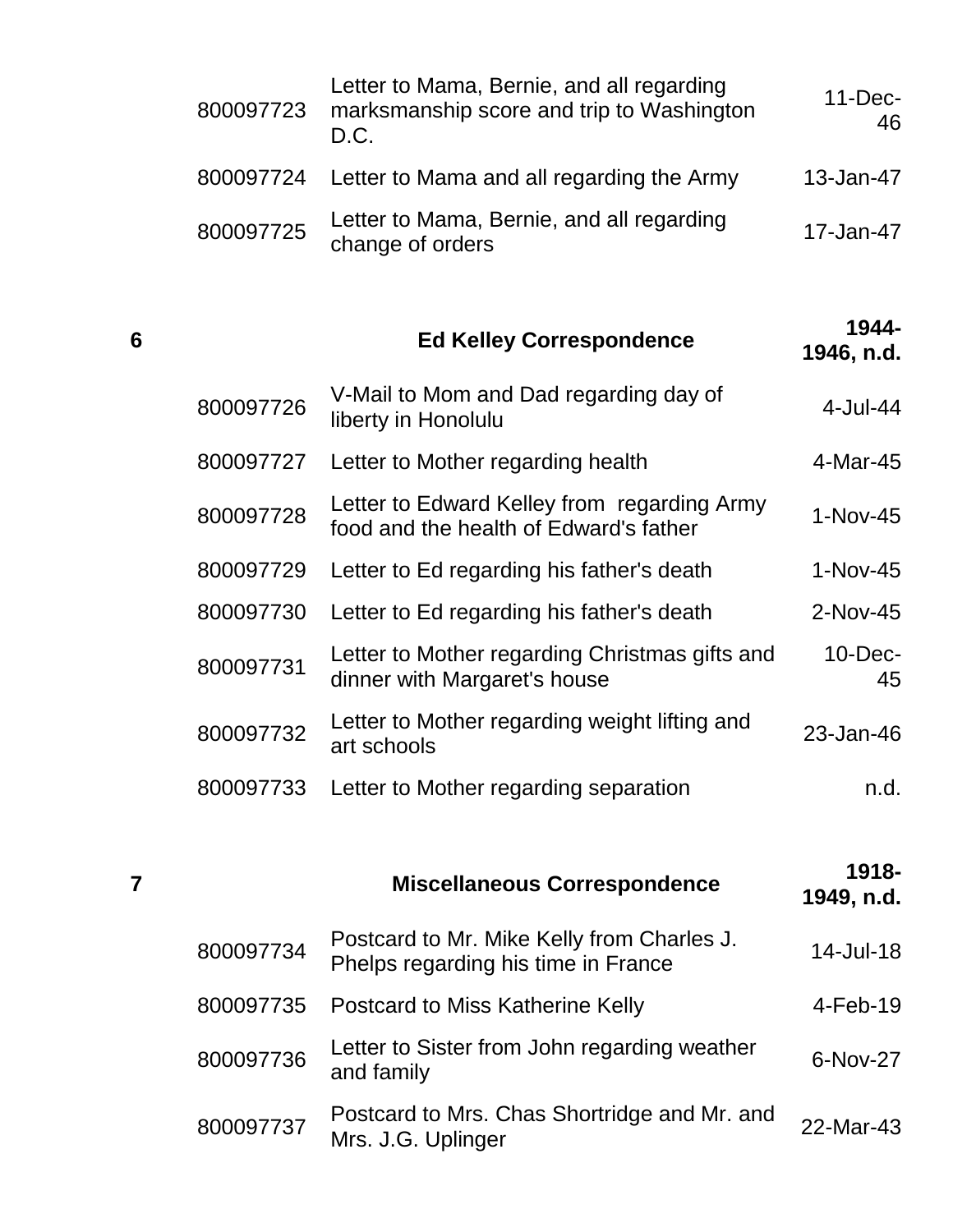| 800097738 | Letter to Mrs. Arthur B. Sewell from Harry<br>Emerson Fosdick regarding Jack Sewell | 21-Oct-43    |
|-----------|-------------------------------------------------------------------------------------|--------------|
| 800097739 | Letter to Mother and all the rest from Bobby                                        | 11-Feb-47    |
| 800097740 | Envelope from the Veterans Administration<br><b>Regional Office</b>                 | 13-Jul-49    |
| 800097741 | Envelope from the Veterans Administration<br><b>Regional Office</b>                 | $14$ -Oct-49 |
| 800097742 | Letter fragment                                                                     | n.d.         |
| 800097743 | Letter fragment                                                                     | n.d.         |
| 800097744 | Postcard of the Buddies Club                                                        | n.d.         |
| 800097745 | <b>Postcard to Auntie</b>                                                           | n.d.         |
| 800097746 | Letter to wife from Mikie regarding 40th<br>wedding anniversary                     | n.d.         |

### **Series 3: Government Documents**

| 8 |           | <b>Sixth Army Documents</b>                                                                                         | 1945-<br>1946, n.d. |
|---|-----------|---------------------------------------------------------------------------------------------------------------------|---------------------|
|   | 800097747 | "Aboard the Flag Ship of Commander FIFTH<br><b>Amphibious Force"</b>                                                | 27-Sep-<br>45       |
|   | 800097748 | Certificate regarding T/Sgt. Jack Sewell's<br>entitlement to possession of a Japanese<br>carbine                    | $14$ -Dec-<br>45    |
|   | 800097749 | Certificate regarding T/Sgt. Jack Sewell's<br>entitlement to possession of a Hara-Kari knife                        | $14$ -Dec-<br>45    |
|   | 800097750 | Letter to Captain Winslett from General<br>Krueger regarding mosaics created by the<br>131st Photo Interpreter Team | 19-Dec-<br>45       |
|   | 800097751 | Extract regarding officers and enlisted men<br>attached to Disposition Center 11th<br>Replacement Depot (4 copies)  | $24$ -Dec-<br>45    |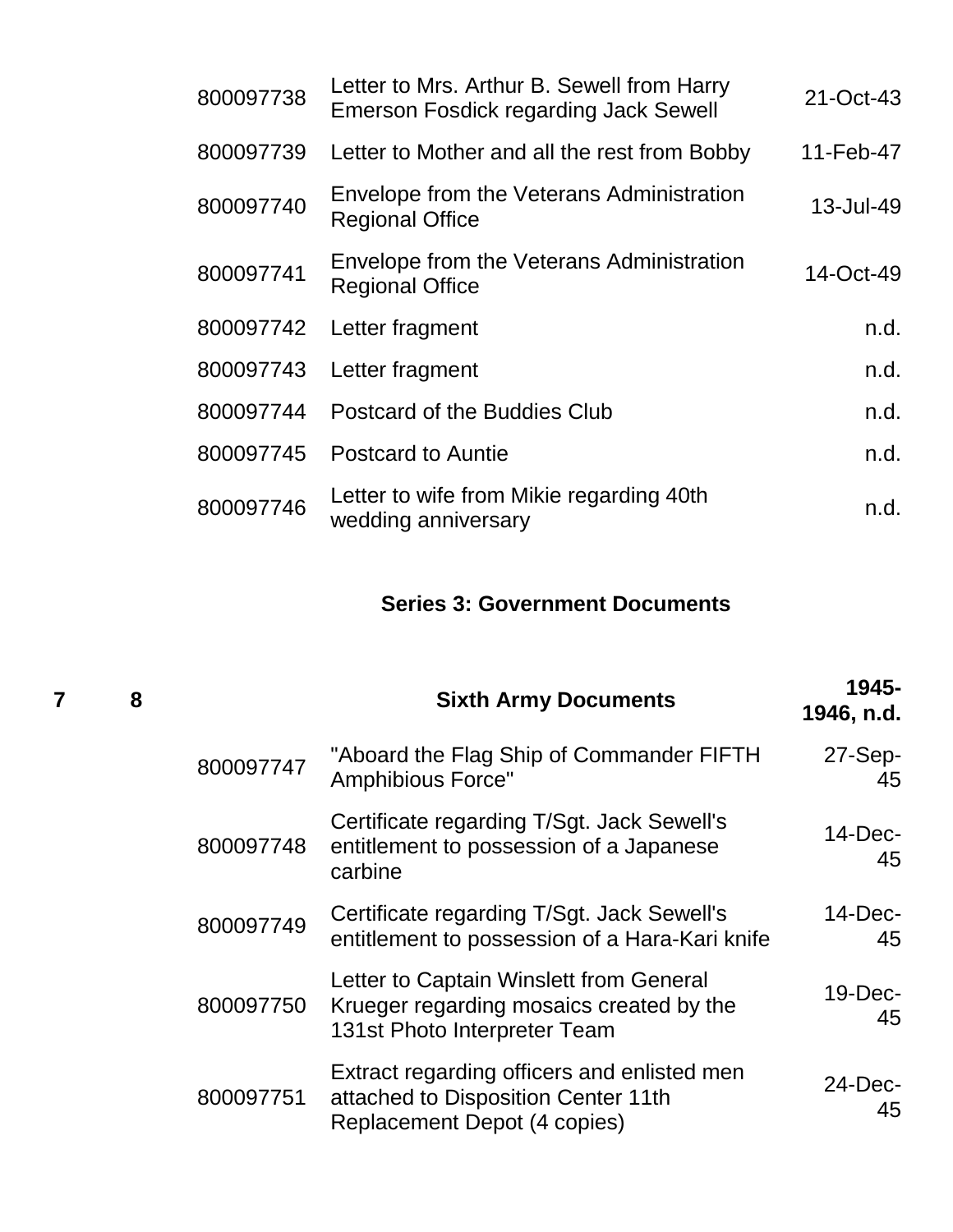| 800097752 | Letter to Gang from Colonel H.V. White<br>regarding news of the Sixth Army | 10-Jan-46 |
|-----------|----------------------------------------------------------------------------|-----------|
| 800097753 | Envelope from HQ. Sixth Army addressed to<br><b>Sewell</b>                 | 15-Jan-46 |
| 800097754 | General Orders No. 8 regarding Bronze Star<br>awards (8 copies)            | 17-Jan-46 |
| 800097755 | Citation for T/Sgt. Jack Sewell's Bronze Star<br>Award                     | 17-Jan-46 |
| 800097756 | Letter to T/Sgt. Jack Sewell regarding Bronze<br><b>Star Medal</b>         | 19-Jan-46 |
| 800097757 | Envelope addressed to T/Sgt. Jack V. Sewell                                | 13-Mar-46 |
| 800097758 | "Signs seen in and around Kyoto"                                           | n.d.      |
|           |                                                                            |           |

| 1943-<br>1950, n.d. | <b>Miscellaneous Government Documents</b>                                                               | 9         |
|---------------------|---------------------------------------------------------------------------------------------------------|-----------|
| 28-Mar-43           | War Savings Bond, Class A Pay Reservation<br><b>Application for Pvt. Jack Sewell</b>                    | 800097759 |
| $15$ -May-<br>43    | Enlisted Man's Pass for Pyt. Jack Sewell from<br>May 15th-17th                                          | 800097760 |
| 4-Jun-43            | Enlisted Man's Pass for Pyt. Jack Sewell from<br>June 4th-7th                                           | 800097761 |
| 10-Jul-43           | Enlisted Man's Pass for Pyt. Jack Sewell from<br>July 10th-12th                                         | 800097762 |
| $13-Sep-$<br>43     | Letter to Mr. and Mrs. A.B. Sewell from Col.<br>Raymond P. Cook regarding Pfc. Jack V.<br><b>Sewell</b> | 800097763 |
| 10-Jun-44           | Power of Attorney document for Jack V.<br><b>Sewell</b>                                                 | 800097764 |
| 15-Jun-44           | Notice of change of address for S/Sgt. Jack V.<br><b>Sewell</b>                                         | 800097765 |
| $Dec-44$            | Authorization of class B allotment for purchase<br>of War Savings Bond for Jack V. Sewell               | 800097766 |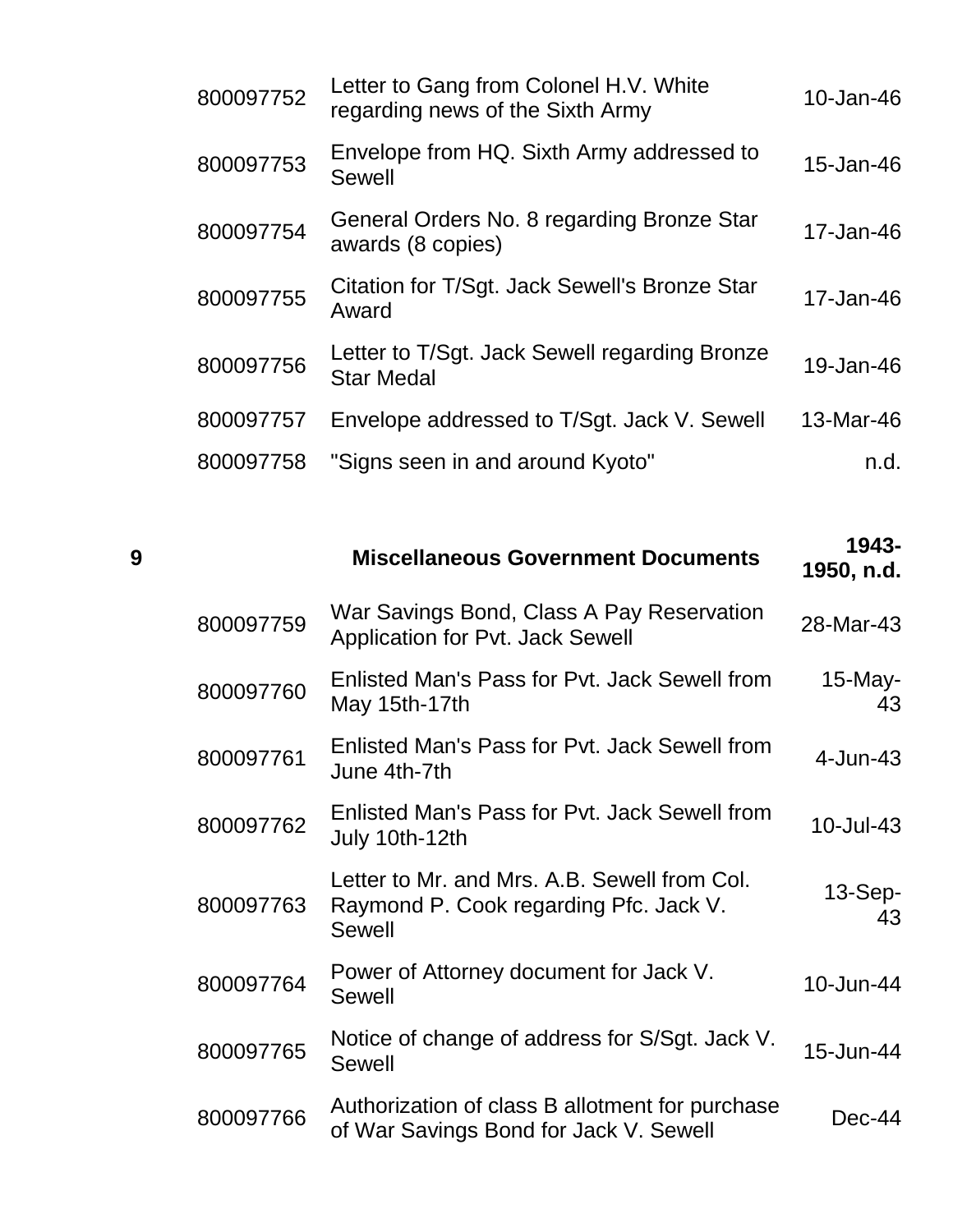| 800097767 | Check from Hotel Belmont Plaza made out to<br>Pvt. Ed Kelly for refund of room                                 | Aug-45      |
|-----------|----------------------------------------------------------------------------------------------------------------|-------------|
| 800097768 | G-2 newsletter                                                                                                 | 25-Oct-45   |
| 800097769 | Certificate of Retention and Customs<br>Declaration for T/Sgt. Jack V. Sewell                                  | $6$ -Jan-46 |
| 800097770 | Certificate of Honorable Discharge from the<br>U.S. Army for T/Sgt. Jack V. Sewell                             | 30-Jan-46   |
| 800097771 | Miniature copy of certificate of Honorable<br>Discharge from the U.S. Army for T/Sgt. Jack<br>V. Sewell        | 30-Jan-46   |
| 800097772 | Miniature negative of certificate of Honorable<br>Discharge from U.S. Army for T/Sgt. Jack V.<br><b>Sewell</b> | 30-Jan-46   |
| 800097773 | United States Civil Service Commission notice<br>of rating for Jack Vincent Sewell                             | 7-Mar-50    |
| 800097774 | List of 1st term courses at College of City of<br><b>New York</b>                                              | n.d.        |
| 800097775 | Document regarding how to properly wear<br>awards and decorations                                              | n.d.        |
| 800097776 | Document regarding the Revenue Act of 1945                                                                     | n.d.        |
| 800097777 | Note regarding enclosure of War Savings<br><b>Bond</b>                                                         | n.d.        |
| 800097778 | Envelope addressed to Mr. Jack V. Sewell<br>from Bureau of Vital Statistics                                    | n.d.        |
| 800097779 | History of the 131 Photo Interpreter Team (2)<br>copies)                                                       | n.d.        |
|           |                                                                                                                |             |

| 10 |           | <b>Veterans Administration Documents</b>                             | 1946-<br>1951, n.d. |
|----|-----------|----------------------------------------------------------------------|---------------------|
|    | 800097780 | Acknowledgement of Remittance for National<br>Service Life Insurance | 14-Mar-46           |
|    | 800097781 | Acknowledgement of Remittance for National<br>Service Life Insurance | $4-Apr-46$          |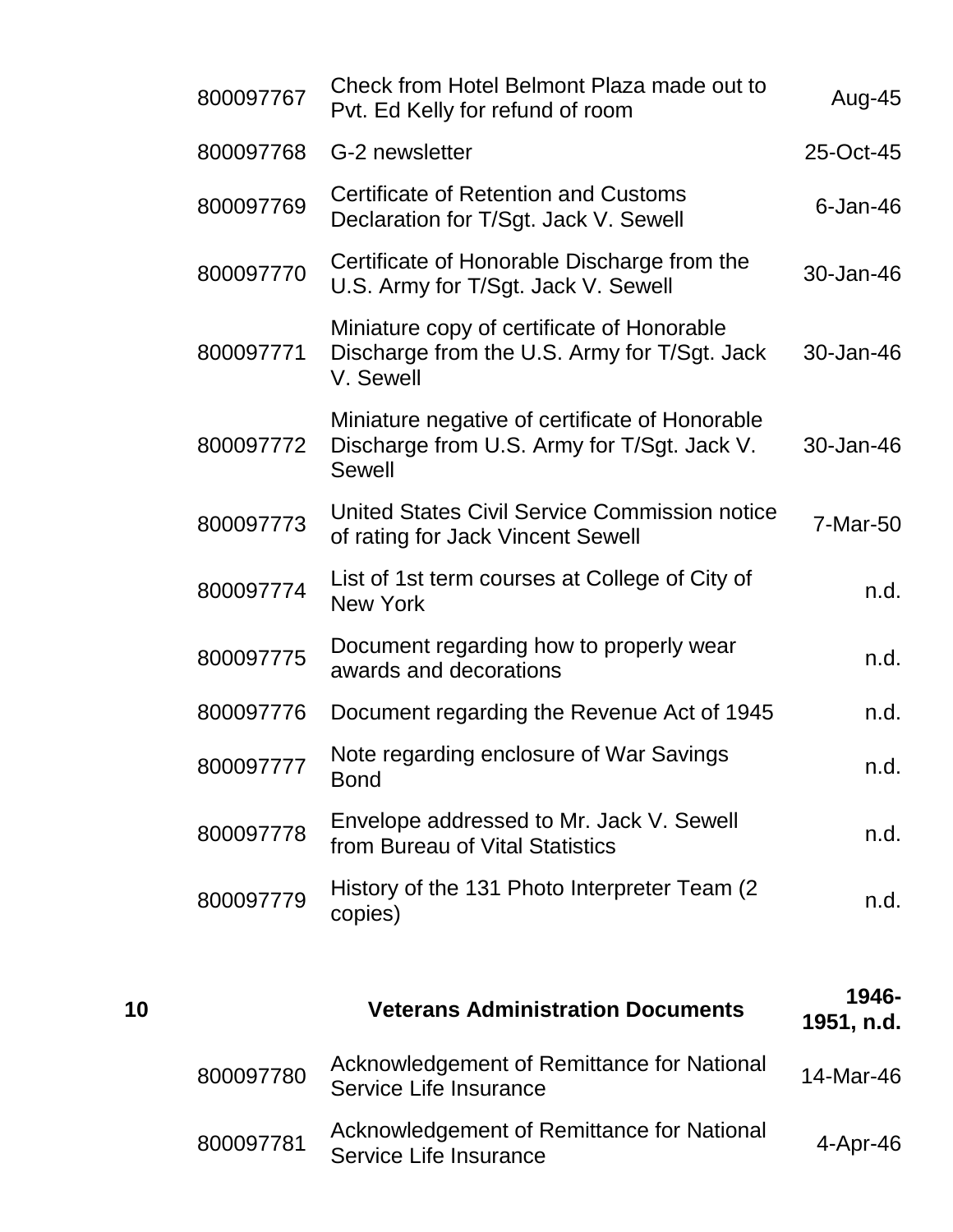| 800097782 | Acknowledgement of Remittance for National<br>Service Life Insurance                                | 3-May-46   |
|-----------|-----------------------------------------------------------------------------------------------------|------------|
| 800097783 | Acknowledgement of Remittance for National<br>Service Life Insurance                                | 20-Jun-46  |
| 800097784 | Notification of Transfer of Records                                                                 | 23-Oct-46  |
| 800097785 | Notice of authorization of training and<br>subsistence allowance                                    | $2-Sep-48$ |
| 800097786 | Renewal notice for National Service term life<br>insurance policy                                   | 8-Jan-51   |
| 800097787 | Letter to Jack Sewell regarding receipt of<br>application for renewal of life insurance<br>contract | 12-Feb-51  |
| 800097788 | Letter to Jack Sewell regarding National<br>Service Life Insurance                                  | 26-Mar-51  |
| 800097789 | Envelope addressed to Jack Sewell from V.A.<br><b>Collections Subdivision</b>                       | n.d.       |

# **Series Four: Newspaper Clips**

| 8 |           | <b>Oversized Newspaper Clips</b>                                                 | 1940-<br>1943, n.d. |
|---|-----------|----------------------------------------------------------------------------------|---------------------|
|   | 800097790 | "Russ Moves On Rumans, Big Malta Sea<br>Battle." Los Angeles Examiner            | 14-Oct-40           |
|   | 800097791 | "Fight For Empire Shifts to Desert Battlefield of<br>1918." Oakland Tribune      | $25$ -May-<br>41    |
|   | 800097792 | The Grifton News, vol. XIX, no. 7                                                | $17$ -Dec-<br>42    |
|   | 800097793 | Belvoir Castle, vol. 11, no. 6                                                   | 14-Apr-43           |
|   | 800097794 | "In The Capital Spotlight." The Washington<br>Post                               | 18-Jul-43           |
|   | 800097795 | "Italy Surrenders Unconditionally!!" New York<br>World-Telegram, vol. 76, no. 58 | $8-Sep-43$          |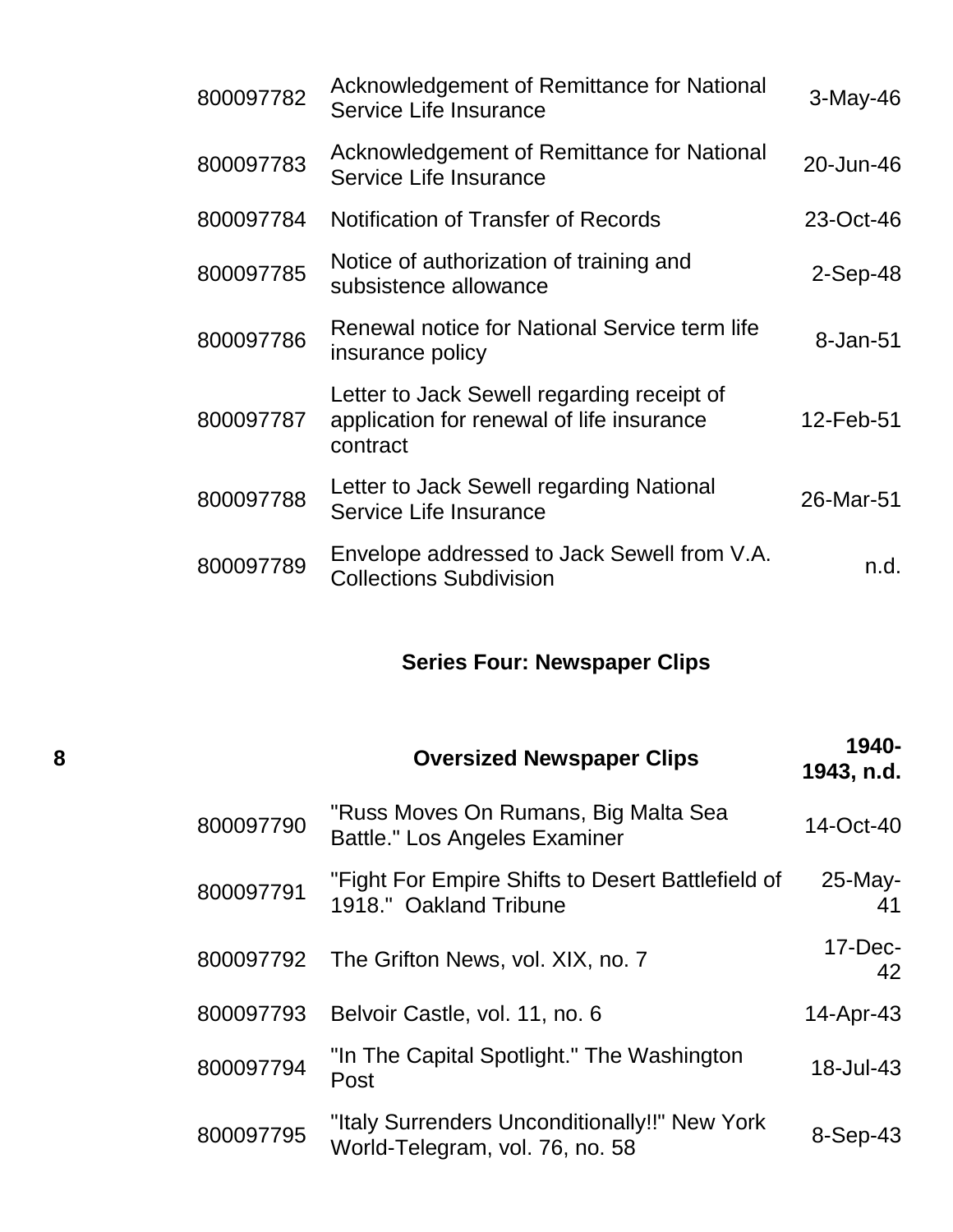|           | 800097796 The Campus, vol 73, no. 5                       | $4-Nov-43$ |
|-----------|-----------------------------------------------------------|------------|
|           | 800097797 Sixth Army Pictorial, vol. 2, no. 1             | $Nov-43$   |
| 800097798 | Picture of Linda Christians in camouflage<br>bathing suit | n.d.       |
|           | 800097799 Sixth Army News Pictorial 158th RCT Edition     | n.d.       |

| 9 | 1 |           | <b>Newspaper Clips</b>                                                                  | 1944-<br>1947, n.d. |
|---|---|-----------|-----------------------------------------------------------------------------------------|---------------------|
|   |   | 800097800 | G.I. Beaver, vol. 1, no. 2                                                              | 15-Jan-44           |
|   |   | 800097801 | "Generals Chennault, Arnold, Stilwell, and<br><b>Bissell inspect Chinese airfield"</b>  | 9-May-44            |
|   |   | 800097802 | Calendar for January, 1945                                                              | $Jan-45$            |
|   |   | 800097803 | "Points May Reach 50 By December." Stars<br>and Stripes, vol.1, no.17                   | 19-Oct-45           |
|   |   | 800097804 | The Welcome News, vol. 3, no. 4                                                         | $1-Nov-45$          |
|   |   | 800097805 | "Doors of Huge Sixth Army Recreational<br>Center Open"                                  | 28-Nov-<br>45       |
|   |   | 800097806 | "Sixth Army Schedules 4000 More Returnees"                                              | 29-Nov-<br>45       |
|   |   | 800097807 | "Call Me Mister' Filled with Bounce,<br>Buoyancy"                                       | $14$ -May-<br>47    |
|   |   | 800097808 | "Birthday of the Atom"                                                                  | 3-Dec-47            |
|   |   | 800097809 | Comic, "He's waiting for his points to get down<br>to 50"                               | n.d.                |
|   |   | 800097810 | Comic with picture of man fishing from<br>helicopter                                    | n.d.                |
|   |   | 800097811 | Comic, "At Ease With the Japanese"                                                      | n.d.                |
|   |   | 800097812 | Comic, "Now that you mention it, I suppose<br>Australia did have its good points"       | n.d.                |
|   |   | 800097813 | Comic, "Them stripes is what you get fer<br>knowin' yer 'Soldiers Handbook' backwards!" | n.d.                |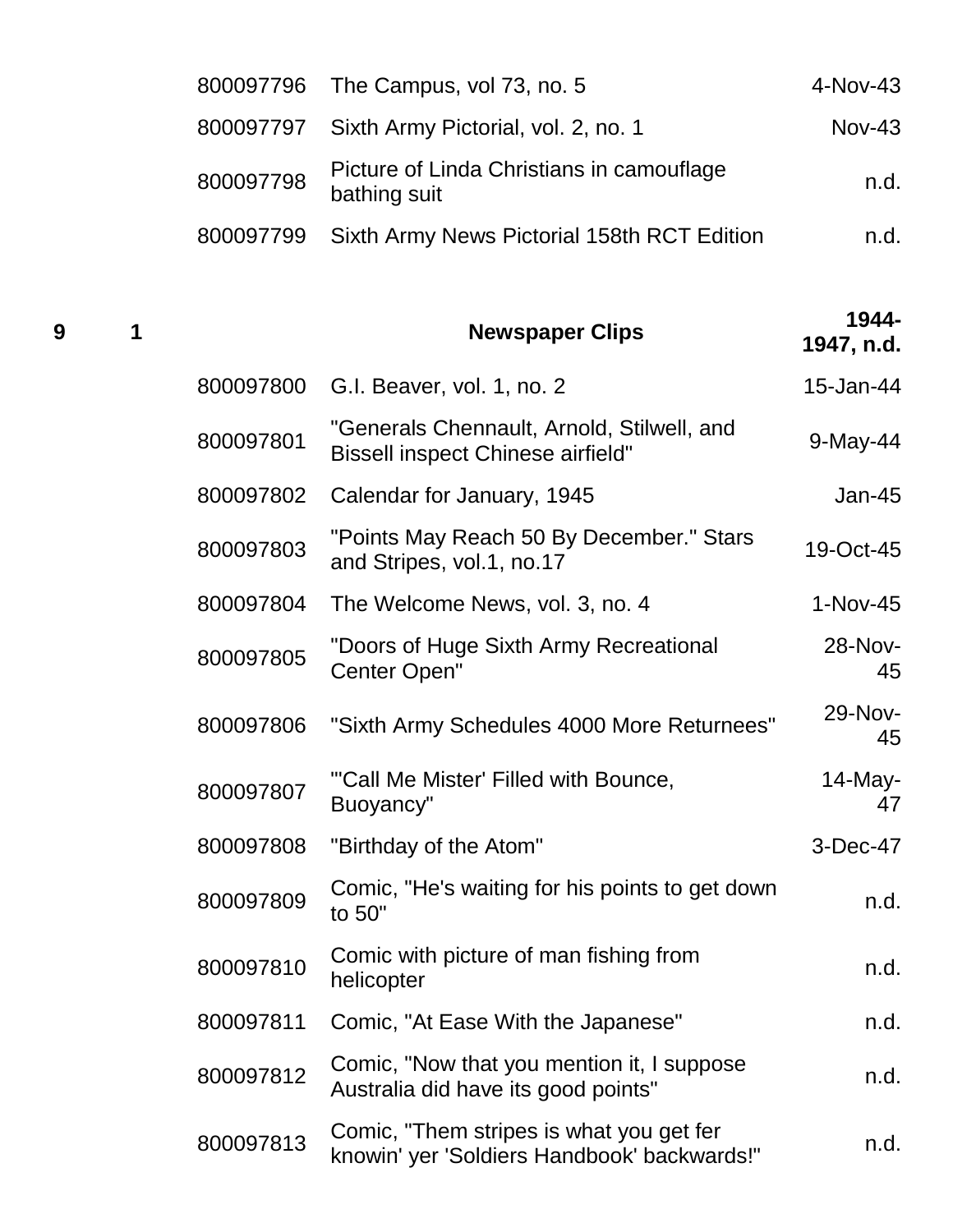| 800097814 | Comic, "Oriental Potshots" by Casey (2)<br>copies)                             | n.d. |
|-----------|--------------------------------------------------------------------------------|------|
| 800097815 | Comic, "Christmas Spree" by Schell                                             | n.d. |
| 800097816 | Comic, "Sorry, mom in the army that's what<br>we called creamed beef on toast" | n.d. |
| 800097817 | Comic, "Try advancing the spark a bit"                                         | n.d. |
| 800097818 | Comic, "And neither couple listening to what<br>the other couple is saying"    | n.d. |
| 800097819 | Comic, "New Year Celebration" by Schell                                        | n.d. |
| 800097820 | "R.A.A.F. Mosquitoes Fly Over City"                                            | n.d. |
| 800097821 | "Xmas Parcels Problem for Army Postal Men"                                     | n.d. |
| 800097822 | Picture of the last shelter in Elizabeth Street in<br>Brisbane, Australia      | n.d. |
| 800097823 | Picture of the last wall of an air raid shelter<br>being dismantled            | n.d. |
| 800097824 | "Schools Too Full to Take All G.I.'s"                                          | n.d. |
| 800097825 | "Home Christmas For G.I. Joe"                                                  | n.d. |
| 800097826 | "Weather is Villain in Mail Shortage"                                          | n.d. |
| 800097827 | "Two-Year Men Will Get Out"                                                    | n.d. |
| 800097828 | "Special Services Chief Cites 6th Army<br>Program"                             | n.d. |
| 800097829 | "Deactivation of Sixth Army Due in January"                                    | n.d. |
| 800097830 | "11th Airborne Sends First 1,000 Men Home"                                     | n.d. |
| 800097831 | "Army and Navy Say Shipping Now Plentiful"                                     | n.d. |
| 800097832 | "Time Chart For Veterans"                                                      | n.d. |
| 800097833 | "To Be Wed To-Day"                                                             | n.d. |
| 800097834 | "Grandma Wants Mail"                                                           | n.d. |
| 800097835 | "No Letter Today! All C-47s Grounded"                                          | n.d. |
| 800097836 | "Under the Stars and Stripes"                                                  | n.d. |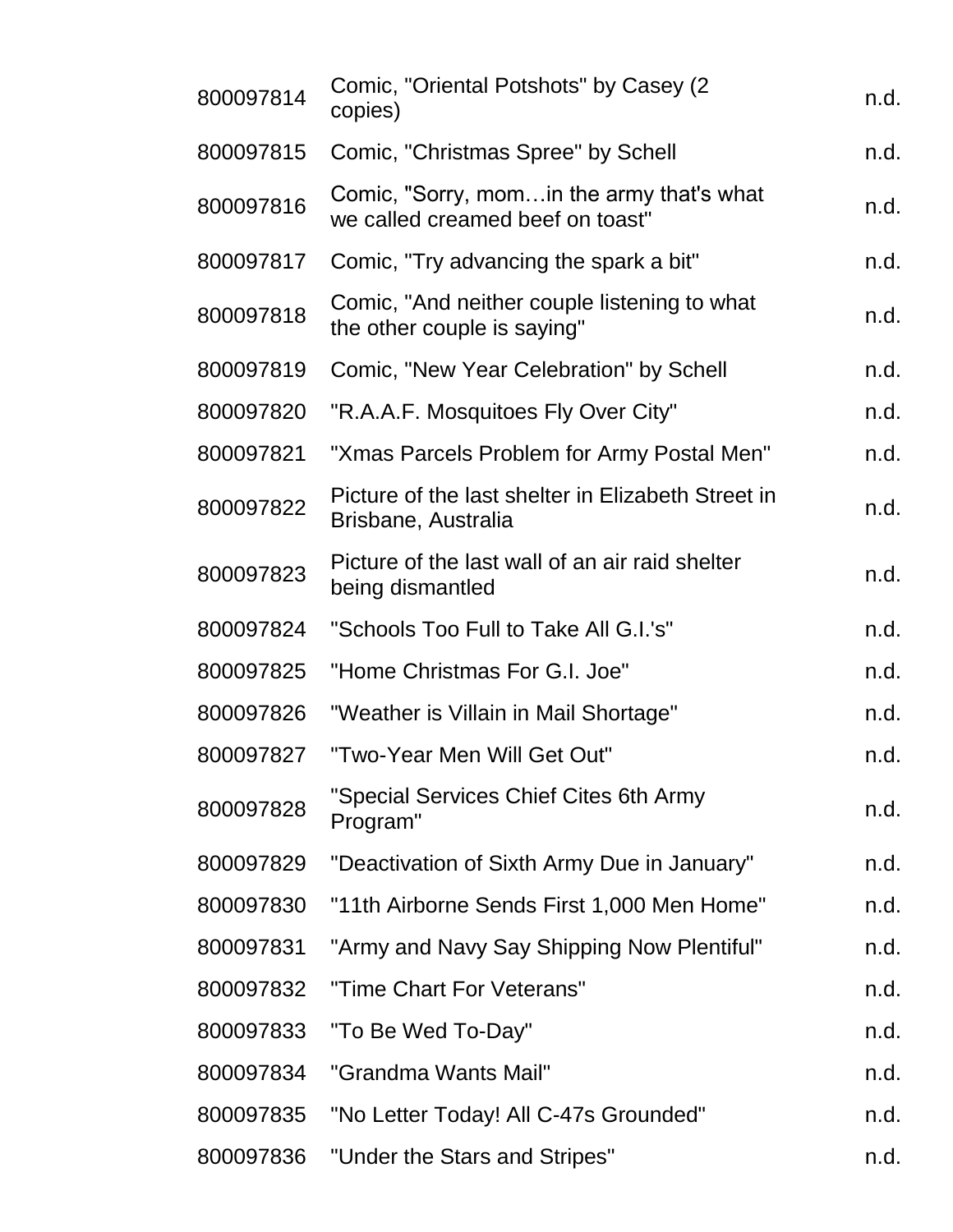| 800097837 | "Wartime Living: The Face in the Meringue."<br>Time           | n.d. |
|-----------|---------------------------------------------------------------|------|
| 800097838 | "USO Show To Entertain 6th Army Area<br>Monday"               | n.d. |
| 800097839 | "Carving Turkey"                                              | n.d. |
| 800097840 | "6th Army Orders 8,500 To Go Home"                            | n.d. |
| 800097841 | "104 Students Listed Dead"                                    | n.d. |
| 800097842 | "Sixth Army Troops Get Delayed Turkey Meal"                   | n.d. |
| 800097843 | "MacArthur Trail Long." The St. Joseph News<br><b>Press</b>   | n.d. |
| 800097844 | "U.S. Centre In City Cost Over £2000 Weekly<br>For Upkeep"    | n.d. |
| 800097845 | "Brisbane's Own Air Squadron Is Fighting Fit"                 | n.d. |
| 800097846 | "Death of President A Tragedy"                                | n.d. |
| 800097847 | "Dedicate Atom Work to Peace: 1st Laboratory<br>Commemorated" | n.d. |
| 800097848 | "Beside the Points: Japanese New Year"                        | n.d. |
|           |                                                               |      |

# **Series Five: Ephemera**

| 9 | $\mathbf{2}$ |           | <b>Ephemera</b>                                                | 1943-<br>1945, n.d. |
|---|--------------|-----------|----------------------------------------------------------------|---------------------|
|   |              | 800097849 | Program for Little Theater 2nd Anniversary                     | 31-Mar-43           |
|   |              | 800097850 | Simplified Boston map                                          | $Mar-43$            |
|   |              | 800097851 | U.S.O. Boston guide                                            | Mar-43              |
|   |              | 800097852 | Bell System's guide for service men in New<br><b>York City</b> | 1943                |
|   |              | 800097853 | <b>City College Christmas card</b>                             | 1943                |
|   |              | 800097854 | Jack Sewell's address book/diary                               | 1943-44             |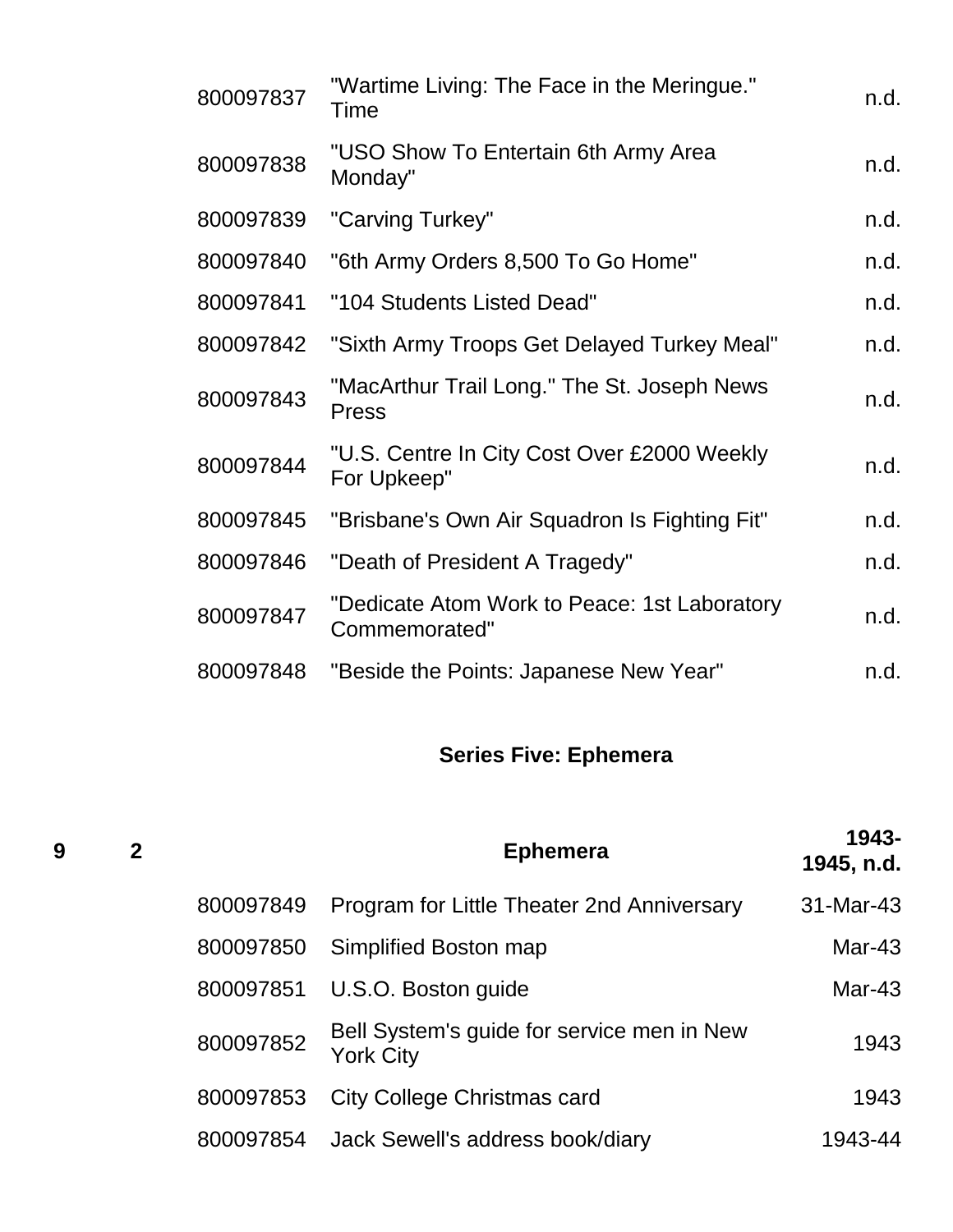| 800097855 | <b>Playbill for the Alvin Theatre</b>                                            | 13-Jan-44 |
|-----------|----------------------------------------------------------------------------------|-----------|
| 800097856 | Christmas-New Year's program for The<br>American Red Cross Brisbane Service Club | $Dec-44$  |
| 800097857 | Time magazine cover of General Krueger                                           | 29-Jan-45 |
| 800097858 | <b>Program for Memorial Service for Franklin</b><br><b>Delano Roosevelt</b>      | 22-Apr-45 |
| 800097859 | Program for Sixth Army Christmas service                                         | $Dec-45$  |
| 800097860 | Playbill for the U.S.O. Camp Shows Inc.<br>Overseas Unit of "Oklahoma!"          | n.d.      |
| 800097861 | Easter Menu in Australia                                                         | n.d.      |
| 800097862 | Program for Easter at Fort Belvoir, VA                                           | n.d.      |
| 800097863 | Program for Manila Bowl, P.I. Army vs. Navy                                      | n.d.      |
| 800097864 | Service schedule for The Cathedral of St.<br>John the Divine                     | n.d.      |
| 800097865 | "Youth and Democracy" by Jack V. Sewell                                          | n.d.      |
| 800097866 | Season's Greetings card from the Ferry<br>Command                                | n.d.      |
| 800097867 | Map of Army Hall at the College of the City of<br>New York (2 copies)            | n.d.      |
| 800097868 | Map of the College of the City of New York                                       | n.d.      |
| 800097869 | Servicemen's map of downtown San<br>Francisco                                    | n.d.      |
| 800097870 | Map of B&O route from Washington to New<br>York                                  | n.d.      |
| 800097871 | <b>Napkin</b>                                                                    | n.d.      |
| 800097872 | Clipping of reprint of painting of pilot and boy                                 | n.d.      |
| 800097873 | Clipping of reprint of painting of baby jumping<br>from airplane                 | n.d.      |
| 800097874 | <b>Bugler</b>                                                                    | n.d.      |
| 800097875 | <b>ROTC</b>                                                                      | n.d.      |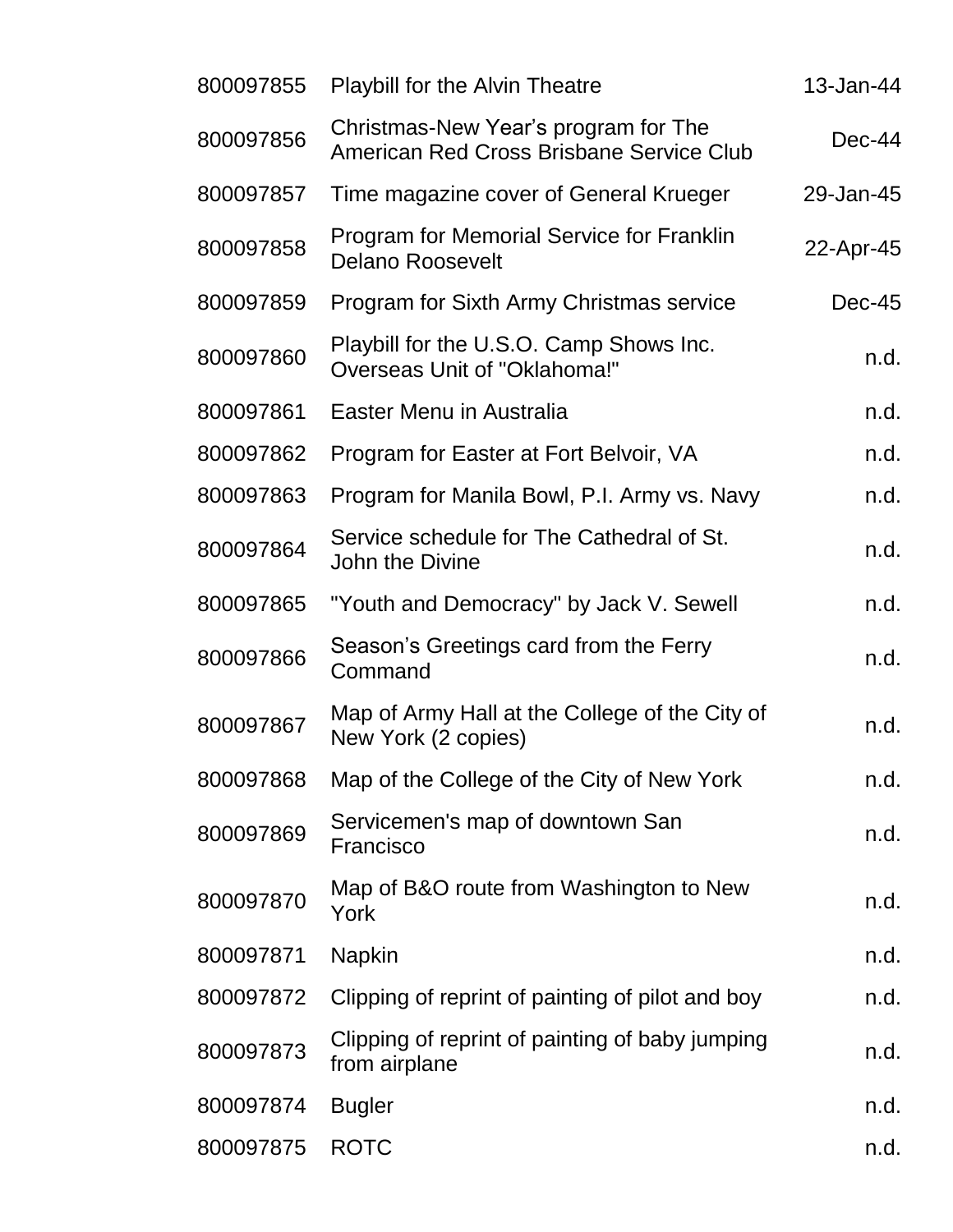## **Series Six: Scrapbooks**

| 9                       | 800097877 | <b>Correspondence from Jack Sewell to</b><br><b>Mamaw</b>                   | 1941-<br>1946                |
|-------------------------|-----------|-----------------------------------------------------------------------------|------------------------------|
| $\mathbf{3}$            |           | Pages 1-2 : Scrapbook cover, description of<br>contents, photograph of Jack | n.d.                         |
| $\overline{\mathbf{4}}$ |           | Pages 3-4 :                                                                 | 31-Mar-<br>13-Apr-43         |
| 5                       |           | Pages 5-6 :                                                                 | $10-Apr-$<br>29-Aug-<br>43   |
| $6\phantom{1}6$         |           | Pages 7-8 : Postcards                                                       | 22-Mar-<br>28-Jul-43         |
| $\overline{7}$          |           | Pages 9-10 :                                                                | 12-Apr-4-<br>$Jul-43$        |
| 8                       |           | Pages 11-12 :                                                               | $5 - Jun-3-$<br>$Oct-43$     |
| 9                       |           | Pages 13-14 :                                                               | 7-Sep-9-<br><b>Nov-43</b>    |
| 10                      |           | Pages 15-16 :                                                               | 7-Nov-43-<br>20-Feb-44       |
| 11                      |           | Pages 17-18 :                                                               | 9-Jan-14-<br>Mar-44          |
| 12                      |           | Pages 19-20:                                                                | 15-Feb-<br>29-Apr-44         |
| 13                      |           | Pages 21-22 :                                                               | 8-May-23-<br>Jun-44,<br>n.d. |
| 14                      |           | Pages 23-24 :                                                               | $11$ -Jun-<br>30-Jul-44      |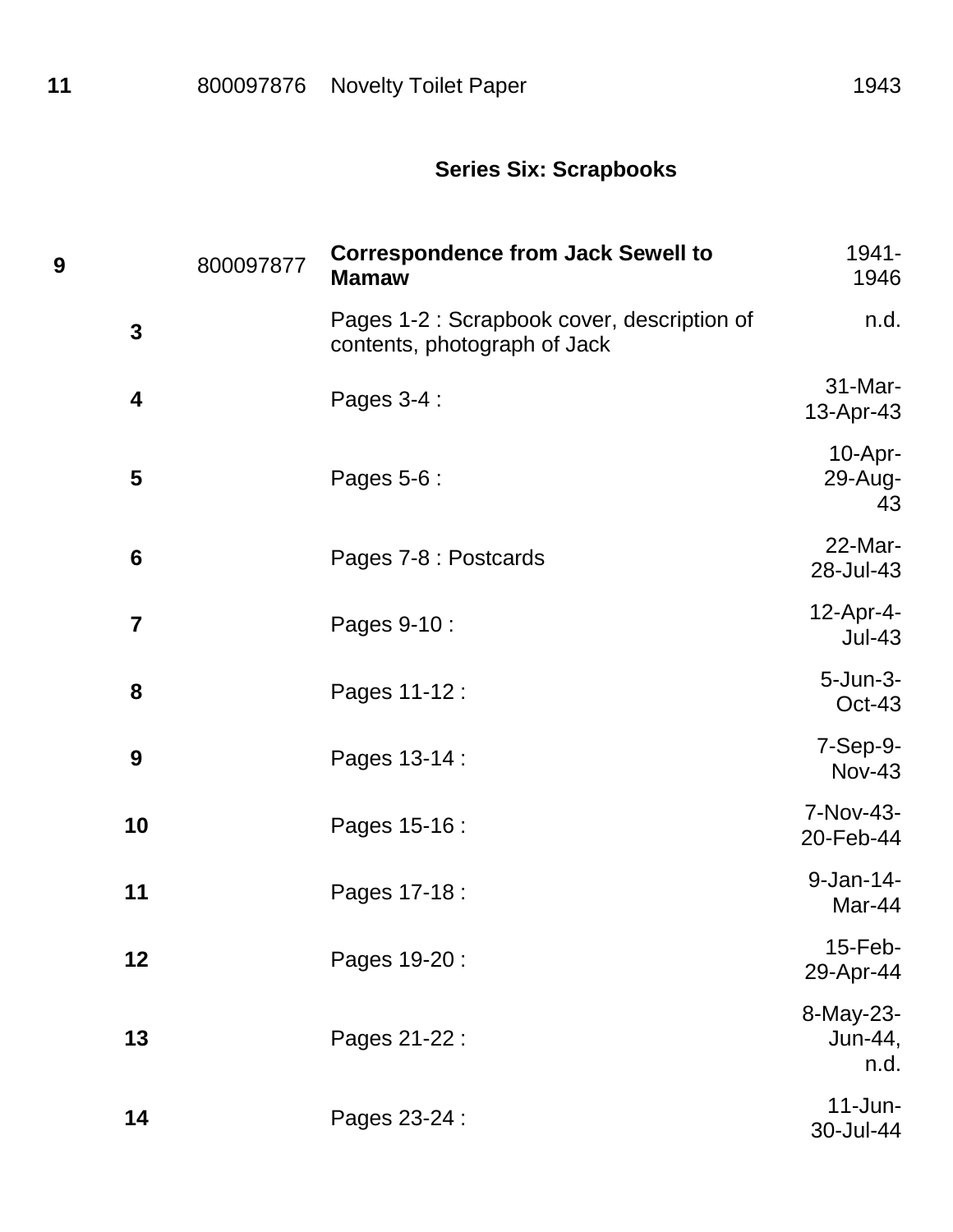| 15 | Pages 25-26 : | $14$ -Aug-<br>25-Sep-<br>44              |
|----|---------------|------------------------------------------|
| 16 | Pages 27-28 : | 3-Oct-10-<br>$Dec-44$ ,<br>n.d.          |
| 17 | Pages 29-30 : | $14$ -Feb-<br>$45 - 14$<br>$Jan-46$      |
| 18 | Pages 31-32 : | $16$ -May-<br>41, 23-<br>Sep-42,<br>n.d. |

| 10 | 1 | 800097878 | "My Private War" Volume 1 (p.1-87)                                                     | 1943-<br>1945        |
|----|---|-----------|----------------------------------------------------------------------------------------|----------------------|
|    |   |           | Page 1: Induction and Fort Belvoir                                                     | Mar-43               |
|    |   |           | Pages 2-5 : Washington D.C. and Georgetown                                             | $Jun-43$             |
|    |   |           | Pages 6-8 : New York City                                                              | $Oct-43$             |
|    |   |           | Pages 9-10 : Washington, D.C.                                                          | $Jul-43$             |
|    |   |           | Pages 11-14 : St. Joseph, MO on furlough                                               | $Nov-43$             |
|    |   |           | Pages 15-18: Army Hall and New York City                                               | Nov-Dec-<br>43       |
|    |   |           | Pages 18-21 : Christmas in Boston, MA and<br>Long Island, NY                           | $Dec-43$             |
|    |   |           | Page 22 : St. Joseph, MO on furlough                                                   | Feb-44               |
|    |   |           | Pages 23-25 : Camp Ritchie and Maryland                                                | Apr-44               |
|    |   |           | Page 26 : Aunt Sadie's home on furlough                                                | <b>Jun-44</b>        |
|    |   |           | Pages 27-49 : Service in New Guinea and<br>Milne Bay                                   | Aug-Sep-<br>44, n.d. |
|    |   |           | Pages 50-87 : Service in Australia including<br>Brisbane, Queensland, Coolangatta, and | Apr-45,<br>n.d.      |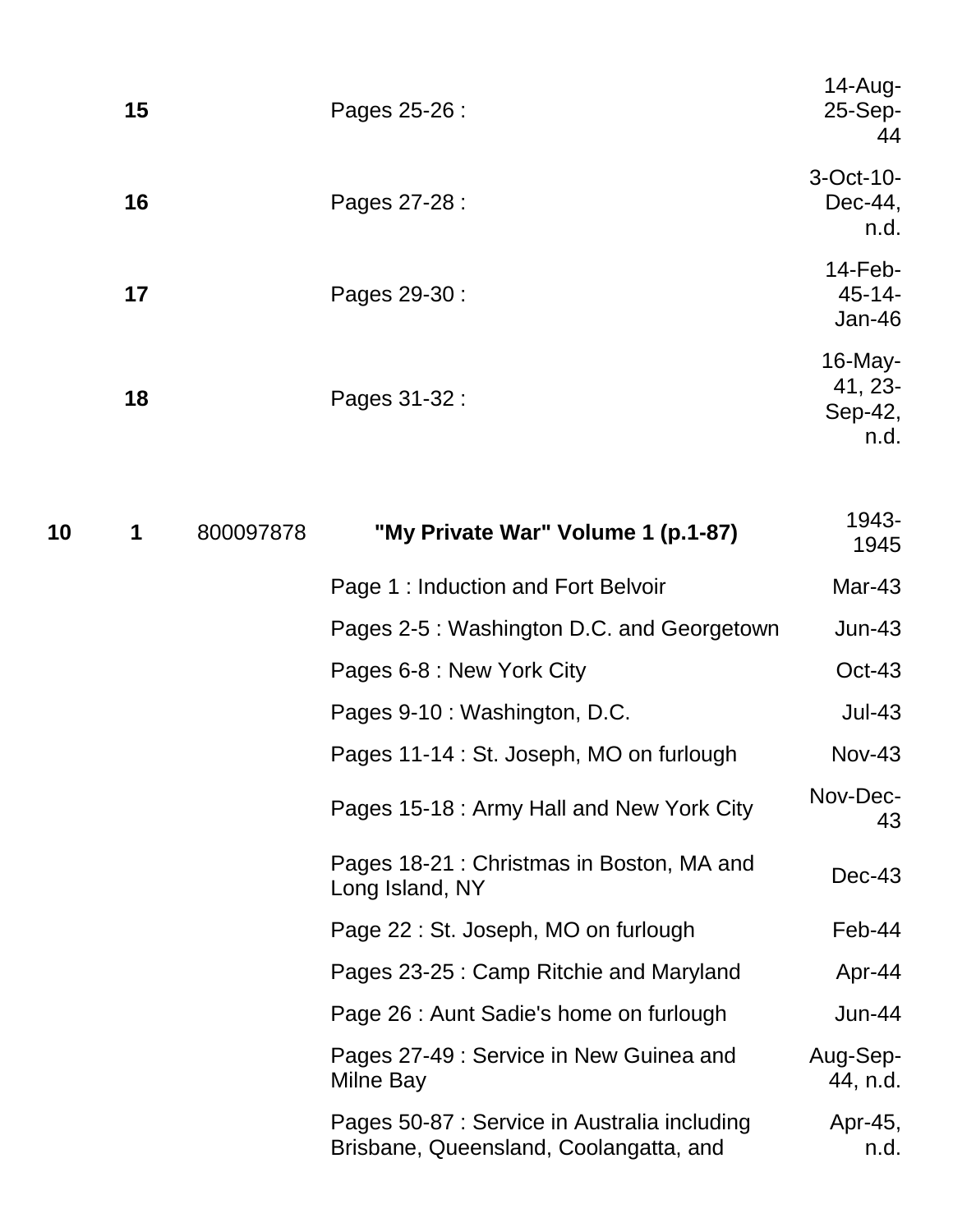## **Coloundra**

|    | $\mathbf{2}$ | 800097879 | "My Private War" Volume 2 (p.1-60)                                                      | 1945, n.d.                 |
|----|--------------|-----------|-----------------------------------------------------------------------------------------|----------------------------|
|    |              |           | Pages 1-18 : Service in San Fernando on the<br>Island of Luzon, Philippines             | Jul-Aug-<br>45, n.d.       |
|    |              |           | Pages 19-26 : Service in Manilla, Philippines                                           | n.d.                       |
|    |              |           | Pages 27-32 : At sea, headed for Japan                                                  | Sep-45,<br>n.d.            |
|    |              |           | Pages 33-60 : Service in Kyoto, Japan                                                   | 1945, n.d.                 |
|    |              |           |                                                                                         |                            |
|    | $\mathbf{3}$ | 800097880 | "My Private War" Volume 2 (p. 61-118)                                                   | 1945-<br>1946              |
|    |              |           | Pages 61-63 : Lt. Peteet's photographs from<br>Tokyo                                    | $Dec-45$                   |
|    |              |           | Pages 64-79 : Service in Kyoto, Japan                                                   | 1945, n.d.                 |
|    |              |           | Pages 80-90 : Trip to Osaka, Japan                                                      | n.d.                       |
|    |              |           | Pages 91-102 : Trip to Otsu and Mt. Hiei in<br>Japan                                    | Dec-45,<br>n.d.            |
|    |              |           | Pages 103-111 : Service in Kyoto, Japan                                                 | Dec-45,<br>n.d.            |
|    |              |           | Pages 112-115 : "Japanese Belles"                                                       | n.d.                       |
|    |              |           | Pages 116-118 : Leaving Japan for the U.S.<br>and honorable discharge from U.S. Army    | Dec-45,<br>Jan-46,<br>n.d. |
| 11 |              | 800097881 | Jack Sewell's Post-War Civilian Life (p. 1-<br>71)                                      | 1943-<br>1948, n.d.        |
|    |              |           | Pages 1-6 : Photos sent to Jack from friends<br>and family while he was serving in WWII | 1943-<br>1945              |
|    |              |           | Pages 7-8 : Family Photos                                                               | 1946, n.d.                 |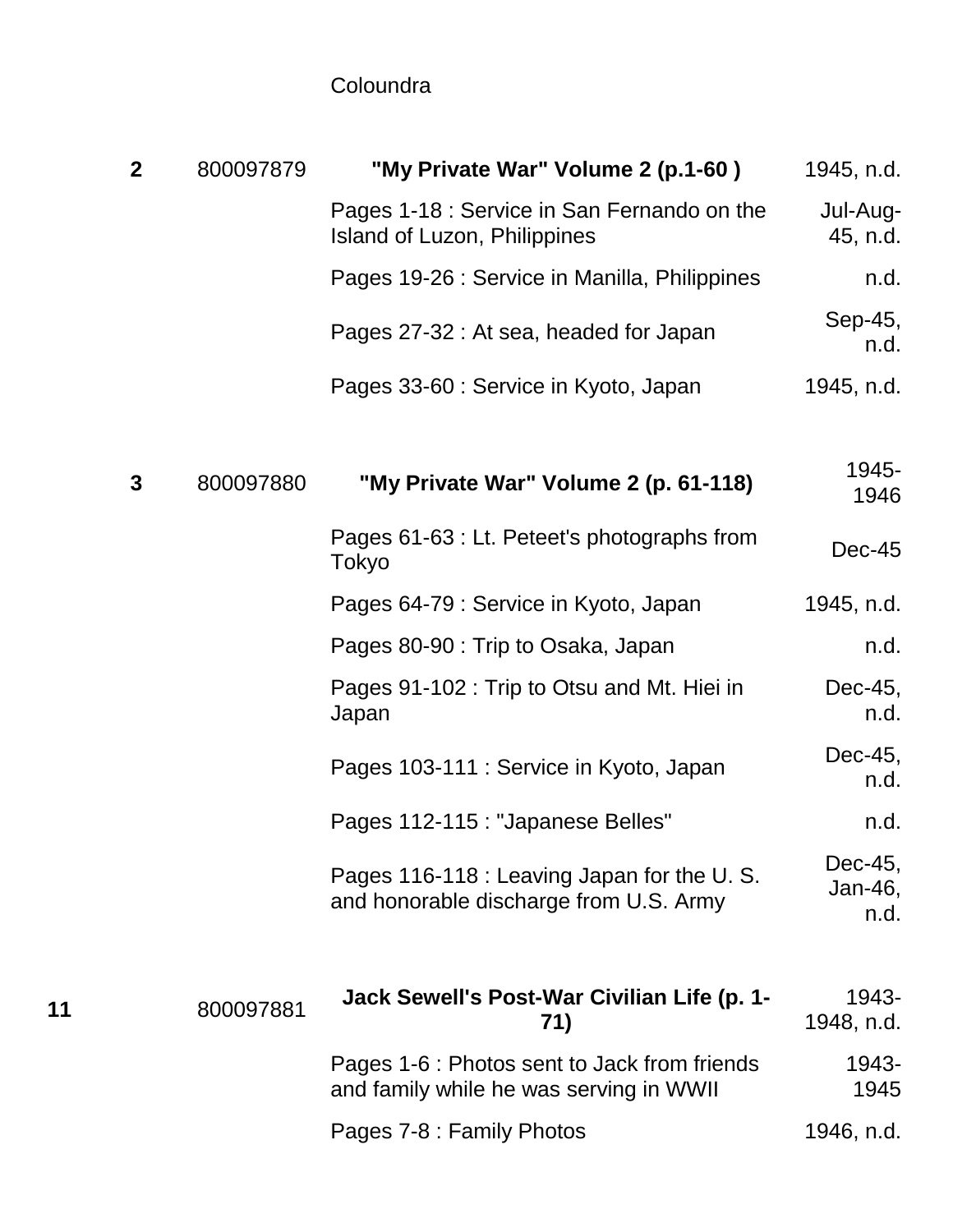|           | Pages 9-11 : Potato Harvest                                                                                | 1946, n.d.                 |
|-----------|------------------------------------------------------------------------------------------------------------|----------------------------|
|           | Pages 12-14 : Sunday school trip to Kansas<br>City, MO                                                     | <b>Jul-47</b>              |
|           | Pages 15-16 : Work done on new Sewell<br>family home                                                       | n.d.                       |
|           | Pages 17-25 : University of Chicago                                                                        | 1946                       |
|           | Pages 26-30 : Christmas with family in St.<br>Joseph, MO                                                   | Dec-46                     |
|           | Pages 31-33 : Visit to Purdue University                                                                   | 1947                       |
|           | Pages 34-38 : Chicago, IL                                                                                  | 1947                       |
|           | Pages 39-42 : St. Joseph, MO                                                                               | Jun-47,<br>n.d.            |
|           | Page 43 : Chicago, IL                                                                                      | n.d.                       |
|           | Page 44 : E. Harpster in Boston, MA                                                                        | Aug-47,<br>Nov-47,<br>n.d. |
|           | Pages 45-46 : Chicago, IL                                                                                  | Jan-48                     |
|           | Pages 47-48 : St. Joseph, MO                                                                               | Mar-48                     |
|           | Pages 49-58 : Chicago, IL                                                                                  | 1948                       |
|           | Pages 59-63 : St. Joseph, MO for summer<br>vacation                                                        | 1948                       |
|           | Pages 64-65 : Chicago, IL                                                                                  | 1948                       |
|           | Pages 66-71 : St. Joseph, MO for Christmas<br>vacation                                                     | Dec-48                     |
| 800097882 | <b>Edward Kelley's Service Memory Book</b>                                                                 | n.d                        |
|           | Inside cover: Name and address of Edward<br>Kelley                                                         | n.d                        |
|           | Verso page: Picture of Edward Kelley with a<br>cigarette, Card with "Edward Glenn Kelley"<br>printed on it | n.d                        |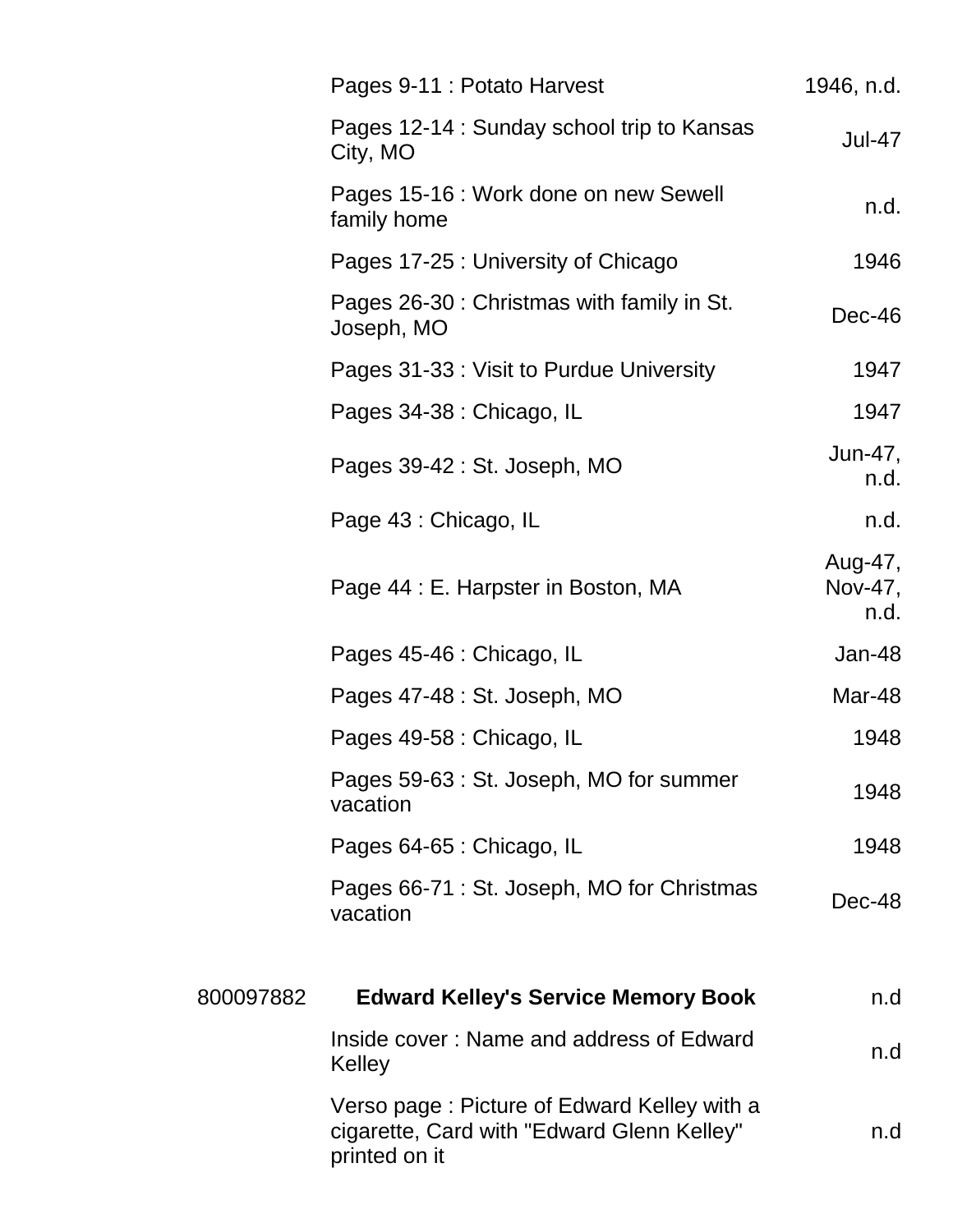| Page 1 : Identification                                                                                                                          | n.d |
|--------------------------------------------------------------------------------------------------------------------------------------------------|-----|
| Page 2 : Vaccine Shots, Hospitalizations                                                                                                         | n.d |
| Page 3 : Dates to Remember                                                                                                                       | n.d |
| Pages 4-8 : Telephone Numbers                                                                                                                    | n.d |
| Pages 9-12 : Friends to Remember                                                                                                                 | n.d |
| Pages 13-14 : Officers                                                                                                                           | n.d |
| Pages 15-16 : Non-Commissioned Officers                                                                                                          | n.d |
| Page 17 : Data                                                                                                                                   | n.d |
| Page 18 : Sports Activities                                                                                                                      | n.d |
| Page 19: Marksmanship Notes, Records                                                                                                             | n.d |
| Page 20 : Subscriptions                                                                                                                          | n.d |
| Page 21: Photograph of woman walking past<br>shops                                                                                               | n.d |
| Page 22: Photograph of man walking past<br>shops                                                                                                 | n.d |
| Page 23 : Photograph of family of four                                                                                                           | n.d |
| Page 24 : Photograph of man sitting in grass<br>with young child, photograph of a group of<br>adults and children that includes Edward<br>Kelley | n.d |
| Page 25 : Photograph of young child in<br>uniform                                                                                                | n.d |
| Page 26 : Photograph of man and woman<br>standing in front of a house                                                                            | n.d |
| Page 27 : Transfers                                                                                                                              | n.d |
| Page 28 : Promotions                                                                                                                             | n.d |
| Page 29-31 : Place of Interest Visited                                                                                                           | n.d |
| Page 32 : Photograph of young child pointing<br>toy pistols at Edward Kelley, photograph of<br>Edward Kelley holding young child, portrait of    | n.d |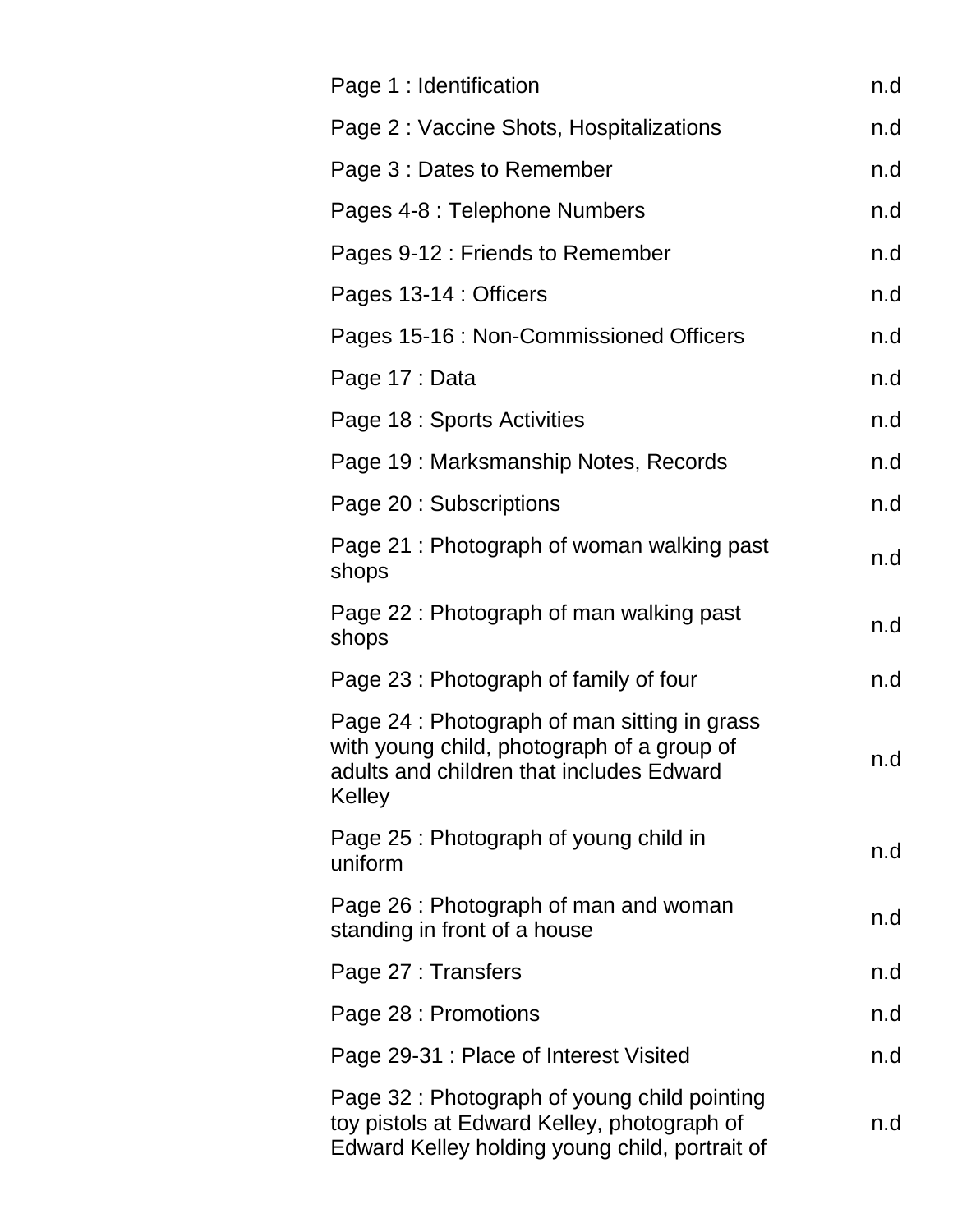| Pages 33-36 : Autographs                | n.d |
|-----------------------------------------|-----|
| Pages 37-40 : Homes I Have Visited      | n.d |
| Pages 41-45 : Miscellaneous Information | n.d |
| Page 46 : Addresses for Correspondence  | n.d |
| Page 47 : Special Events                | n.d |
| Page 48 : Furloughs                     | n.d |

#### **Series Seven: Photographs**

**12 2 Photograph Book n.d.** 800097945 Barbara Anne Sewell sitting in chair med. 800097946 Barbara Anne Sewell wearing dress hadden and. 800097947 Barbara Anne Sewell outside in Fall https://www.m.d. 800097948 Arthur B. Sewell outside n.d. 800097949 Anne Sewell reading book n.d. 800097950 Woman holding bowl example and the control of the control of the control of the control of the control of the control of the control of the control of the control of the control of the control of the control of t 800097951 Woman cooking on grill metal with the cooking on the cooking of the contract of the contract of the contract of the contract of the contract of the contract of the contract of the contract of the contract of the 800097952 Man holding a sporting rifle n.d. 800097953 Anne Sewell standing outside n.d. 800097954 Anne and Jack Sewell sitting on a couch n.d. 800097955 Barbara Anne Sewell outside n.d. 800097956 Lucy Shortridge and four other nurses https://www.n.d. 800097957 Soldier in uniform and the state of the state of the state of the state of the state of the state of the state of the state of the state of the state of the state of the state of the state of the state of the sta 800097958 Man wearing Purdue shirt n.d. 800097959 Bill Hartnet, Dawn Parry, and Johnny Sullivan h.d.